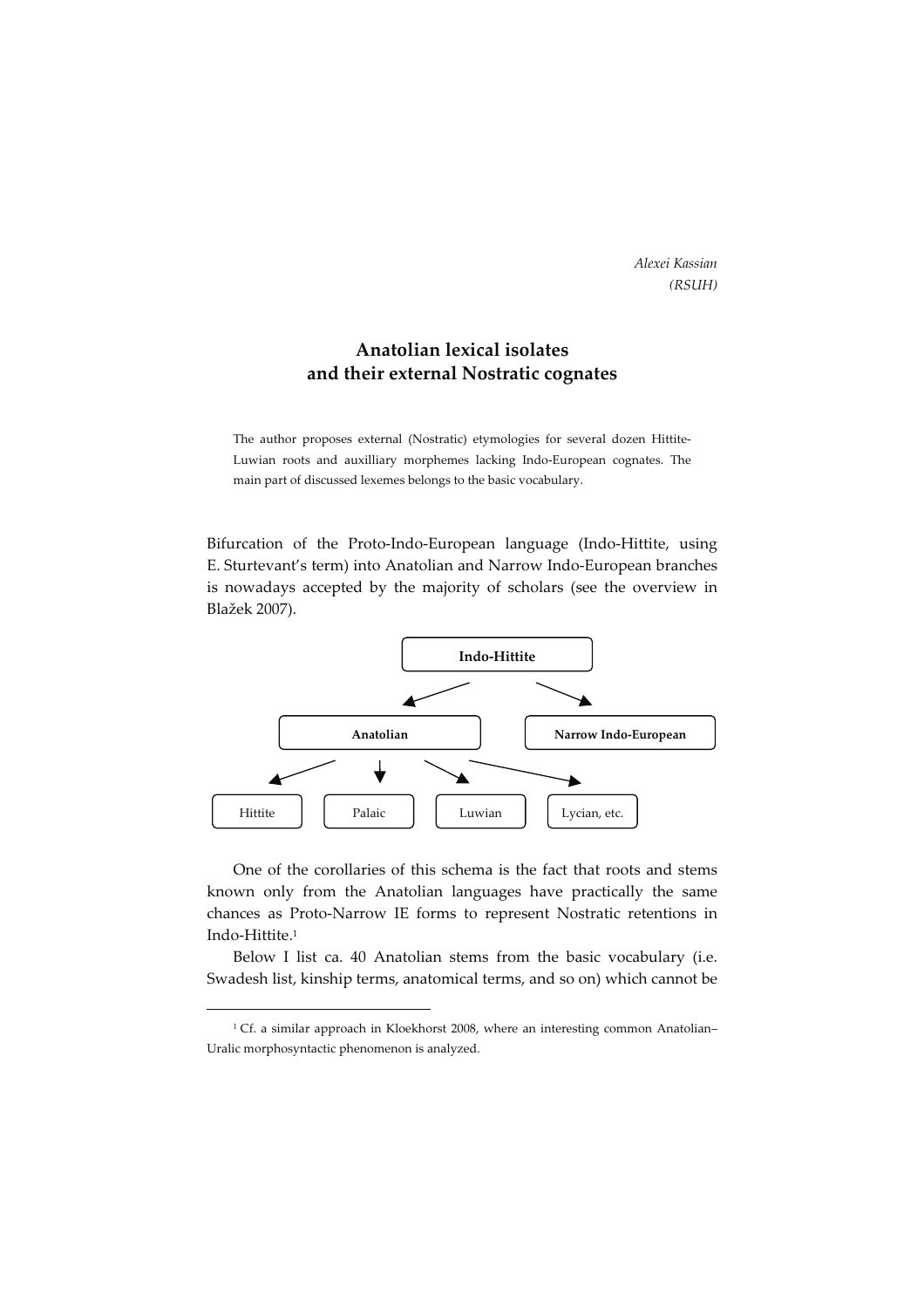identified as loans, lack Narrow IE cognates, but have reliable external (Nostratic) parallels.

Notes on the terminology.

1) The Tower of Babel Project groups Indo-European, Altaic, Uralic, Kartvelian and Dravidian proto-languages into a Eurasiatic macrofamily, provisionally reserving the term Nostratic for the next level, where Eurasiatic is linked to the Afroasiatic (Semito-Hamitic) macrofamily as its closest relative. Since Eurasiatic has not become a common term thus far, in my paper I use the more usual designation of Nostratic as the name of the protolanguage that yielded IE, Altaic, Uralic, Kartvelian and Dravidian protolanguages. The genealogical tree of Nostratic (http://starling.rinet.ru/ images/globet.png), based on 35-word lists and certain morphological data, shows that the family diverged ca. 10–9 millenium B.C., i.e. in the Mesolithic or Early Neolithic period.

2) The traditional abbreviation IE refers to the Indo-Hittite protolanguage, whereas for the Narrow Indo-European protolanguage I use the term Narrow IE.

The fundamental list of phonetic correspondences between the protolanguages that constitute Nostratic is adduced in Иллич-Свитыч ОСНЯ 1: 147 ff. and Dolgopolsky ND: 9 ff. Compared to Illič-Svityč, Dolgopolsky establishes a number of new correspondences, out of which the most important for us is the loss of Nostratic \*z-phonemes in Indo-Hittite, i.e. Nostr.  $z/z/\zeta >$  IE  $*\theta$  (or IE  $*H$ , using Dolgopolsky's notation).

Nostratic data are given in accordance with the Tower of Babel Project databases (unless otherwise mentioned). The following etymological databases were used:

Nostratic — Nostret.dbf by S. Starostin (a compilation of Illič-Svityč's publications and Dolgopolsky ND, plus a number of new comparisons; unfinished work); Indo-European  $-$  Piet.dbf by S. Nikolaev; Altaic  $-$ Altet.dbf (= EDAL with minor corrections); Uralic — Uralet.dbf (= Rédei UEW, plus a number of additions and corrections by various scholars; unfinished work); Kartvelian — Kartet.dbf by S. Starostin (a compilation of Климов ЭСКЯ and Klimov EDKL plus a number of additions); Dravidian — Dravet.dbf by G. Starostin.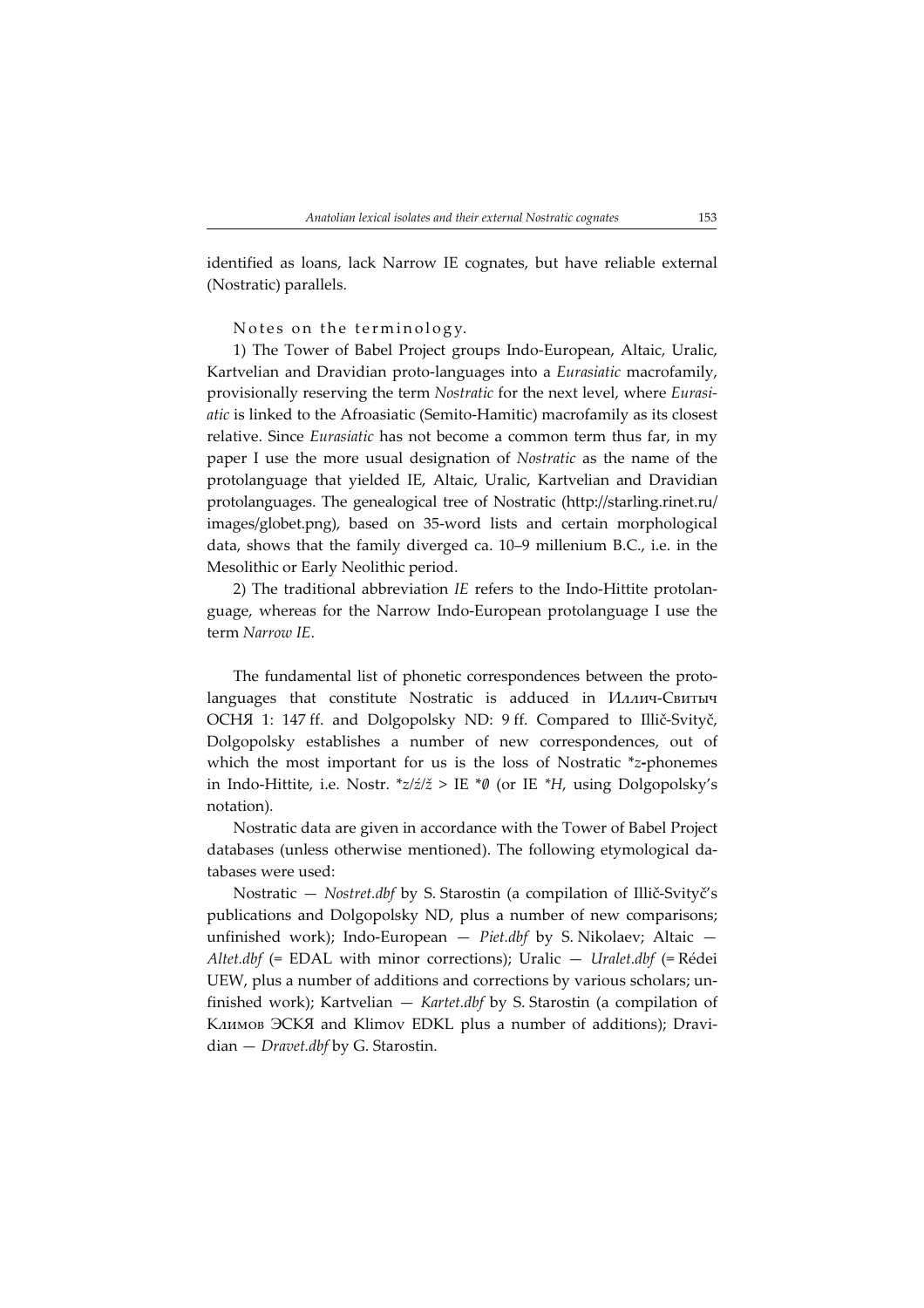Anatolian data are given according to the main lexicographic sources — CHD, HEG, HED, EDHIL, Melchert CLL. These dictionaries are usually not mentioned in the entries. Datings of the cuneiform texts are given apud Konkordanz.

Narrow IE forms are quoted from the standard dictionaries (LSJ for Ancient Greek; BR and Mayrhoffer EWA for Old Indian; OLD for Latin; and so on) without references.

The list of proposed etymologies is divided into two sections: Reliable (regular phonetic correspondences and self-evident meaning shifts; No. 1– 41) and Dubious (phonetically irregular or semantically distant comparisons; No. 42–55).

The entries have the following structure:

Title of the entry: Anatolian data (Hittite forms are not specified).

- ◊ Virtual (Narrow) IE reconstruction, as can be established on the basis of Anatolian data.<sup>2</sup>
- ≠ Disputable or improbable Narrow IE cognates of the Anatolian form.
- Proposed Nostratic cognates.
- $\rightarrow$  Comments & references.

## A. Reliable

- 1. ayimpa-, aimpa-, impa- c. 'weight, burden (literal and figurative)', impai-'to be depressed'. From MS on. Vocalic alternation resembles Ablaut in the noun ayis (nom.-acc) ~ iss- (obl.) 'mouth' (to OInd.  $\bar{a}s$ -, Lat.  $\bar{o}s$ 'mouth', etc.).
- ◊ IE \*\*VmPo.
- ≠ Cf. Grk. ἶπος 'weight, press' (Pi., etc.), aor. ἴψασθαι, fut. ἴψεται (Hom.+) 'to bear down on, oppress'. Puhvel (HED A: 14) proposes borrowing from unknown source both in Hitt. and Grk.

<sup>&</sup>lt;sup>2</sup> \*P — any IE labial (\*p, \*b, \*bh); \*T — any IE dental (\*t, \*d, \*dh); \*K — any IE non-labial velar (\*k/k, \*g/ĝ, \*gh/ĝh).

<sup>\*</sup>B — any IE voiced labial (\*b, \*bh); \*D — any IE voiced dental (\*d, \*dh); \*G — any IE voiced non-labial velar (\* $g/\hat{g}$ , \* $gh/\hat{g}h$ ).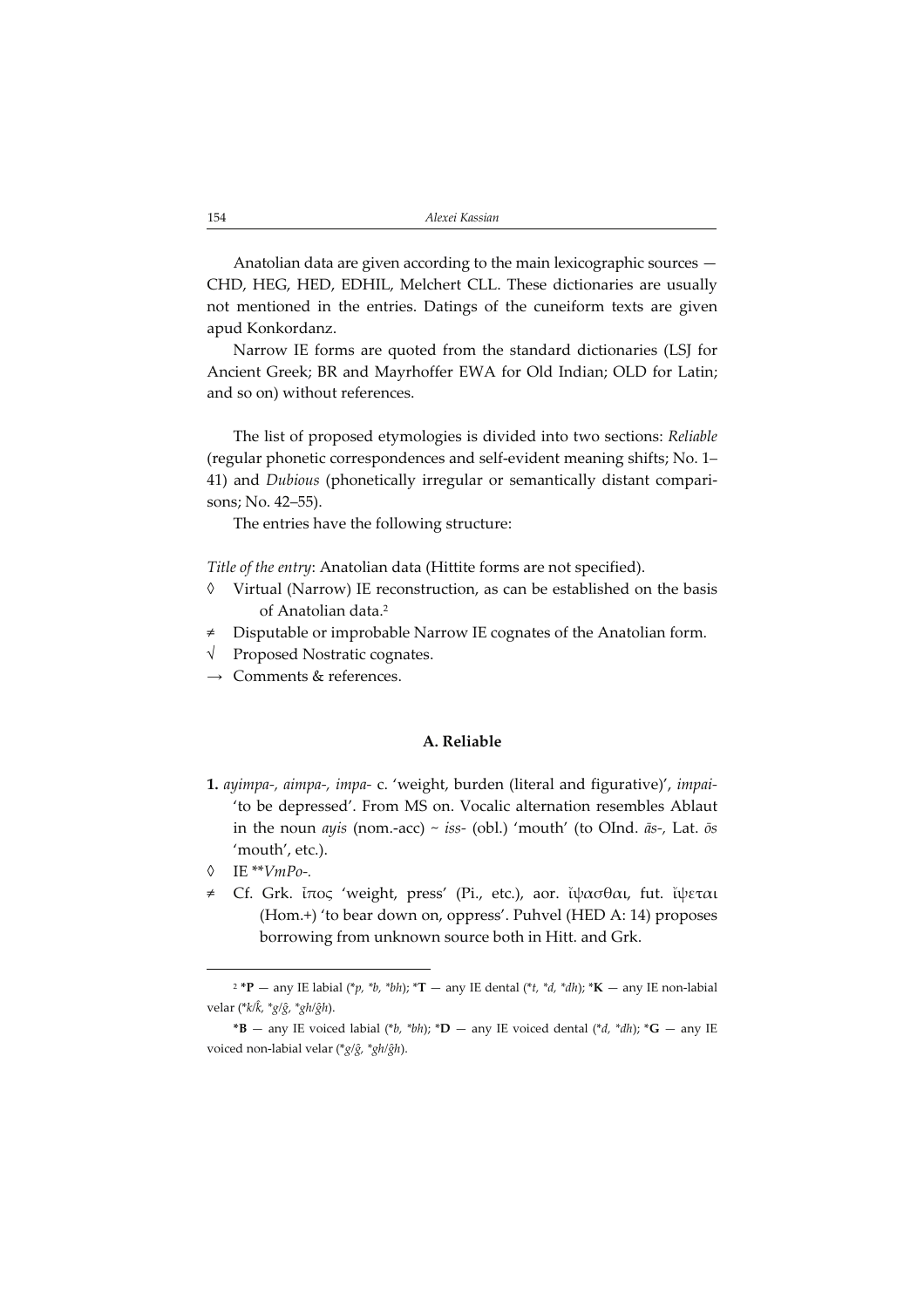Hsch. ἰμφθείς · βλαφθείς, λωβηθείς, νυχθείς 'oppressed, maltreated' (if here) is an Asia Minor word.

- √ Alt. \*ámbe 'heavy, big': Tung. \*amba- 'big; many; very'; Mong. \*amban 'big, large, heavy; minister, official'; Jpn. \* m(p) i- 'heavy'; Kor.  $**m*$ <sup>+</sup> 'heavy'.
	- ? Ural. \*umpe 'whole, complete': Est. umb, umbes 'ganz, durchaus, über und über', Saam. obbâ, obâ, oabâ (N) 'whole, in its entirety, all; only, rather, pretty'. Perhaps to be separated from the homonymous Uralic stem 'closed; closed state'.
- → Consonant correspondences are regular; vocalic correspondences are unclear due to the ambiguity of the Hittite vocalism. See Nostret.dbf #1950 (Alt. + Ural.).
- 2.  $*$ alwanz(a)- 'witchcraft, sorcery' in derivates alwanz-adar 'witchcraft, sorcery', alwanz-essar 'witchcraft, sorcery', alwanz-ahh- 'to bewitch', etc. (from OS on). The suffix -anza- is not etymologically clear, but attested in a number of Hitt. stems, see Kronasser EHS: 198 ff.
- $\lozenge$  IE \*\*oluo- (~ a-).
- ≠ E. Rieken and I. Yakubovich (see Yakubovich // Kadmos 47 (2008): 17) connect it to Luwian *\*aliwanna/i-* 'inimical' from Indo-Hittite *\*alio-*'other' (Lat. alius 'other', probably Lydian aλa 'other') with the Luw. suffix -wanna/i-. Problematic both phonetically (immotivated loss of  $-i$ - in Hittite) and semantically (shift 'enemy' > 'witchcraft' is unprovable).
- √ Alt. \***ziălVbi** 'sorcery, witchcraft; to investigate (by magic power)': Tung. \*silba- 'to promise, warn, report'; Mong. \*silbe, \*silmo '1 to behave indecently, glance around; 2 devil'; Turk. \*jelbi- 'sorcery, witchcraft'; Jpn. \*sìrà(m)p- '1 to tune, adjust to rhythm, play rhythmical music; 2 to investigate'; Kor. \*sj rb- 'to be annoyed, vexed, sad'.
- $\rightarrow$  Correspondences are regular (Nostr. \* $z >$  IE  $\emptyset$ ; Nostr. \*- $w$ -> Alt. - $b$ -). Differently and unlikely Dolgopolsky ND #2661 'sorcery, witchcraft': Alt. + IE \*Hel- 'to destroy' + Afras.

3. anku adv. 'fully, quite, really, absolutely, unconditionally'. From MS on.  $\lozenge$  IE \*\*onKu-, \*\*onKu- (~ an- ~ n̥-).

 $\sqrt{\phantom{a}}$  Alt. \* $\dot{\tilde{a}}$ no 'right': Tung. \* $\tilde{a}$ n(gi)- 'right'; Mong. \*enge- '1 South; 2 front (of cloth)'; Turk. \*oŋ '1 right; 2 good, lucky; 3 West'.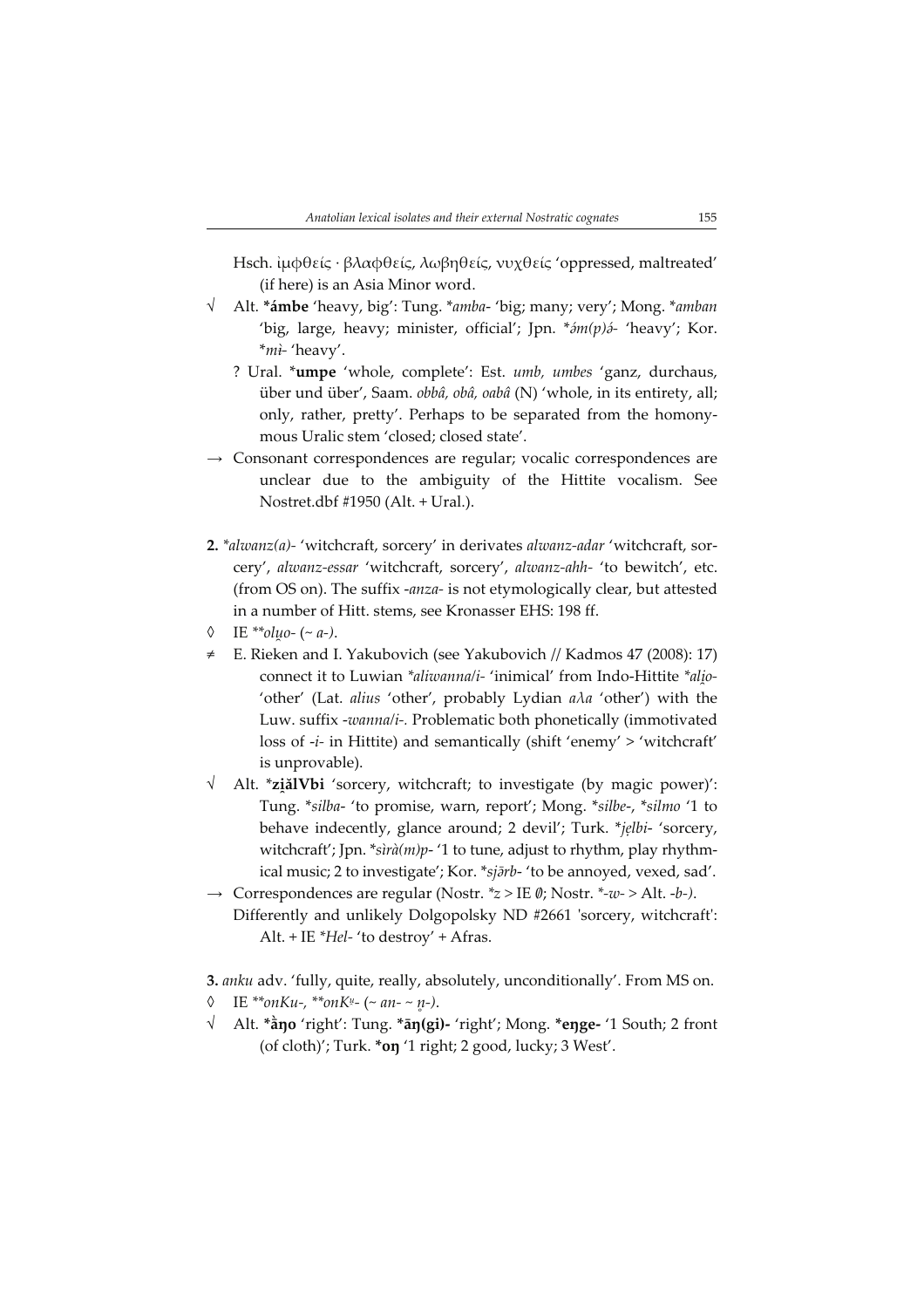- 4. ekt-, ikt- c. '(catch-)net', CLuw. akkat(i)- 'hunting net' (with the secondary anaptyxis, cf., e.g., Melchert AHP: 277). From MS on.
- $\lozenge$  IE \*\*eKT-.
- ≠ Traditionally analyzed as a t-formation from IE \* ēk- 'to throw' (Lat. iacīō 'to throw'), but according to known Hitt. passages, ekt-/  $akkat(i)$ - was not a missile, but a hunting net.
	- The connection to West Germ. \*jagon 'to drive, chase, hunt' (with highly hypothetical Narrow IE cognates: Proto-Toch. \*yokai- 'thirst, desire', OInd. yáhu-, yahvá- 'restless, swift, active', see Pok.: 502, Adams DTB: 510) is not too apt either. First, a deverbal nomen instrumenti with the suffix  $-t$  is not a normal morphological pattern; second, the loss of initial \* - in Luwian is inexplicable.
	- Cf. also the unclear OInd. form *ákṣu* 'net' (AV+) that can directly correspond to the Hitt. form if we suppose a consonant metathesis in Proto-Indo-Aryan or Proto-Anatolian (the so-called «Brugmann's fricative»: Hitt.  $tk \sim OInd.$   $ks$ ).
- √ Ural. \*śäktV 'to plait (e.g., net)';
	- Alt. \*zakt'i 'cushion, mat' (Tung. \*sakta(n) 'mat'; Turk. \*jąŕtuk / \*jątŕuk '1 pillow; 2 to prop on a pillow'; Jpn. \*sitania 'cushion'; Kor. \*sàt 'thin mat';
	- ? Kartv. \*s $kw-$  'to tie (lace, etc.)': Georg.  $sk(v)$ -, Megr.  $sk(u)$ -,  $skv$ -,  $sku$ -, skv-, Laz sķv-, skv-, Svan le-sķw-er 'rope'.
- $\rightarrow$  Correspondences between IE-Ural.-Alt. are exact. Nostr.  $*z >$  IE  $\emptyset$  is regular. See Nostret.dbf #1542 (Ural. + Alt. + Kartv.).

5. ektu-, iktu- c. 'leg'. MH/NS.

- ◊ IE \*\*eKTu- or \*V KTu.
- ≠ Traditionally to IE \*e -gh- 'go' (Lit. eigà 'a going', Grk. οἴχομαι 'to go off', Toch. B yku 'gone') with an additional t-suffix.
- √ ∆Alt. \***zi̯ŏgtu** 'thigh, shank': Tung. \**sigdi-pu '*metatarsus'; Mong. \**seγüǯi* 'hip, thigh'; Turk. \*jo(g)ta '1 thigh, shank; 2 body, stature'.
- $\rightarrow$  Correspondences are exact. Nostr.  $z > \text{IE } \emptyset$  is regular. Hittite stem was correctly etymologized in Dolgopolsky ND #2661 (Hitt. + Alt. + Afras.).
	- On the other hand, Nostret.dbf #913 unites Alt. with IE  $*soK^{\mu}t$ -: Hitt. sagutta- 'thigh, hip (vel sim.)', OInd. sákthi n. (heteroclitic: obliques in -n-) 'thigh, thigh-bone', Avest. haxti- 'thigh', maybe Slav. \*stegno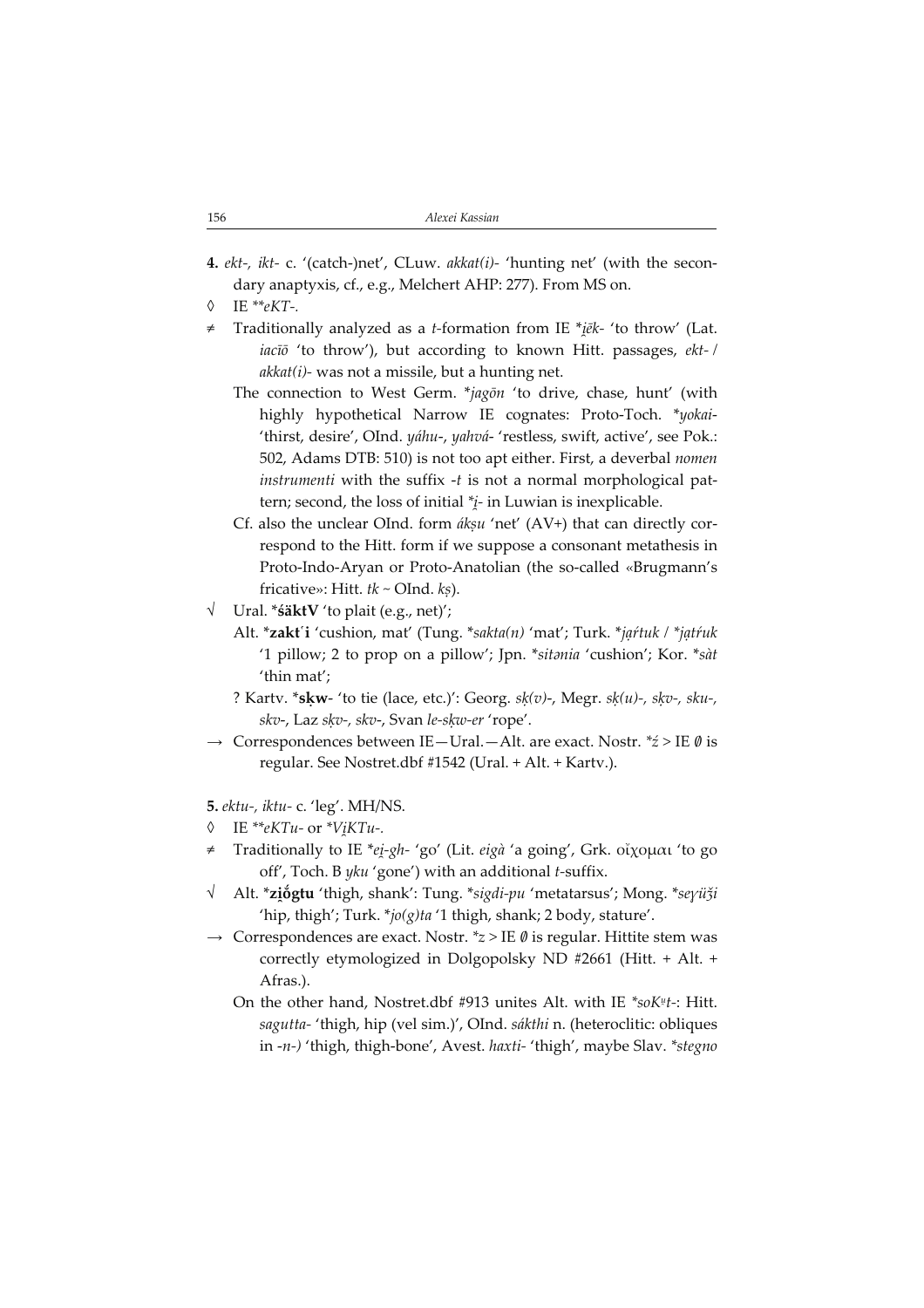'thigh, ham' if < \*sedgn- < \*setk-n- < \*sekt- (see Nikolaev, Piet.dbf #3022 with incorrect IE reconstruction, without Hittite, but with a dubious Toch. B cognate). Apparently IE \*soK#t- contains the tsuffix (the same as, e.g., in \*neK<sup>µ</sup>-t- 'night') and the starting Indo-Hittite root was \*soK<sup>u</sup>-.<sup>3</sup>

- 6. istam-ass-mi 'to hear', istam-ana-/istam-ina- 'ear' (from OS on), CLuw. tumm-ant- 'ear'.
- $\Diamond$  IE \*\*stom- (~ -a-).<sup>4</sup> Hitt. st- ~ CLuw. t- may points to IE "s-mobile". CLuw.  $u < a$  probably under the influence of labial  $m$ .
- ≠ Traditionally united with Grk. στόμα(τ) 'mouth' (further to Avest. staman- 'maw') as 'an organ of perception' that is semantically unsatisfactory (the same concerns 'a hole in the head' as an invariant meaning).
- √ Kartv. \*śtVm- 'ear', based on Svan šdim, šṭim 'ear' and probably on \*(s)a-(s)tum-al- or \*(s)a-(s)tu-n-al- 'head of the bed'<sup>5</sup>: Georg. sastumal- 'head of the bed', Megr. ortumel- 'head of the bed', Laz omtunal- [< ontumal-] 'bearing log of the fire' (Klimov EDKL: 175). Svan -i- in šdim can be explained as paradigmatic levelling after the nominative form with *i*-assimilation  $* \xi du m - i > * \xi du m -$ The retention of ST-onset in Georg. -stumal- is unclear. Cf. also forms with -n-, not -m-, quoted in Климов ЭСКЯ: 170. Alternatively \*(s)a-(s)tu-n-al- can go back to Kartv. \*(ś)taw- 'head'.
- $\rightarrow$  Anatolian root was correctly etymologized in Dolgopolsky ND #2133 \*sVTimV 'to hear': Hitt. + Kartv. + Egypt. (sdm 'to hear', if  $d \le$ \*Ty??) and some other Afras.
- 7. yaya-hi 'to expectorate (phlegm)'. Scarce attestation in medical NS texts. For the meaning of the term see Kassian forthcoming.
- ◊ IE \*\**i̯oi* (~ -a-).
- √ Alt. \***ni̯āji** 'pus; snot': PTung. \**ńā-* '1 to rot; 2 pus'; PMong. \**nij*-'1 snot; 2 to blow nose'.

<sup>&</sup>lt;sup>3</sup> For which cf. Alt. \*sajk'V 'knucklebone': Tung. \*sajKa 'knucklebone'; Turk. \*siaka 'shin-bone'

<sup>4</sup> For Hittite orthographic iš-ta, covering phonetic /st-/, see Kassian & Yakubovich 2002.

<sup>5</sup> If < 'pillow'; cf. Russian под-ушка 'pillow', lit. 'under-ear'.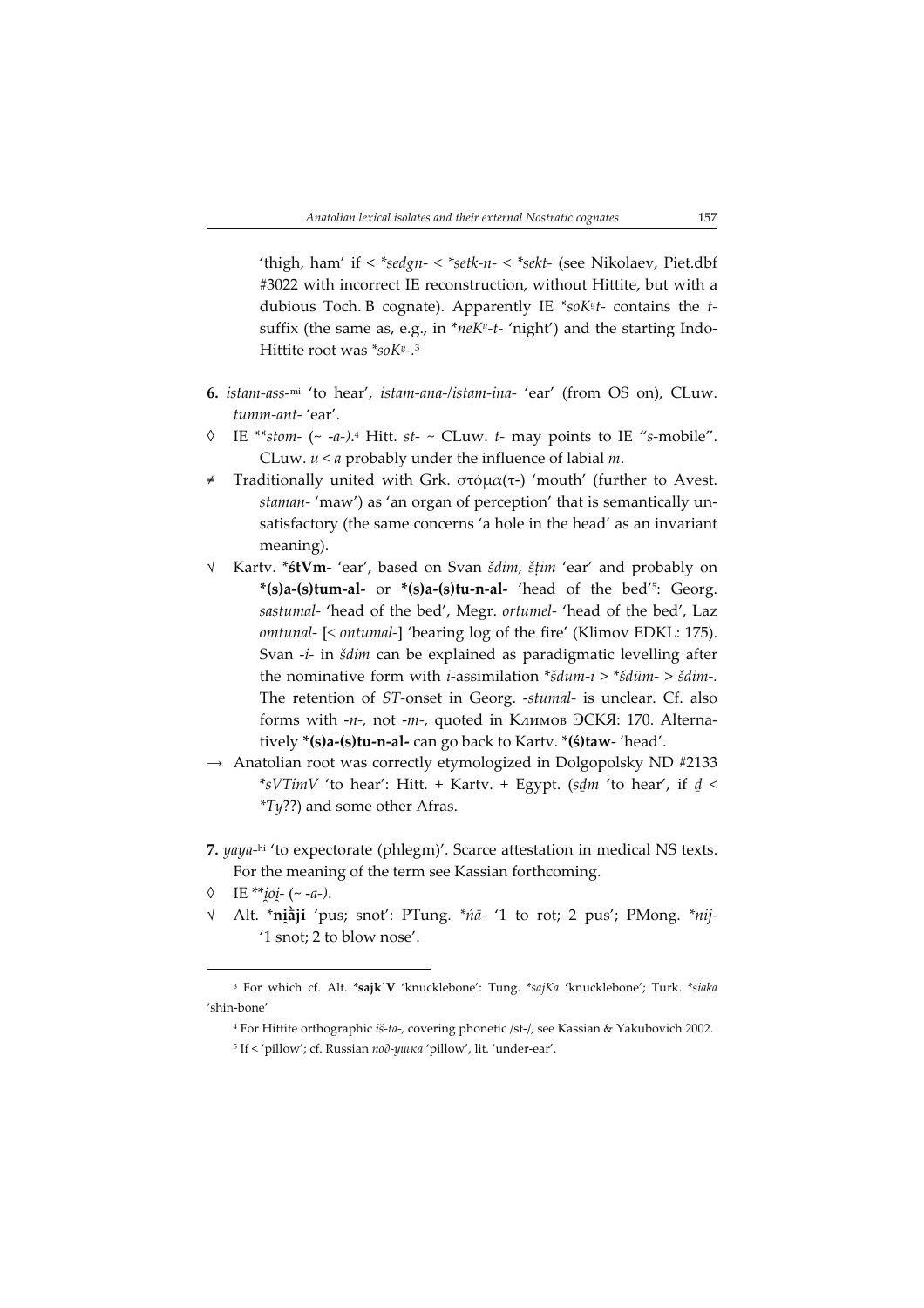- Drav. \*nej- 'oil, ghee': South \*nej- 'butter, ghee, oil, grease, fat, honey'; Telugu \*nej- 'ghee, oil'; Kolami-Gadba \*nej 'oil, ghee'; Gondi-Kui \*nij 'oil, ghee'. The primary anatomic meaning is preserved in the compound with \*tōr- 'to flow' — Drav. \*nej-tor 'blood': South \*nej-tŏr; Telugu \*nettur-; Kolami-Gadba \*netur; Gondi-Kui \*nej-tor; Brahui ditar.
- $\rightarrow$  Nostr. \**ń*->IE \**i*<sub>-</sub> ~ Alt. \**ni* ~ Drav. *n* is regular.
	- Cf. Nostret.dbf #1046 (Alt. + Drav. + dubious IE \*lai- 'fat' + phonetically unsatisfactory Karty. \*layw- 'fig').
- 8. haruwa- 'road', rare word (MH/NS), can be a Luwism. HLuw. harwa- 'road', harwa-ni- 'to send, dispatch'.
- $\lozenge$  IE \*\**Horu- (~ -a-)* or \*\**Hru-*. If the Hitt. stem is a Luwian loan, then theoretically it can correspond to IE \*\**HorK!!-* (with \* $k$ !!/ $g$ !!/ $gh$ !! >  $\mu$ ).
- $\sqrt{\phantom{a}}$  Drav. \* $\bar{a}$ r-(\*- $\bar{d}$ -) (South only: \* $\bar{a}$ r-) 'way, road, path'.
	- Kartv. \*xer- 'to lead, to make way': Georg. *m-xer-v-al-* 'leading', sa-xer-v-el- 'rudder, steering oar', Megr. xar- 'to make way in the snow', Laz xar- 'step'.
- $\rightarrow$  Anatolian \*h- ~ Kartv. \*x- ~ Drav. Ø is regular. Drav. \* $r<sub>f</sub>$ , however, points to the Nostratic front vowel in the second syllable.
	- Cf. also a similar root in  $u$ -: Ural. \*ura 'way, path', Drav. \*var- 'road', \*or-unk- 'lane, path' (Nostret.dbf #1205, plus Alt.).
- **9.**  $kam(m)$ ars-mi 'to defecate (said of human and animal)',  $kammaraš-niya-$ 'to befoul(?)', kamars-uwant- c. 'defecation'. From MS on.
- $\lozenge$  IE \*\* Kom... (~ -a-).
- Traditionally the Hitt. stem is analyzed as \*kad-mar-s-, i.e. IE \*ghod-(Grk. χέζω, OInd. hádati 'to defecate', etc.) + heteroclitic suffix -mar, well-attested in Hitt. + additional s-suffix. This supposition is based on three facts:
	- 1) double -mm- pointing to an old cluster  $(*-Tm- or *-mn-)$ ;
	- 2) direct morphological parallel in Toch. B kenmer 'excrement'  $(<$ \* $\hat{g}$ hod-mor) and
	- 3) unique Luwoid form with the retained cluster: prs. 3 pl. katmarsitti.
	- As a matter of fact, the doubled -mm- is attested only twice (iter. 3 pl. imp. kammarseskiddu in LNS KUB 17.27 and suffixed stem k]ammarasniyattat in broken MS? KBo 38.188), the standard orthography is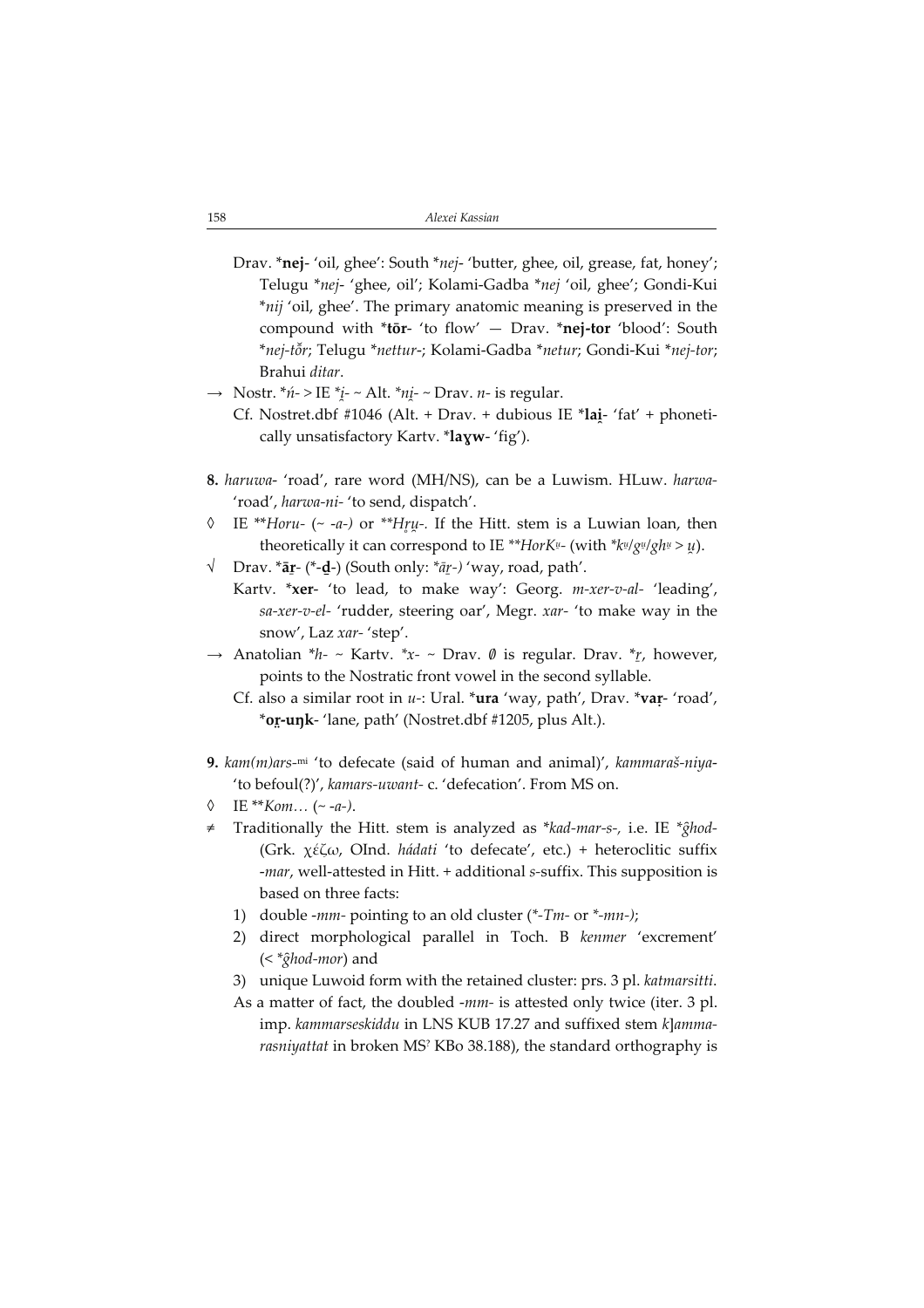m- (from MS on). Furthermore, Toch. B kenmer does not exist (pit=kenmer is to be read pitke-enmer 'spittle' + '(a medical ingredient)', see Adams DTB: 193). As for Luwoid katmarsitti, the translation 'they defecate' is quite improbable for the ritual context KUB 30.31 1–8; we must accept that the meaning of this word remains unknown, see CHD, Š: 47 (supported by Rieken // HS 116 (2003): 308).

- Postulation of the Anatolian root \*kam- 'dung' is therefore plausible; the second element of the Hitt. stem (-ars-) is not clear, it can be a double-suffixal formation (e.g., heteroclitic -ar and denominative -s- as in *istam-a(-)ss-* 'to hear'). In any case, Puhvel's suppositions about compound {kad-mar} + verbs sai-/siya- 'to press' or suwai- 'to fill' seem improbable.
- $\sqrt{\phantom{a}}$  Alt. \***k**'amo 'dung, faeces': Tung. \*[x]amū- '1 faeces, dung; 2 to defecate; 3 snuff, thief (in a pipe)'; Mong. \*komu- 'horse dung'; Turk. \*Kom- '1 horse dung; 2 sheep dung balls; 3 round, spheroid'.
- 10. kappuwai-mi 'to count, tally, calculate; to take into account' (from OS on). The Hitt. verb is a transparent denominative formation from an unattested  $u$ -stem \*kappu-. The meaning 'to tally' is primary, since the semantic shift 'to tally' > 'to take into account, etc.' is well attested in the world languages, but probably not vice versa.
- $\lozenge$  IE \*\**Kopu* (~ -a-).
- Similarity with Lat. com-putāre 'to calculate' (cf. putāre 'to make clean or tidy, prune', probably from paviō 'to thump, pound') provokes some Indo-Europeanists to invest in risky etymological theories: Hitt. kappuwai- is analyzed as the Hitt. verb puwai- 'to pound, grind (a medical ingredient)' (can be a Luwian loan; a cognate of Lat. paviō) with non-existent Anatolian adverbs/preverbs \*kam- or \*kat-. However, it is clear that Lat. com-putāre is derived not from the terminus technicus putāre 'to prune, cut back (trees, bushes); to scour (wool), etc.', but from the homonymous putāre 'to think, suppose; to consider, regard' (with the cross-linguistically well attested meaning shift 'to think' > 'to calculate'); therefore, the Hitt. verb puwai- 'to grind' as a hypothetical base of kappuwai- is out of play.<sup>6</sup>

<sup>6</sup> Inner Hittite formal difficulties are hardly easier to overcome. The assumed compound \*kam-puwai- should be ruled out with certainty, since there are no adverbial counterparts of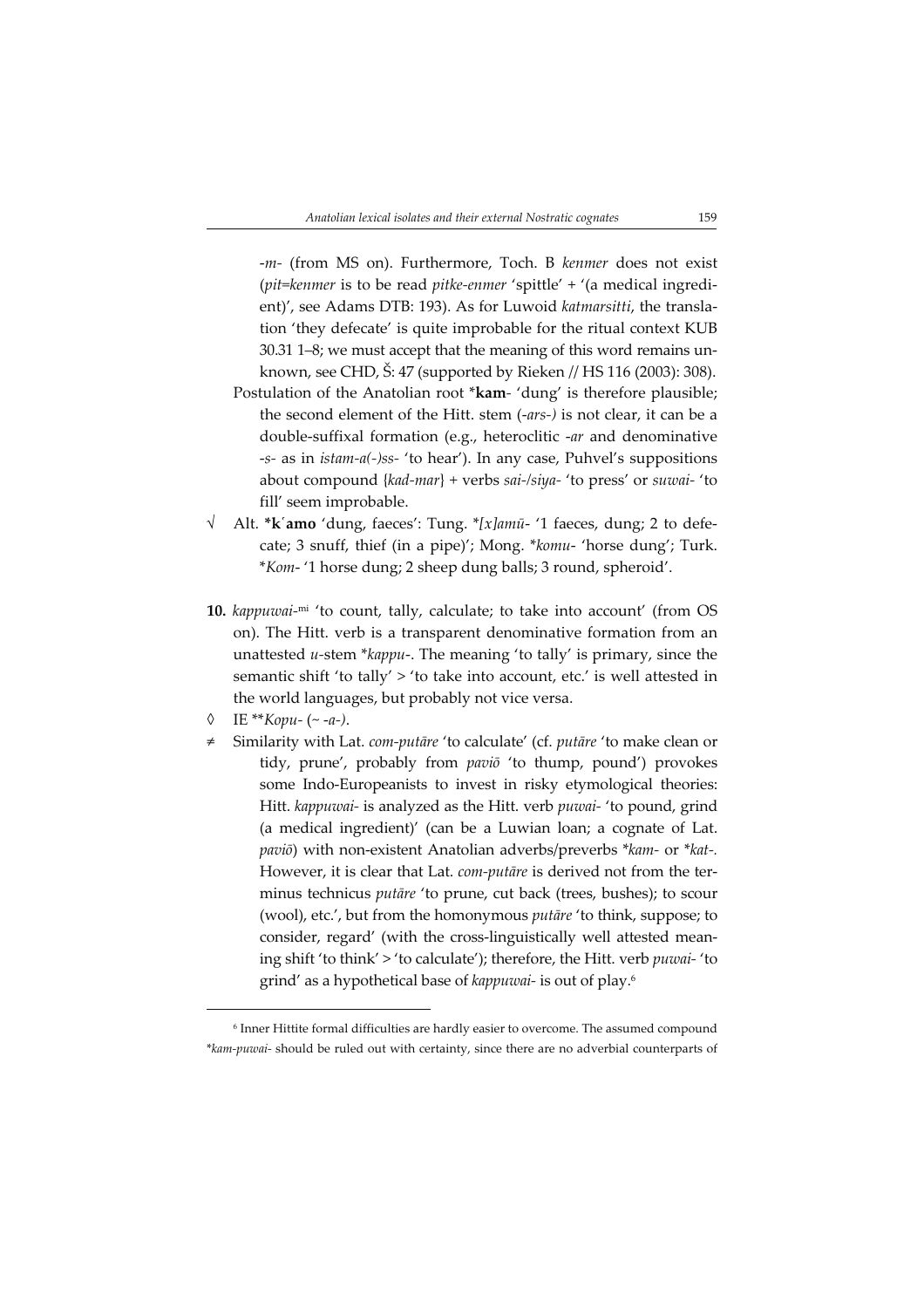- Alternatively Nikolaev (Piet.dbf #1629) connects kappuwai- to Slav. \*zob-/žeb- [Rus. заб-ота 'concern (for); care (for)', etc.], Balt. \*geb- [Lith. gebéti 'pflegen, gewohnt sein, vermögen', gebùs 'fleissig, begabt'], Germ. \*kōpjan- 'to stare, to gape; to observe' [Orel HGE: 219], \*kapēn- [OHG kapfēn 'schauen, spähen'; Köbler GWb s.v. \*kapp-]. This comparison is phonetically unsatisfactory, since Hitt. points to IE \*-p-, BSlav. — to IE \*-bh-, Germ. — to IE \*-b-.
- √ Alt. \*kèpù 'price; to transform(?)': Mong. \*kubil- 'to transform, take another form' [if here!]; Turk. \*Kẹbi-ĺč- '1 a gift of food to someone who comes to stack the crop after the fields are clear; 2 harvest tax in favour of the poor or the clergy; 3 debt'; Jpn. \*kupua- 'profit'; Kor. \*káps 'price'.
	- Drav. \*kap- 'tribute': South \*kap-am 'tribute', Telugu \*kapp- 'tribute, tax, subsidy'.
- Correspondences are regular. Apparently we deal with the Nostratic nominal stem \*ḳVpu 'number' or 'count' with natural meaning shifts to 'price' (Alt.) and 'tribute' (Drav.).
	- Altaic verbal stem \*k ápa 'to buy, pay back' [Tung. \*xab-'1 to buy; 2 to complain, start a lawsuit'; Jpn. \*káp- 'to buy, (ex)change'; Kor. \*kàphi- 'to compensate, pay back'] cannot be separated from this cluster (semantic shift 'count'  $>$  'recount'  $>$  'pay' is the same as, e.g., in OHG zalōn 'to count' > NHG zahlen).
	- Cf. also extremely dubious IE \*ka(u)p- 'merchant': Grk. κάπηλος [ $\check{\alpha}$ ] (Hdt., Plato, etc.) 'retail-dealer, huckster, tavern-keeper', Lat. caupō / cōpō, ōnis (Plautus, Horatius, etc.) 'shop-keeper, tavern-keeper', cōpa f. 'woman who provides entertainment in taverns'. Seems to be a Wanderwort of unclear nature with irregular phonetic correspondences.

See Nostret.dbf #1032 (Alt. + Drav. + dubious IE 'merchant').

IE \*kom- 'with' in Anatolian languages, not to mention that the cluster -mP- is retained in Hittite. As for the proposed \*kat-puwai-, the adverbs katta and katti 'down, above' (= Grk. κάτα, κατά) are already known from the most ancient Hittite texts, but the variant kat- is unattested elsewhere, leaving the compound \*kat-puwai- without any reliable parallels within the Hittite morphological system (the simplification  $*$ -TP-  $>$  -PP- in Proto-Hittite is also a mere guess without proof; synchronically TP-clusters were possible at least in borrowed words, cf. such divine names as katpazzizzi, putpar and toponyms kutpina, hutpa, kutpa).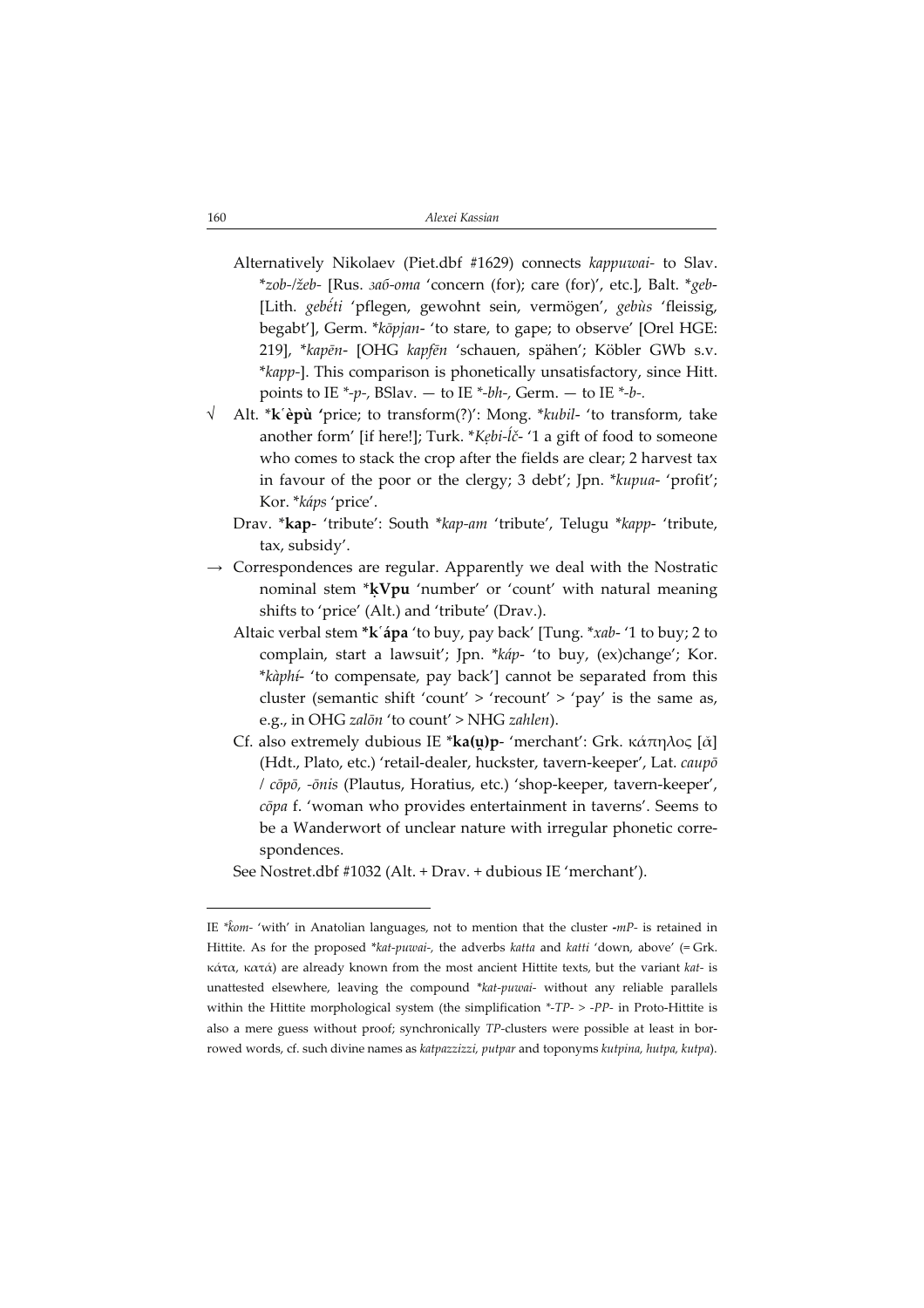- 11. karuss-iya-mi 'to be/fall silent; to keep quiet (about)'. From MS on.
- IE \*\*Kor… (~ -ar- ~ -r-).
- Traditionally united with Hitt. kariya- 'to stop, pause (intr.)': semantically possible, but the morphological pattern of derivation is quite unclear. Eichner's comparison with Balto-Slav.-Germ. onomatopoeic root \*(s)kreust- (Germ. \*kreustanan 'to gnash teeth', Latv. skraustêt 'to crackle', Slav. \*xrustěti 'to crackle') is improbable.
- √ Kartv. \***qurs** 'to be silent, become silent': Georg. *qurs-*, Megr. 'urs-.
- $\rightarrow$  Correctly etymologized in Dolgopolsky ND #1942 (Hitt. + Karty. + Afras.).
- 12. kasa 'look here, lo, behold' (see Hoffner & Melchert: 323 f. for the nuances of the English translation). From OS on. Hitt. kasa can be a fossilized imv. 3 sg. from an unattested verbal hi-stem.
- $\lozenge$  IE \*\*Kos- (~ -a-).
- Traditionally kasa is derived from the pronominal stem \*ka- 'this' (< IE  $*$  $\hat{k}$ e/o/i-) after an unclear morphological pattern.
- √ Ural. \*kaće 'to see, look, notice'.
- → Correspondences are regular. Further cf. probably Alt. \*káče 'wish, intent' (so Nostret.dbf #1706: Ural. + Alt.).
- 13. kist-, kest- 'to be extinguished, die out', causative kis(ta)nu-. Palaic kist-'id.'. From OS on.
- ◊ IE \*\*KV st- or \*\*Kest- (~ zd).
- Traditionally to IE  $*_{gweg}$ : OInd. jásate 'to be exhausted', Rus. гаснуть, etc. Hittite, however, must show  $ku$ - for IE  $^*g$ ½-, whereas t-suffixation is unlikely for this primary verbal stem.
	- Further cf. Hitt. kast- (in derivates: kist) 'hunger' and Toch. A kaṣt, B kest 'hunger, famine'.
- √ Alt. \*kíǯV 'to lose, disappear': Tung. \*kiǯ- 'to lose'; Jpn. \*kíjá- 'to disappear, be extinguished'.
- $\rightarrow$  Note Alt. \*- $\zeta$ <sup>-</sup> ~ Anatolian \*-st-.
	- Also cf. Drav. \* ked- 'to perish' and (tentatively proposed in Nostret.dbf #1945) Ural. \*käčke 'to hide'.
- 14. kudur n. r-st. 'leg/shank (of animal: beef, lamb etc.)', only? in "culinary" contexts. From OH/NS on.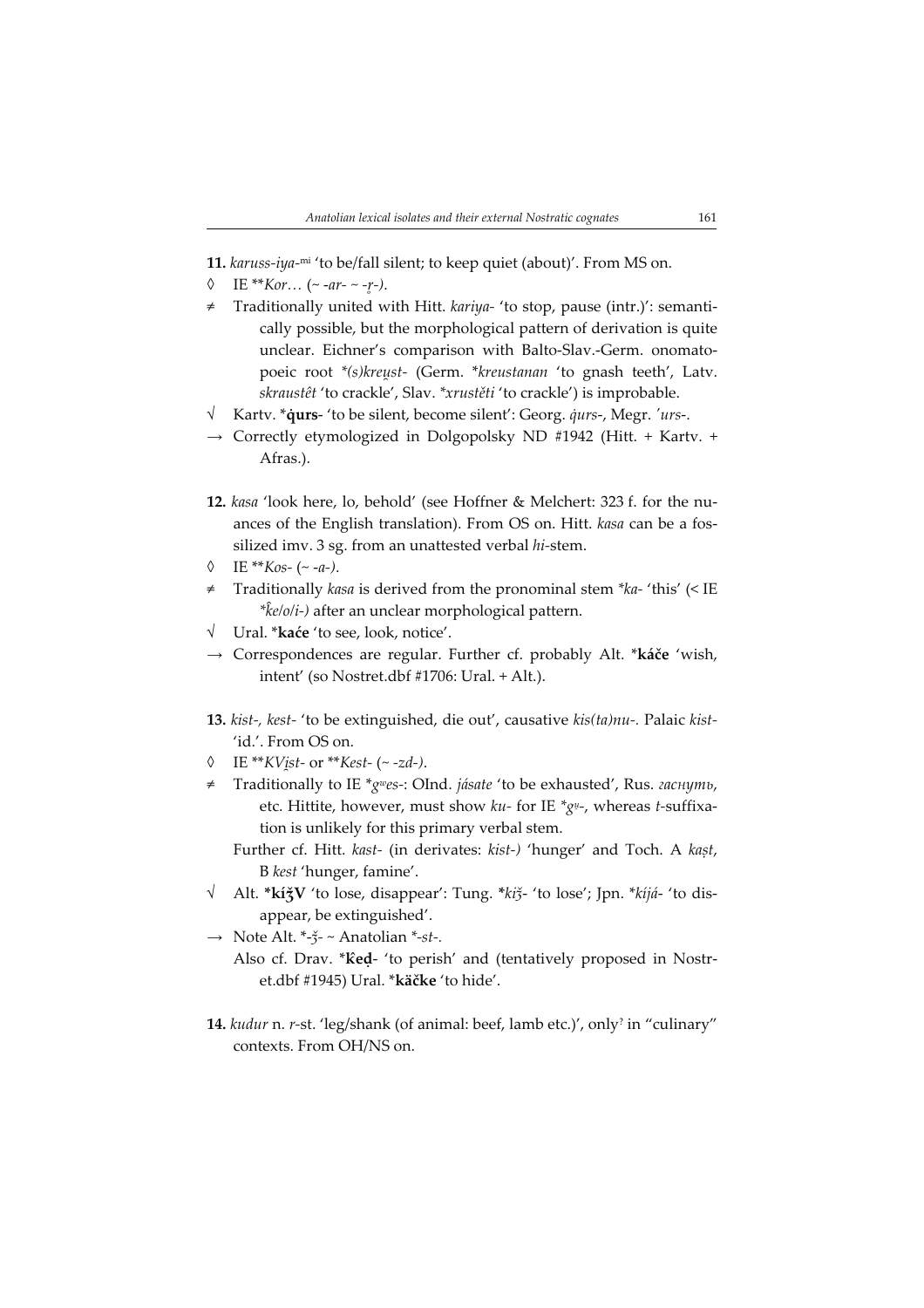| 162 | Alexei Kassian |
|-----|----------------|
|     |                |

- © IE \*\**KuD-,* \*\**KVu̯D-* or \*\**K¤VD-*. Morphological analysis *kud-ur* is plausible.
- M. Poetto (supported by HED) adduces a parallel with ONorse kvett 'meat', Icel. kvetti 'Fleischstück vom Wal' (de Vries ANEW: 337), possibly a t-formation from the highly unclear Germ. root \*kut- 'to cut', violating IE phonotactics (i.e. 'meat' as 'cut off'): Faroese kvetta 'hastig abschneiden', Swed. and Icel. kuta 'to cut with a knife', Swed. kuta, Icel. kuti 'knife', MEng. cutten 'to cut' (North Germ. loan?). On the other hand, ON kvett is very similar to ON kjot 'meat'; the former originates from some virtual IE stem like  $*$ *geduo* (violating IE phonotactics), and kvett may go back to the same Germ. stem with  $u$ -metathesis. Cf. also inherited OFrench couteau 'knife' (source of borrowing?). Thus the (North) Germanic root 'to cut' remains problematic; it can hardly reflect Proto-IE in view of the Germ. sequence \*k-t, and the semantic shift 'to cut' > 'meat' > 'animal leg' requires typological evidence as well.<sup>7</sup>
- √ Drav. \*kuḏuŋ- 'thigh' (South \*kUr-aŋ- 'thigh', Telugu \*kuruv- 'thigh', Kolami-Gadba \*kuḏg- 'thigh', Gondi-Kui \*kuḏg- 'thigh', North \*qosg-ā 'thigh').
- $\rightarrow$  Correspondences are regular.
	- Further cf. the well-known Nostr. root kudV- 'tail' (Nostret.dbf #595): IE (Lat.) \***kaud-, Alt. \*k´iúdo(rgV), K**artv. \*kw**ad-,** maybe Ural. \*kuttV 'back'.
- 15. kuwattar / kuttar n. r/n-st. (obl.: kuttan-) 'nape of the neck, scruff, top of shoulders; mainstay, support' (from OS on), kuttan-iya- 'herrisch behandeln' (MS), kuttan-alli 'necklace' (NS). Puhvel (HED) translates kuttar in the entry title as 'strength, force, power', but in the quoted passages gives the correct translation 'mainstay'. Derived verb kuttan-iyameans something like 'herrisch behandeln' (rather than 'to exert power' as per Puhvel).<sup>8</sup> Anatomical semantics is apparently primary.
- $\lozenge$  IE \*\* $K^{\mu}ot$ -r or \* $K^{\mu}ot$ -r (~ -a-).

<sup>7</sup> Lat. carn- 'meat', quoted in HED, goes back to IE \*karn- 'meat' (Germ. \*xarun-d-a-n 'skin, body, flesh'), its connection with IE \*(s) kera- 'to cut' is hypothetical (derivation from IE \*(s)ker- 'bark, skin' is more probable in any case).

<sup>8</sup> Semantic shift resembles קָשֶׁה־עֹרֶף (Exodus 33:3) 'σκληρο-τράχηλος, stiff-necked', etc.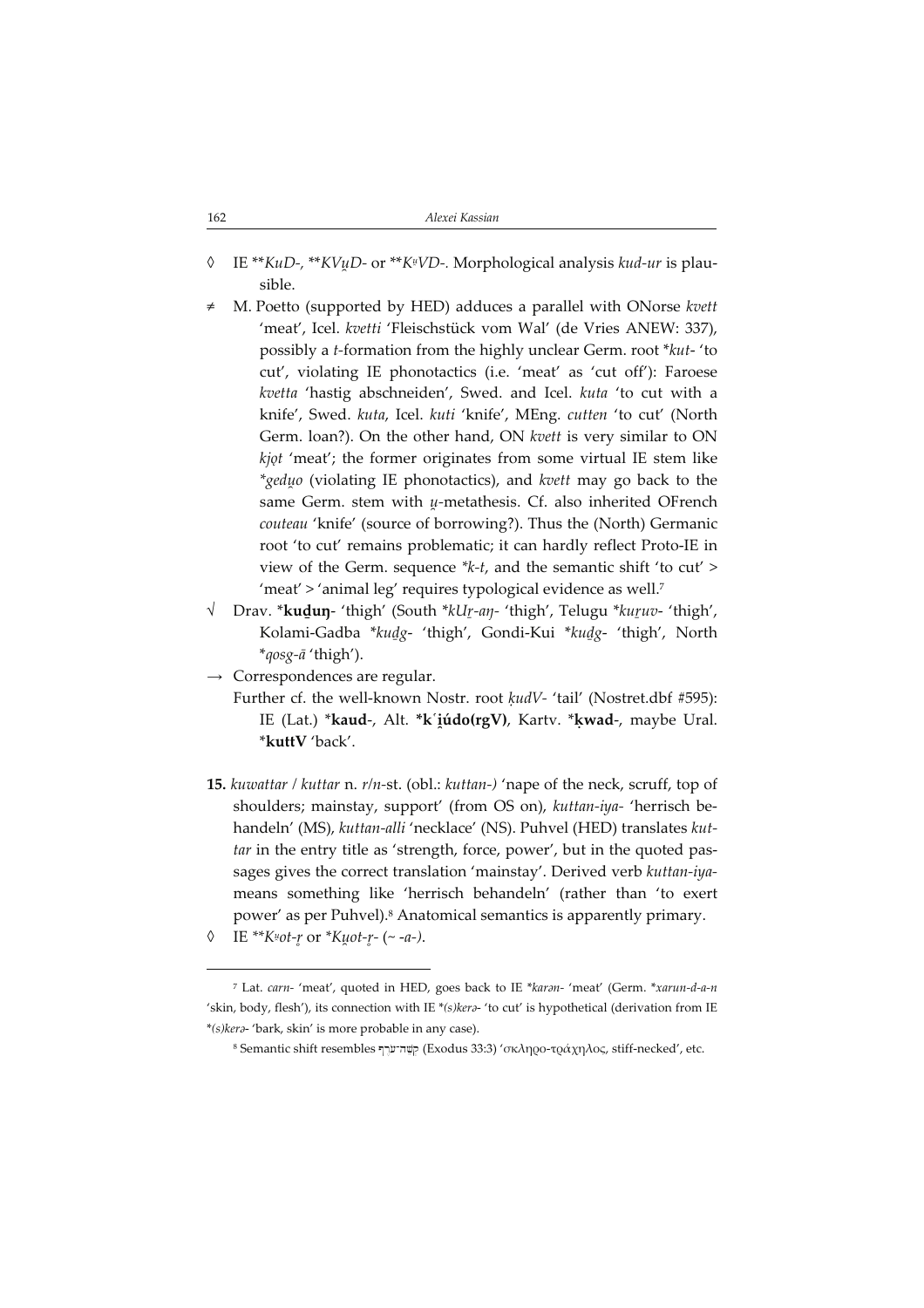- Puhvel, departing from the meaning 'power', connects this to IE \* $\hat{k}e\mu$ a-/ \*kuā- 'schwellen' (Pok.: 592 ff.), cf. especially OInd. (RV) śvā-trá-'strong; strength'. Morphological issues, however, are not any less problematic than semantic ones, since the well-attested Hittite abstract heteroclitic suffix -adar has voiced -d-, not voiceless -tt- and oblique form in -nn-  $\left(\langle x^*$ -dn-), not -ttan-. Thus kuwattar / kuttar must be treated as a primary heteroclitic stem: kuwatt-ar.
	- An interesting parallel is Lat. *guttur* 'throat' (certainly not inherited < Italic).
- √ Drav. \*kut- '1 throat; 2 neck' (South \*kut- 'neck, throat'; Telugu \*kut-ik- 'throat'; Gondi-Kui \*kut- 'neck, throat').
- $\rightarrow$  Correspondences are regular. Semantic shift 'neck' > 'nape of the neck' is possible, but probably not vice versa.
	- Further cf. 'stomach' in Nostret.dbf #1311: IE \*g<sup>w</sup>et- 'stomach, abdomen, womb' (Toch., Germ., dubious Lat.), Alt. \***giodV** 'belly, stomach', Ural. \*kütV 'middle, inside, interval'. However, the semantic shift 'throat' > 'stomach' or vice versa requires typological evidence.
- 16. le 'don't (prohibitive, strong negative, usually expressing wish or command)'. Hitt. le is translated as Akkad. la; opposed to Hitt. natta 'not (negative of assertion)' = Akkad. ul.
- $\lozenge$  IE \*\*le or \*lV<sub>I</sub>.
- Connection with IE \*ne or \*mē is phonetically impossible. For want of better ideas, some scholars assume that le originated from Indo-Hittite \*ne via "nasal dissimilation" in the construction ne=man >  $le = man('don't' + optative particle - man)$ , after which le spread into other syntactical positions — highly unlikely, since, according to known Hittite texts, le=man is not at all a predominating construction with le (see CHD L–N); also, "nasal dissimilation" is only a very occasional phonetic phenomenon in Hittite.<sup>9</sup>

<sup>9</sup> Katz 2005, in an attempt to confirm his original etymological solution for Hitt. *lahhanza*, claims that the dissimilative process  $n-N > l-N$  was regular in Proto-Hittite. Besides le 'don't', he adduces three further examples that show Hitt. l instead of expected  $n$ : 1) lah(h)anza 'a k. of duck' ~ suffixal formation from IE \*snā- [\*sneH-] 'to swim, to wash oneself', with unexpected "s-mobile", i.e. 'duck' as 'swimming'; 2) laman 'name' ~ IE \*nomn 'name'; 3) lammar, gen. lamnas 'a small unit of time, moment; instantly, immediately' ~ Lat.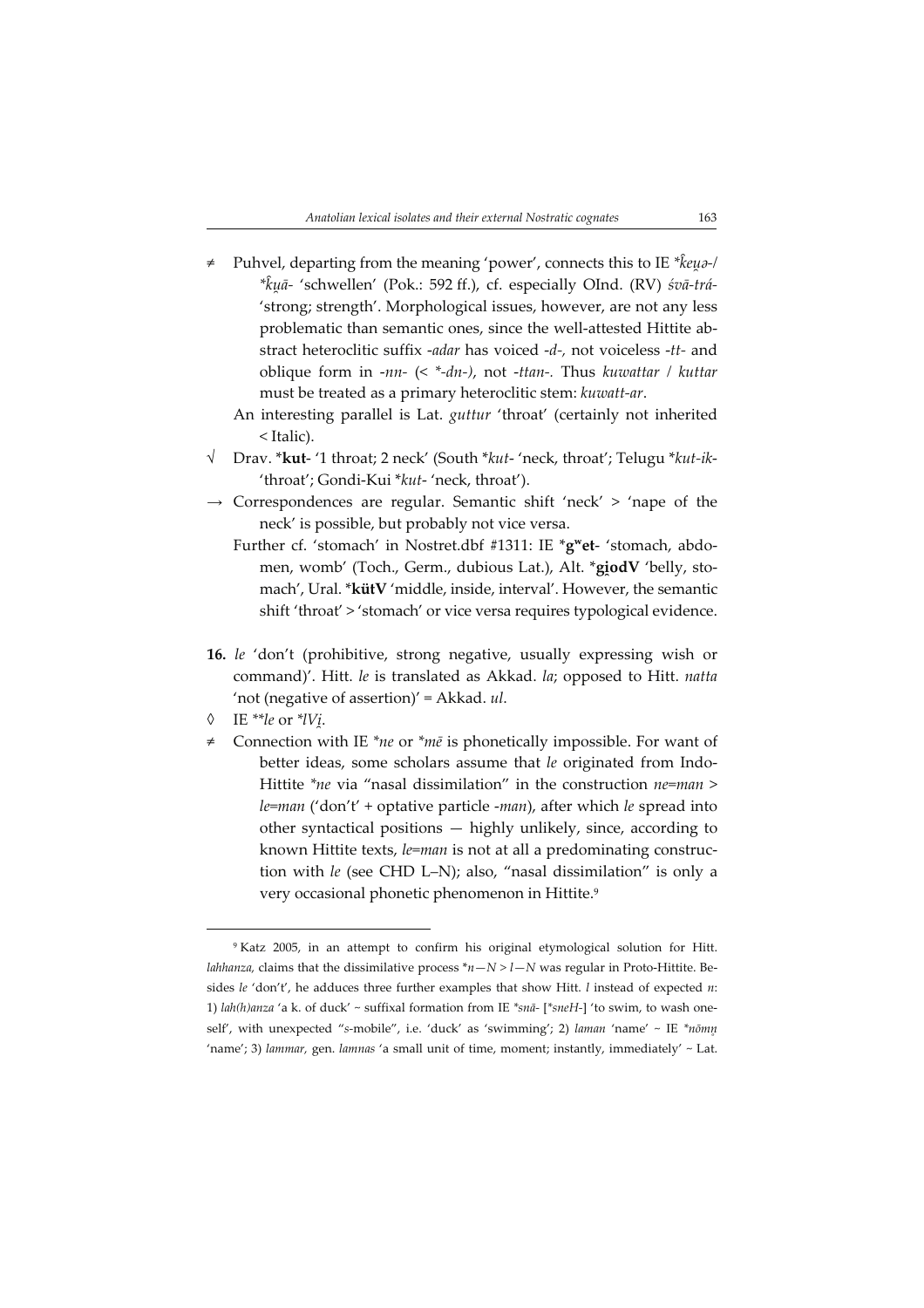| 164 | Alexei Kassian |
|-----|----------------|
|     |                |

√ Ural. \*älä / \*ala 'don't (prohibitive)'.

Drav. \*al- 'negative morpheme (negative of assertion)'.

- $\rightarrow$  See Dolgopolsky ND #22, #1342 and Nostret.dbf #1193. Well-known comparison, accepted even by some Indo-Europeanists.
	- Further to Sem. \*?al 'don't; not' and Sem. \*lalla? 'don't; not' (see Dolgopolsky with Cushitic data). The primary shape was probably \*la (Sem., Hitt.), extended by  $a$ - (Drav., Ural.), and then by  $a$ <sup>+</sup> $u$ - (Sem., Ural., Alt.).
- 17. mai-/miya-hi 'to grow, ripen (act.); to be born (med.)' (well-attested from OS on), may-ant- 'adult; young male; mighty male', and other derivates. Palaic may-ant- 'adult male'. HLuw. \*may- 'to grow' in derivates.
- $\lozenge$  IE \*\* $m\bar{o}(i)$  or \*\* $m\bar{a}(i)$ -.
- ≠ Hardly to IE \*mē( )- 'to measure' because of semantic difficulties.
- Lat. mātūrus 'ripe (of fruit); fully grown, adult (of person); having gone full term, fully developed (of foetus)' should be considered a hidden cognate, since its meaning exactly matches Hitt. verb.
- √ Drav. \*mā(j)- 'great': South \*mā- 'great, big', Gondi-Kui \*māj- 'big'.

18. miyu-/meyu- '4, four', CLuw. mawa- '4, four'. From MS on.

◊ IE \*\*me u.

nŭmerus 'number'. Puhvel (HED L: 50) adds a fourth case: 4) lam- 'to be mixed together' (if the reading is correct!) ~ IE \*nem- 'zuteilen; nehmen' (Pok.: 763 f.). Two of these etymologies  $(lah(h)$ anza and lam-) are rather weak and, therefore, cannot prove any unconventional phonetic laws. The comparison laman  $\sim$  \*nōmn is indisputable, but related forms in other Nostratic branches show the same  $l/n$ -alternation (Alt. \*liomo(na) 'name; spell, divination' and Ural. \*lime 'name' alongside the variant \*nime), therefore, an equivalent solution would be to assume Indo-Hittite \*lomn, assimilating to \*nomn in Narrow IE (as well as some Uralic branches). As for lammar, this stem is derived from an Anatolian root like \*lam- or \*laT- (cf. doubled -mm-) with the heteroclitic suffix -mar; root (!) connection to Lat. nŭmerus is indeed plausible, therefore, occasional nasal dissimilation  $n-m > l-m$  can be accepted for this Hitt. stem. Of course, Hittite has a great number of stems and morphemes where the sequence  $n-N$  is retained, both inherited and borrowed. E.g., namma 'then', nekna- 'brother', causative infix -nin-, prt. 1 sg. ending -nun, and so forth. For each of these "exceptions" Katz equilibristically proposes individual rules that prevent the words from following his dissimilative law. I suppose that there is no additional need to discuss the faultiness of this methodological approach.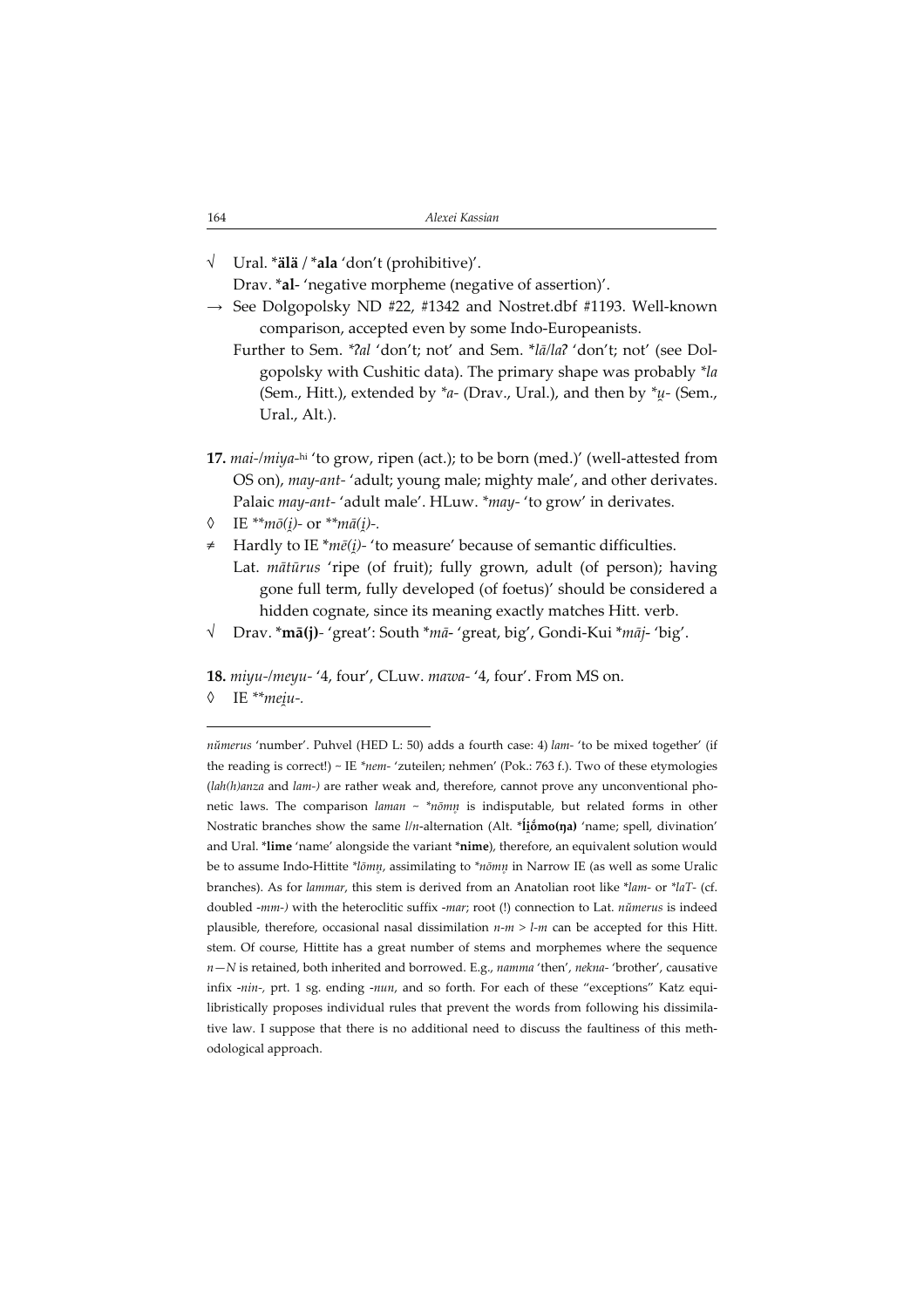- √ Alt. \*móju 'all (totus), whole': Tung. \*muja- 'whole, all (totus)', Jap. \*múina 'all (totus), all (omnis)', Kor. \*măin 'most, extremely, very'.
- $\rightarrow$  Nostratic counting systems consisted of three members: "1, 2, >2/several/many". Indo-Hittite expanded it to "1, 2, 3, >3/several/many". For the next newly formed numeral, \*meyu- '4', Anatolian used the Nostratic stem that yielded Proto-Altaic \*móju 'all (totus)'. For details and typological discussion see Kassian 2009.

Correspondences are regular (except for the secondary Indo-Hittite \*o/e apophony).

- 19. nega-, niga- c. 'sister' (from OH/MS on), nek-na- c. 'brother' (OS hapax?). Also in compounds, e.g., pappa-nega- 'fraternal sister', etc. The element -niga is also encountered in a number of Cappadocian female names. Cf. also Lallworts with the shape NANA: CLuw. nani(ya)- (adj.) 'of a brother', HLuw. nana-sri- 'sister'  $(+ sri 'woman'),$ Lyc. A neneli- 'brother', which theoretically can originate from the same Anat. \* neG-na- 'brother'.
- ◊ IE \*\*neGo- or \*\*nV Go.
- G. Neumann (supported by HED) compares nekna- 'brother' with Ogham ini-gena, OIrish in-gen 'daughter; girl', Grk. ἔγ-γονος 'grandson; descendant', ἐγ-γόνη 'grand-daughter', literally 'inborn' (IE \*en(i) + \*gena-). This folk etymology does not explain the morphology of Hitt. nekna- 'brother', not to mention the fact that the internal Hittite analysis points to nega- 'sister' as a basic stem, while nekna- is a secondary suffixal formation.<sup>10</sup>
- √ Drav. \*nāg- '(young) female': (South \*nāg- 'young female', Telugu \*nāg- 'damsel', Kolami-Gadba \*Nāg-v- 'female pig').
- $\rightarrow$  Drav. \*-g- points to IE \*-gh-.
	- Correctly etymologized in Dolgopolsky ND #1538a (Hitt. + Drav. + Afras.).

<sup>&</sup>lt;sup>10</sup> Cf., e.g., pes(e)na-'man' : IE pes-'penis'; isna-'dough' (MS, later issana-/essana-) : IE \*jes- (OHG jes-an 'to ferment'), etc. For the infrequent derivation 'sister' > 'brother' cf., e.g., Proto-Turkic \*siŋil 'younger sister' (in a number of languages: OTurk. siŋil, Karakh. siŋil, Turkm. sinli, etc.), but in two languages with the \*m-suffix: Chulym Shor sinn-im 'younger brother', Chuvash šъll-ъm 'younger brother' (EDAL: 1224 f.).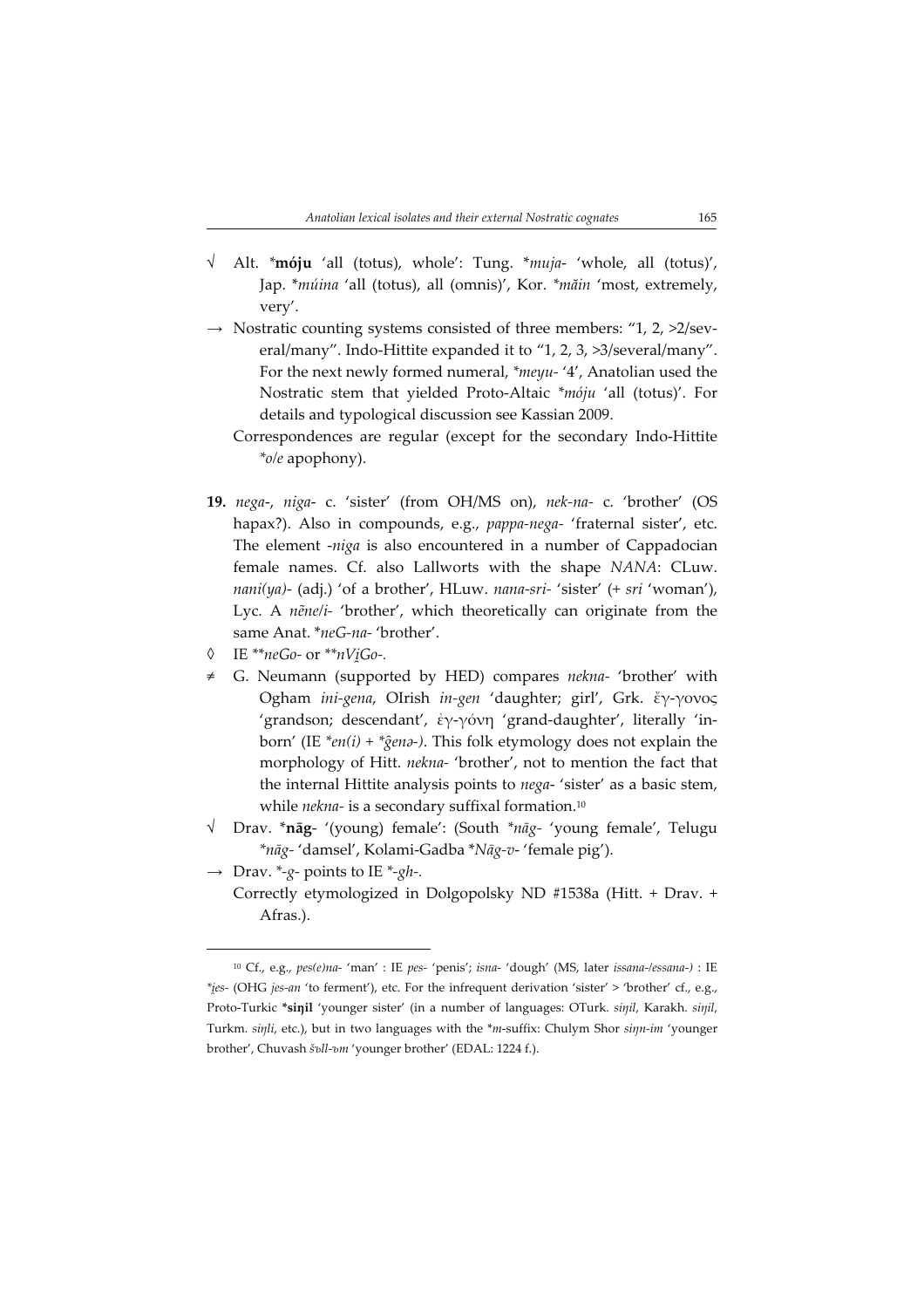Cf. Alt. \*nek'V 'friend, younger relative', although the correspondence Alt. \*- $k^2$ - vs. Drav. - $g$ -, IE \*- $g$ -/- $gh$ - seems irregular (as a separate root in Dolgopolsky ND #1546: Alt. + Afras. + dubious IE).

Cf. also Alt. \***ńi̯ōgè** 'son-in-law, nephew'.

- To be separated from Alt. \*něnu 'female relative (sister or brother's wife)′ ~ Ural. \***ńiŋV** 'female′ ~ IE \***i̯enH-ter- / \*i̯nH-ter-** 'die Frau des Bruders des Gatten' ~ Drav. \*nānḏ- 'female relative'.
- 20. *nink-*<sup>mi</sup> 'to soak up, be saturated; to get drunk' (from OS<sup>?</sup> and MS on), causative ninka-nu- 'to soak, drench; to make drunk'.
- $\lozenge$  IE \*\*nenK- (~ -i- ~ - $Vj$ -).
- Apparently not to Hitt.  $n$ *inink-* (\* $nik$  with  $nin$ -infix) 'to set in motion', Lith. su-nìkti, su-ninkù 'to go at, assail, apply oneself to', Slav. \*-niknǫti, as per Puhvel, who assumes the "alcoholic" meaning to be primary(!).
- √ Drav. \*ninḏ- 'to be full': South \*nIṟ-ai, \*ninṟ- 'to be full', Telugu \*neṟ- /\*ninḍ- 'to become full, be fulfilled or accomplished', Kolami-Gadba \*ninḍ- (\*-nḏ) 'to be full', Gondi-Kui \*ninḏ- 'to be filled', North \*nind- 'to fill'.
- $\rightarrow$  Drav. cluster \*-nd- seems to be one of the possible reflexes of Nostr. \* $nK-$  (\*- $\eta$ -), cf. the well-known comparison: Alt. \*nenumerelative (sister or brother's wife)' ~ Ural. \***ńiŋV** 'female' ~ IE \***i̯enH**ter- 'die Frau des Bruders des Gatten' ~ Drav. \*nānḏ- 'female relative'.<sup>11</sup>
	- Also cf. forms without the nasal: Alt. \*nìk'é 'to become sour, ripen': Tung. \*ńeK- ~ \*niK- 'to rot, become sour (of food)'; Mong. \*negsi- 'to rot, become sour'; Jpn. \*nìnkà- 'bitter, sour'; Kor. \*nìk- 'to be boiled, ripen'. The Altaic root matches Hitt. and Drav. data semantically, but loss of nasality is unmotivated.
- 21. pak-nu-mi 'to defame, slander, denounce'. Rare verb, OH/NS. Clear causative in - $nu$ - with  $a$ -grade.
- IE \*\*PeK- (~ -0- ~ -a-).

<sup>11</sup> Further Alt. \*ńéŋńi 'East or South (wind), warm season' ~ Drav. \*ńēinḏ- 'day' (Nostret.dbf #1054).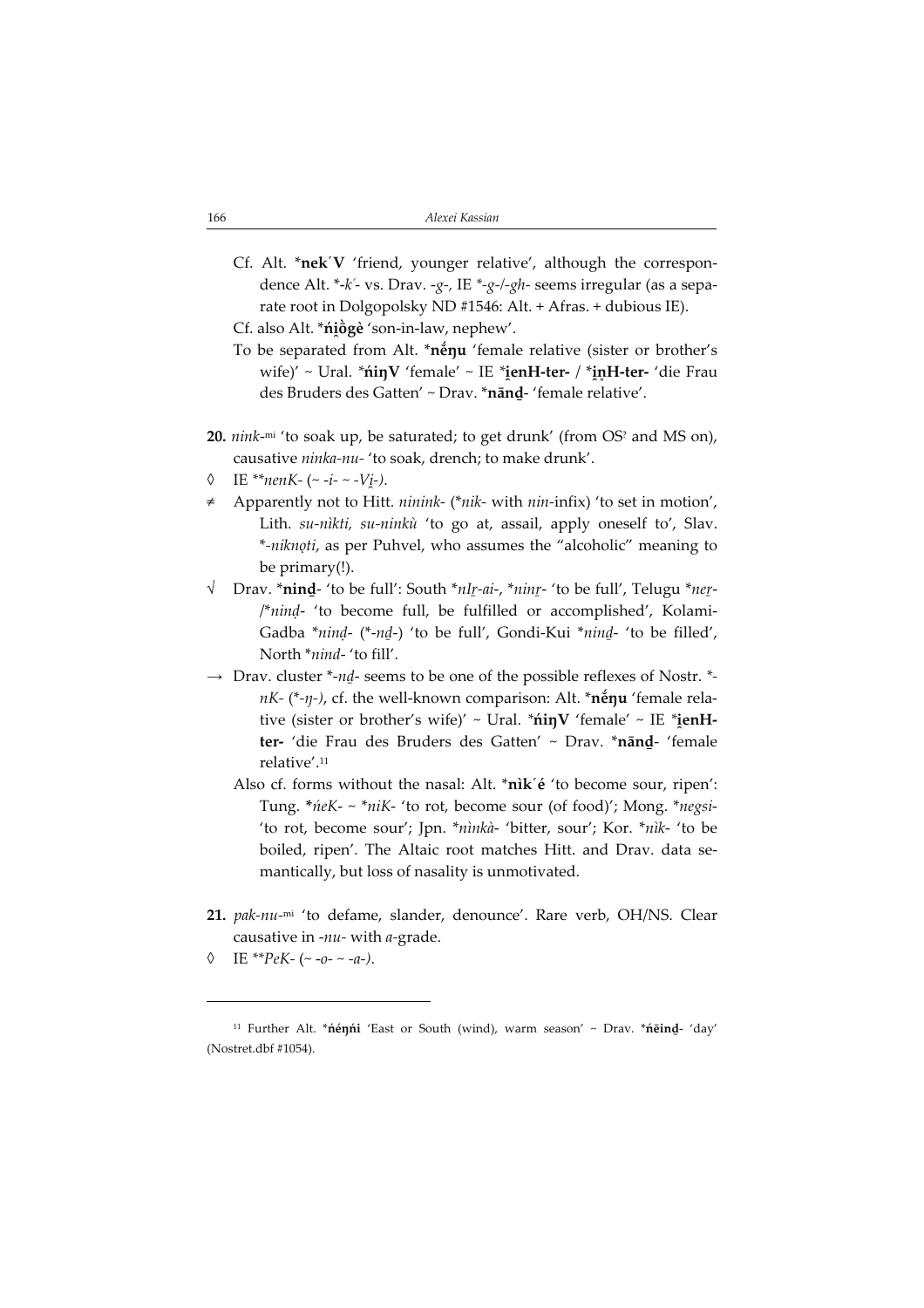- $\sqrt{\phantom{a}}$  Alt. \***pek** '**a** 'to be confused, embarrassed': Tung. \**peku* 'to be confused, annoyed, to feel shy'; Mong. \*bakar-da- 'to be anxious, confused'.
- $\rightarrow$  Correspondences are regular.
- 22. palwa- c. 'vesicle, water blister' or rather 'watery fluid of blister'. Known from NH lexical list, matching Akkad. bubu<sup>2</sup>tu 'vesicle, water blister'<sup>12</sup>. Since the vocabulary allots palwas together with eshar 'blood' and manis 'pus' in a separate lexical section (bodily fluids?), it seems that palwa- means 'watery or serous fluid of blister' rather than 'water blister' itself.
- $\lozenge$  IE \*\*Poluo- (~ -a-).
- Possibly, but not obligatory to Lat. palūd- 'bog, pool', OInd. palvalá-'pool'. Cf. also Puhvel's construction (HED M: 196), based on the incorrect reading  $mu\text{-}wa\text{-}$  (instead of pal-wa-) and the incorrect meaning 'sperm'.
- √ Alt. \***bi̯ùjlu (~ -i)** 'blood': Tung. \**boldu-* 'pulse'; Mong. \**bülüŋ* 'blood clot'; Kor. \*píh 'blood'
- $\rightarrow$  Correspondences are regular. The diphthong is simplified in Indo-Hittite according to general phonotactical rules (\*oulu > \*olu).
- 23. pankur n. r/n-st. 'udder, teat'. Hitt. pank-ur designates an external body part of a mammal; according to known contexts, translation 'udder, teat' seems to be the only sensible variant. Secondary meaning 'milk' or 'foremilk' is also very plausible for some ritual passages.
- $\lozenge$  IE \*\*PonK- (~ -an- ~ -n-).
- Certainly to be separated from the homographic pankur 'group of related animals or persons; clan'.
- Ural. \***pone(-sV)** 'breast, bosom'.
- $\rightarrow$  Correspondences are regular. Further cf. Alt. \*p $\phi$ me 'breast, part of breast' and Drav. \*pom- 'to embrace' (Nostret.dbf #1068).
- 24. puss-mi 'to be (partly) eclipsed'. The verb describes an unfavorable astronomic omen, related to the position of the sun and the moon ("the king will die", "the land will become small", etc.). The only reasonable

 $12$  For the meaning of Akkad.  $bubu^2tu$  'vesicle with clear fluid, water blister' (as opposed to blister with opaque pus) see now Scurlock & Andersen: 222 ff., 719 fn. 58.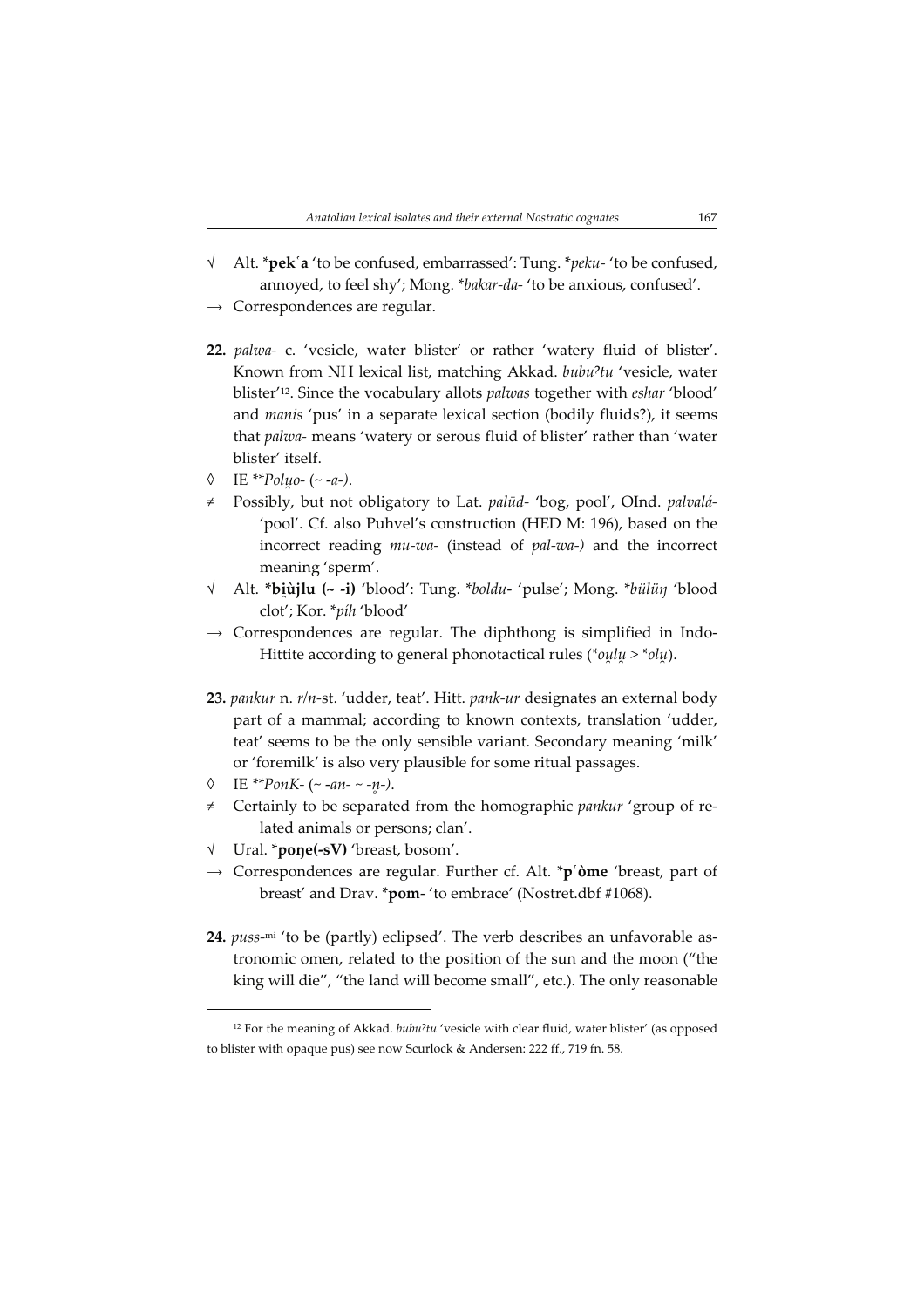translation is 'to be (partially) eclipsed', despite the fact that more commonly the idea of eclipse is expressed by the verb 'to die'.

- $\lozenge$  IE \*\**Pus-*, \*\**PVus-* or \*\**PuVs-*.
- $\neq$  Traditionally to IE \*pau 'small' with s-extension.
- √ Alt. \***biùsí (~ p-)** 'to hide (intr.)': Turk. \**bus-* 'to hide (intr.), lay an ambush'; Jpn. \*pìsá-ka 'hidden, secret'; Kor. \*pskí- 'to extinguish, go out (of fire)'.
- $\rightarrow$  Correspondences are regular.
	- Cf. semantically very doubtful Ural. \*pise 'to remain, be stuck' (proposed in Nostret.dbf #1502).
- 25. sarhuwant- c. 'internal organs, intestines, womb; foetus'. From OS on. Morphologically can be analyzed as sarhu-ant- or sarh-want-.
- $\lozenge$  IE \*\*sorHu- (~ -ar- ~ -r-).
- ≠ Cf. Arm. argand 'venter, uterus' (< IE \*srHwnt?? or rather a loan) and Toch. AB sāry 'Samen'.
	- Cf. also Grk. ὀρύα (name of a play of Epicharmus), ὀρoύα (Hsch.) 'sausage', hardly inherited.
- √ Kartv. \* **źaryw** 'sinew': Georg. *ʒaryv-,* Megrel *ǯeryw-, Svan ǯäryw*.
- $\rightarrow$  A good 4-consonant stem with regular phonetic correspondences (for Kart. alternatively and not likely cf. Dolgopolsky ND #2802 with doubtful Ural. and Afras. cognates).
	- The meaning shift 'gut' <> 'intestines' is trivial. The semantic development 'sinew' < > 'gut' is more interesting; it can be illustrated, e.g., by Semitic data: Harari wotär 'nerve, vein, gut, sinew' from Semitic \*wat(a)r- 'tendon' (SED 1: #290); in the contrary direction: Ugar. ksl 'lomo, espalda; tendón, nervio; lado, sector' from Semitic  $*$ kVs(V)l- '(area between) loins and genitals' (SED 1: #111).
- 26. sasa- c. '(a wild member of the goat family)', 'antelope (vel sim.)'. From OH/MS on.
- $\Diamond$  IE \*\*soso- (~ -a-o-).
- ≠ Certainly not to OInd. śaśá- 'hase' < IE \*5aso- 'grey'.
- $\sqrt{\phantom{a}}$  Alt. \*sési 'deer, wild animal': Tung. \*sesi-n 'herd (of deer, wild animals)'; Turk. \*sas-na- 'pig' (??); Jpn. \*sisi 'deer'; Kor. \*sàsắm 'deer'. Ural. \*ćačV 'herd'
- $\rightarrow$  Correspondences are regular. Nostret.dbf #1682 (Alt. + Ural.)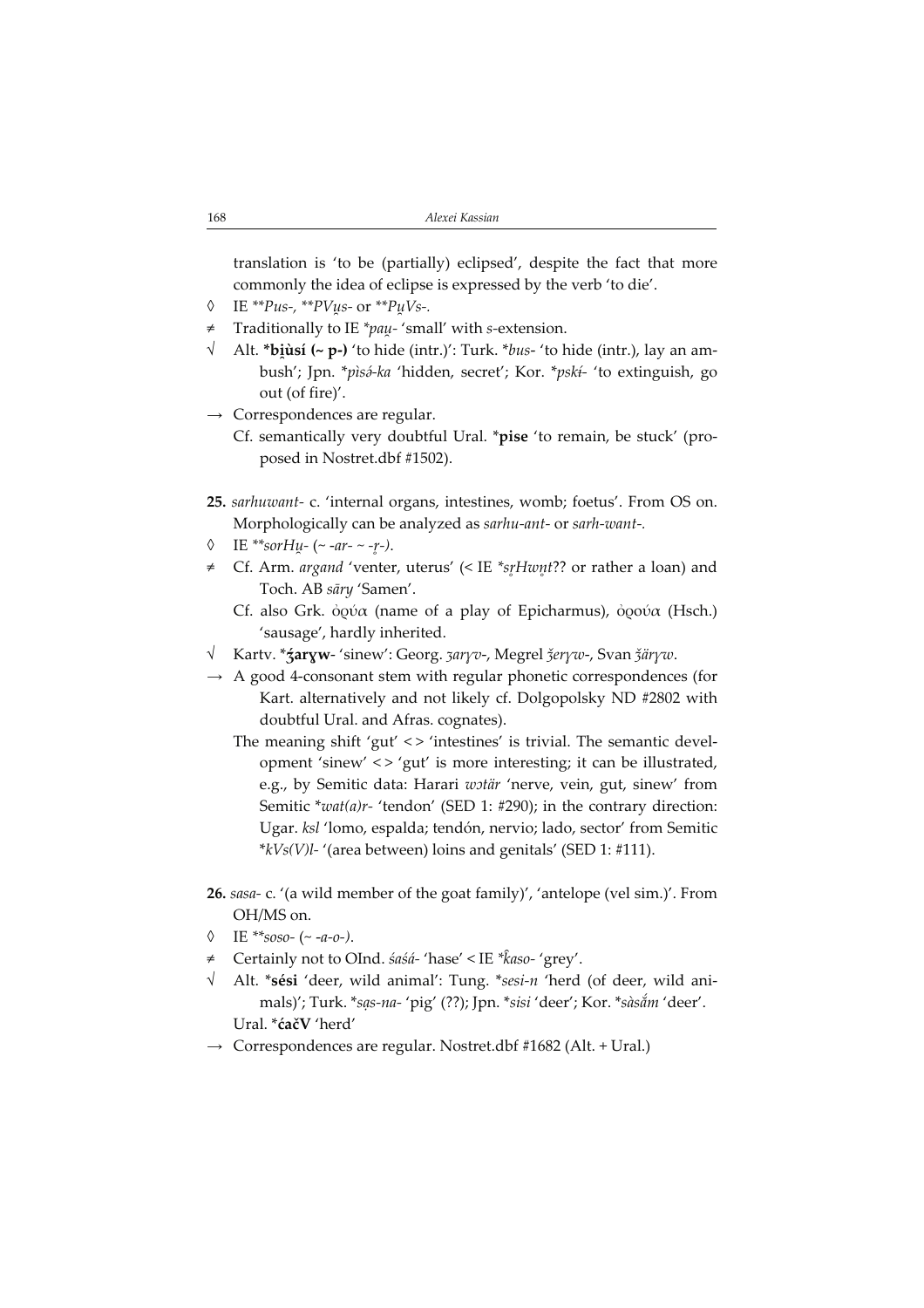- 27. sēr adv./preverb/postpos. 'above, over', adv./prev./postpos. sarā 'up, upwards; above, on top'. From OS on. CLuw. sarra '(up)on; thereon', sarri 'above; up'. Internal reconstruction points to Anatolian nominal consonantal stem \*ser 'top' with e/0 Ablaut (ser is nominative or "suffix-less locative", sara is fossilized allative, sarri is locative).
- $\lozenge$  IE \*\*ser, \*\*sr-/s<sup>ъ</sup>r-.
- ≠ Comparison with Grk. ῥίον [ῐ] 'any jutting part of a mountain, whether upwards or forwards: peak, headland' (both meanings from Hom. on) is possible, if 'peak' is the primary meaning. Attempts to separate Grk. ῥίον into two lexemes — 'peak' and 'headland' — with different etymologies are not plausible.
- Alt. \*sira  $(\sim -u)$  'hill, high mountain': Tung. \*sirk- '1 a small hillock; 2 cape'; Mong. \*siru- / \*siro- '1 rock, cliff; 2 high mountain'; Turk. \*sirt '1 back, spine (of animal); 2 tableland, mountain ridge'.
	- ? Ural. \*śarma 'hole in tent roof', very dubious. More promising is the comparison with Mordvinian forms: E seŕ(e), M śeŕ 'Höhe; Wuchs, Statur', E seŕej, seŕev, seŕeŋ, särij, M śeŕi 'hoch, tief' (Rédei UEW: 761). Kartv. \*ser- 'hill': Georg. ser- 'hill' (Чубинашвили), Laz sirt- 'hill'
	- (Климов—Халилов), not included in Klimov EDKL.
- $\rightarrow$  Correspondences are regular.
	- Correctly etymologized in Dolgopolsky ND #2104a (IE + Ural. \*śarma + Kartv. + Afras.) and Nostret.dbf #1555 (IE + Alt. + Ural. \*śarma? + Kartv.).
- 28. sissur n. r-st. 'irrigation' (from OH/NS on), denominative sissur-iya- 'to supply with water, irrigate' (from MS on; a secondary root variant is found in the iterative form with -sk-: sissiur-i-ske-). Morphological analysis siss-ur is plausible (+ deverbal suffix -ur).
- $\lozenge$  IE \*\*sVis- or \*\*ses-.
- Traditionally analyzed as a reduplication (si/e-sur-) of the root sur-, further to IE \*sur-/sour-'sour' — perhaps possible morphologically, but not very convincing semantically. Other proposed connections (IE \*seiٍ- 'tröpfeln' [Pok.: 889] or IE \*seso-/\*sasi̯o- 'Feldfrucht' [Pok.: 880]) are also vague, either phonetically or semantically.
- √ Ural. \*śäčä 'flood, high water level in lakes/rivers' (Finno-Ugric): Saam. čacce -ā3- 'water; level of water in a river or lake', Khanty seč 'Steigen, Zunahme des Wassers, Überschwemmung'.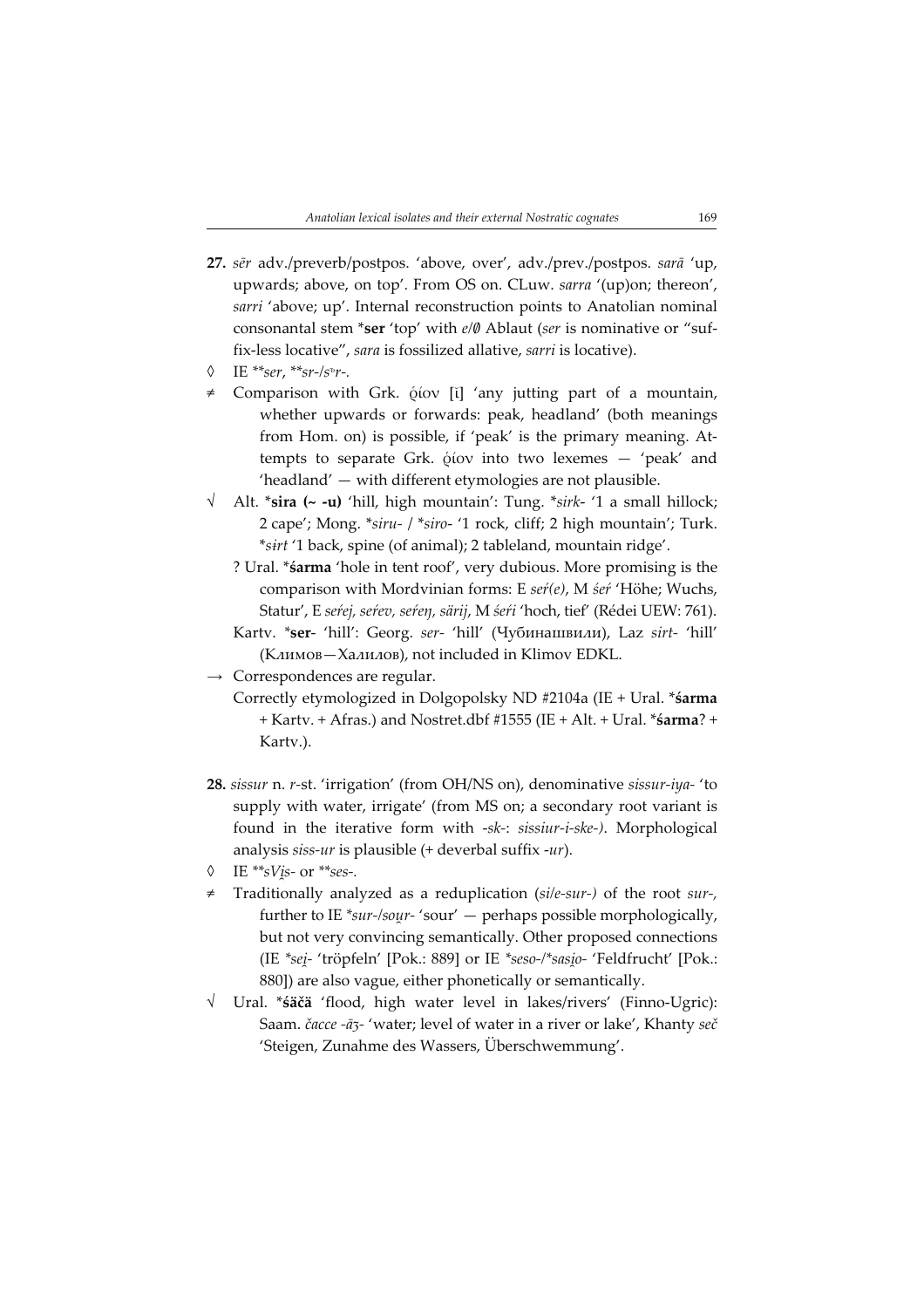- $\rightarrow$  Correspondences are regular.
	- Cf. Dolgopolsky ND #2016 \*Saču/\*śäču 'to scatter, spread about, pour': Afras. + Alt. \*šéčo 'to scatter, pour out' + Ural. (Ob.-Ug.) \*čačV- 'to pour out, sweep' or \*śäčä 'flood' + IE (incorrect Hitt. 'to filter; sieve'). In all likelihood, these are several different roots. In any case it is clear that Hitt. sies(s)ar-iya- 'to filter, strain', sesar-ul 'sieve', quoted by Dolgopolsky, are derived from the unattested noun \*s*ie-ssar '*sifting', with the latter going back to IE \*sē<u>i</u>- 'to sift' with the well-known Hittite abstract suffix -ssar.
- 29. siwi- 'sour' (said of bread). A hapax legomenon in OS, matching Akkad. emsu 'sour' in the corresponding source.
- ◊ IE \*\*seui-, \*\*siui- or \*\*sViui-.
- √ Alt. \*sìbi 'bitter, bitter plant': Tung. \*sipa (~ -b-) 'garlic'; Mong. \*sibag 'Artemisia, wormwood'; Turk. \*sibüt 'dill, coriander'; Jpn. \*sìmpù- / \*sìpà- '1 astringent, tart; 2 salt'; Kor. \*psi- '1 liver / gall-bladder, gall; 2 bitter'.

Ural. \*šOwV 'to sour' or \*čawV 'sour; to become sour'

- Kartv.: Georg. m-žav-e 'sour' (Климов—Халилов: 318).
- $\rightarrow$  Correspondences are regular (except for, perhaps, the vocalism of Ural. and Kartv. forms).
	- Correctly etymologized in Dolgopolsky ND #2788 (Kartv. + Hitt. + Alt. + dubious Afras.).
	- Cf. Nostratic stems with final -r and similar meaning: Alt. \*č**iobeŕV** 'salt; bitter, acid', Alt. \*sure 'sour, acid, stinking', IE \*sur- 'sour; raw; damp' (also IE \*sour- 'wet, damp'), Drav. \*suvar 'salt, brackishness; salty', Kartv. \* car-'bitter'. Cf. Nostret.dbf #662.
- 30.  $-t$ , ending of the instrumental case.<sup>13</sup> Most likely, initially athematic, in the later texts with  $i$ -anaptyxis:  $-it$ . In the New Hittite epoch super-

<sup>&</sup>lt;sup>13</sup> Based on the intervocalic spelling with a single, not doubled consonant (e.g., OS KBo 17.17+ IV 12' g)] $i$ -nu-ta-at-kán, i.e. ginut=at=kan '(let him take) it by the knee(s)', and passim in this text; OS HT 95 5'  $ku-un-ni-ta$ , i.e. kunnit=a 'but by right  $(...)'$ ; etc.), one could assert that this ending goes back to Indo-Hittite  $*d$  or  $*dh$  rather than  $*t$ . As a matter of fact, there is some evidence that in Hittite the final position was that of neutralization, in which all obstruent consonants became voiced. Cf. pa-i-ta-aš (OH/NS KUB 28.4 obv. 11b, 22b), pa-a-i-ta-aš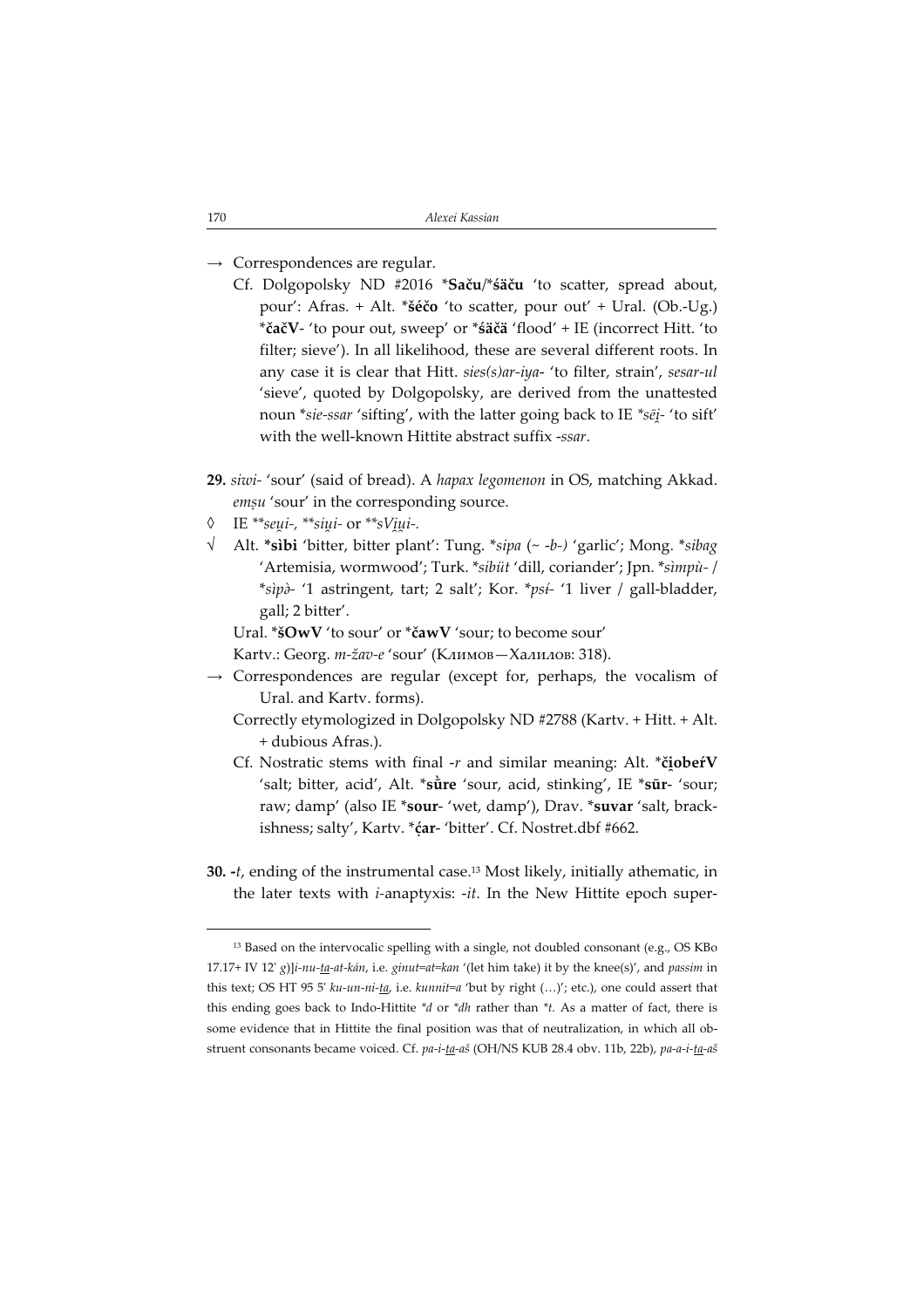ceded by the ablative ending  $-(a)z$ ; completely lost in Luwian and other branches of Anatolian.

- $IE$ \*\*- $T.$
- It is rather unclear whether we should merge this instrumental morpheme with the Indo-Hittite ablative ending \*-d.<sup>14</sup>
- √ Drav. \*-(a)ṭ, marker of the instrumental case in the Kolami-Gadba branch (Kolami -aḍ, Parji -oḍ < \*-aṭ, Salur Gadba -āṭ) and Brahui (-aṭ); see Андронов: 144, 148–149, Zvelebil Sketch: 19, 32. The instrumental ending \*-(a)ṭ must be kept apart from the sociative (comitative) markers of the shape  $-o\frac{t}{V}$  or  $-o\frac{dV}{Z}$  (Zvelebil Sketch: 33), which originate from the root \*od- (South \*od- 'together with', Telugu \*od- 'to consent, agree'); the  $t$ <sup>-d</sup> variation in the sociative morphemes seems be the result of a late contamination with the instrumental \*-(a)t.

Kartv. \*-(i)t, ending of the instrumental case (Georg., Megr., Laz).

 $\rightarrow$  A Nostratic origin for the Hitt. ending was proposed already by Korolev (Королев ХЛЯ: 20). See further Dolgopolsky ND #2651, bringing together grammatical suffixes and prepositional/postpositional auxiliary words (very dubious Alt.: Tung. instrumental ending should be reconstructed as \*-ži, further see EDAL: 221).

31. tagi- 'another, foreign; alien(?)'. From OS on.

- IE \*\*ToGi- $(-a-)$ .
- Traditionally as  $ta$  (Hitt.  $ta$  '2, two' or IE  $*to$  'that') with the suffix -gi-, but such a suffix is unknown to the Hittite morphological system.

<sup>(</sup>pre-NH/LNS KUB 24.8 i 29) vs. more rare  $pa-\underline{it-t}[(\underline{a}-a\check{s})]$  (OH/NS KUB 28.5 obv. 15b) = prt. 3 sg.  $pair = as$  'he went', where the ending -t corresponds to IE 3 sg. \*-t of the so-called "secondary series". The situation closely resembles Hurrian, where voicing of final obstruents is established based on Ugaritic alphabetical texts. Kimball (HHP: 302) claims that the final stops became devoiced in Hittite, but her sparse examples are not very convincing, since in all these cases we may be dealing with the gemination-causing enclitic  $-ya'$  and'. Unfortunately, Hittite forms in Ugaritic and Egyptian texts (see Patri 2009) do not provide any help in solving this phonetic question.

<sup>&</sup>lt;sup>14</sup> = Hitt. morpheme  $\text{-}ed(a)$ - in the ablative forms of personal pronouns: *amm-eda-z* 'from me', tu-eda-z 'from thee', anz-eda-z 'from us', sum(m)-eda-z 'from you'. In Narrow IE: OInd. -āt, Avest. -āt, -āδa, Lat. -ēd, -ōd, Osc. -úd (Oscan data show that the consonant was \*d, not \*dh, and certainly not \*t).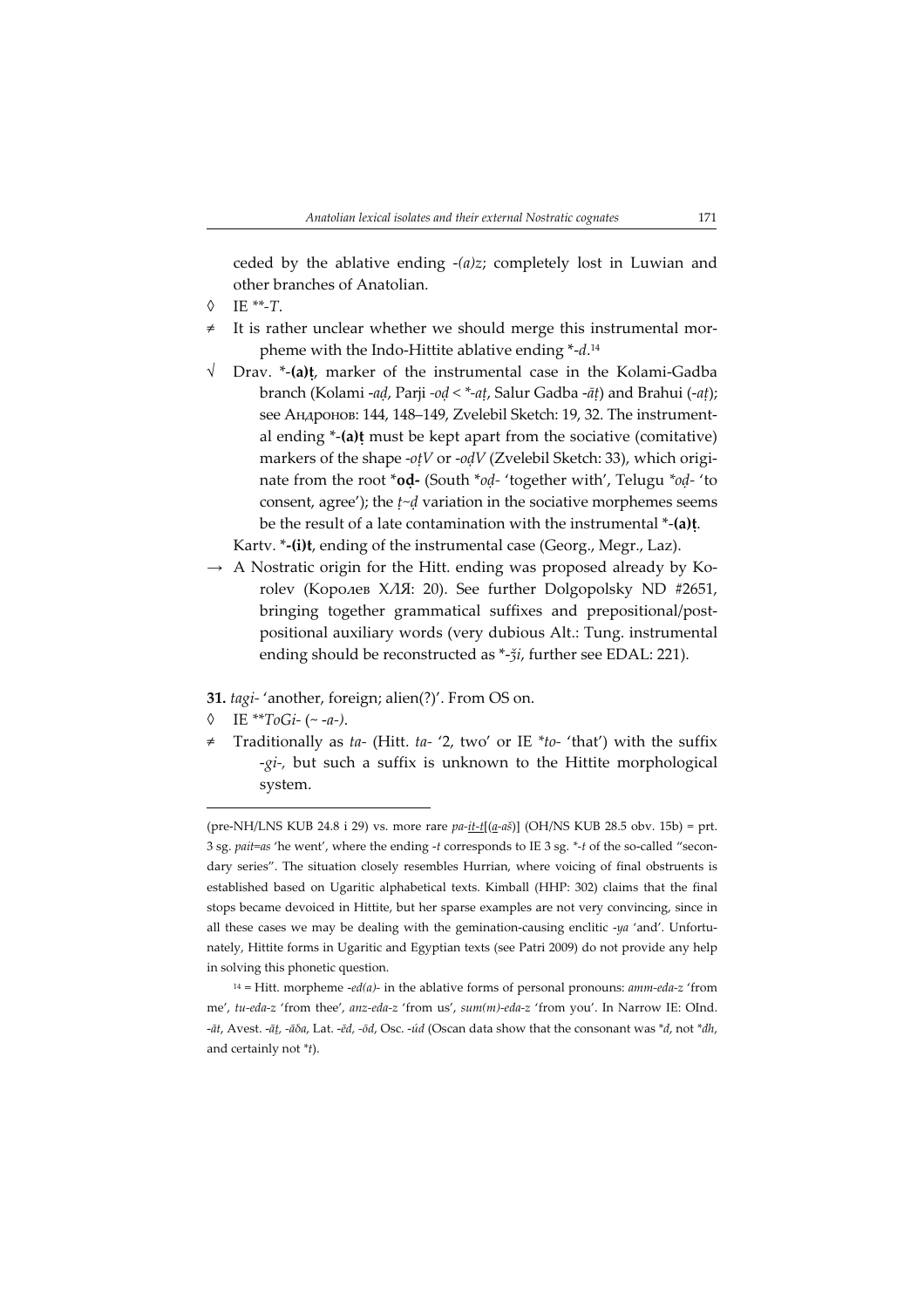- √ Alt. \*dằgì 'enemy, alien': Tung. \*dagu-r '1 friend; 2 Daghur; 3 allied kin'; Mong. \*dajin 'war; enemy'; Turk. \*jagi 'enemy, war'; Jpn. \*(d)ìkùsà 'warrior, war'; Kor. \*tōi 'barbarian'.
- $\rightarrow$  Correspondences are regular. Alt. \*-g- points to IE \*-gh-.

32. CLuw. tapp-ani- c. 'hair'. From MS? on.

- IE \*\*Top- (~ -e- ~ -a-).
- √ Alt. \*tĕpá 'tuft (of hair)': Tung. \*teb- '1 rags; 2 tail on shaman's belt'; Mong. \*tab, \*tebeg '1 tuft of hair attached to a metal ring (for play); shuttlecock; 2 long hair on back of head'; Turk. \*tepö (-ü) 'hill, top; top of head' [if here]; Jpn. \*tampua 'knot of hair on back of head'; Kor. \*tapar 'bundle, bunch'.
- $\rightarrow$  Correspondences are regular.
- 33. tabus n. s-st. 'rib; body side; side'; case forms are used as locative adverbs. From OS on. A s-formation from an unattested  $u$ -stem (see Rieken StBoT 44: 197 ff.).
- $\lozenge$  IE \*\*ToBu- (~ -a-).
- $\sqrt{\phantom{a}}$  Alt. \***tèbú** 'pelvis, lower part of body': Tung. \**debu*(*k*ī) '1 pelvis; 2 lower part of back; 3 side', Jpn. \*tùmpì '1 vulva; 2 arse'.
	- ? Ural. \*tuppV 'back, spine'.
- $\rightarrow$  Correspondences are regular. Hitt. shows the same semantic shift as is observed in some Tungusic languages.

See Nostret.dbf #1578 (Alt. + Ural.).

- Cf. also the two roots in Dolgopolsky ND #499 \*dub?V 'back, hinder part, tail' (Afras. + Ural. + Alt.), #2286 \*tupfV 'tail, back' (Afras. + the same Ural. + dubious Alt. + dubious IE).
- 34. Anatolian \*ti- (nom.), \*tu- (oblique) 'thou', 2 sg. personal pronoun: Hitt. zi-g (nom.), tu- (oblique), Palaic ti- (nom.), tu- (oblique), HLuw.  $ti-$  (nom.),  $tu-$  (oblique).
- $\lozenge$  IE \*\**ti* and \*\**Tu*-.
- No traces of the nominative stem \*ti can be found within Narrow IE languages, see Бабаев 2008: 186 ff.<sup>15</sup>

<sup>&</sup>lt;sup>15</sup> Pace Бабаев 2008, Alb. nom.  $ti$  'thou' is a regular reflexation of IE  $*t\bar{u}$ , cf. Alb. mi 'mouse' < IE \*mū-s, etc. (Orel CHGAL: 11).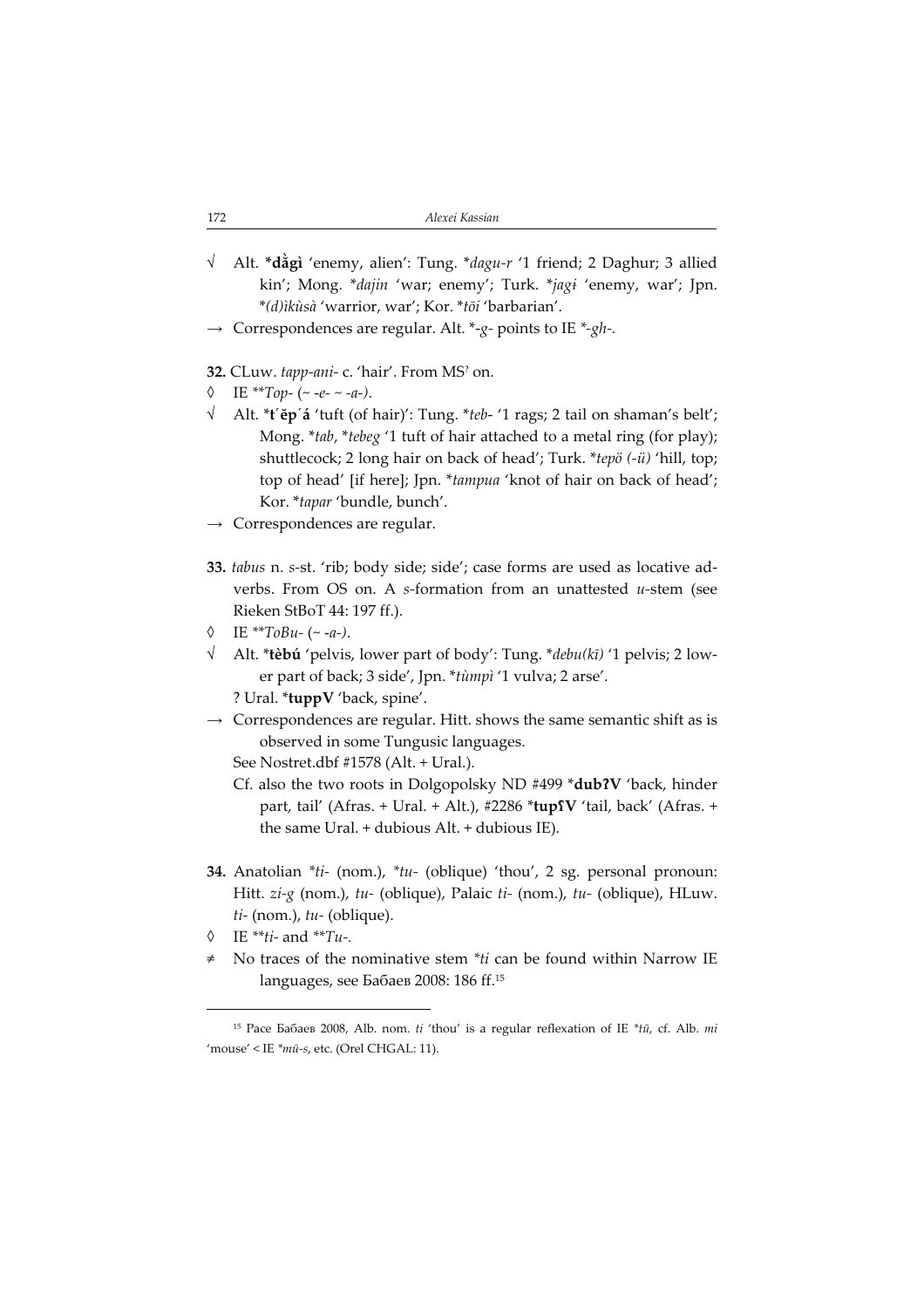- $\sqrt{\phantom{a}}$  Alt. personal pronoun \* t'i 'thou' (sg.) vs. t'a 'you' (pl.): Mong. only. Drav. ending of the nominal predicate 2 sg. \*-ti.
	- Cf. Ural. (Finno-Volgaic only) \*ti 'thou': Finn., Saam., Mar. (Rédei UEW: 539).
- $\rightarrow$  See most recently Бабаев 2008: 191 ff. for the general discussion. The stem \*ti as a Nostratic retention in Anatolian was correctly recognized already by A. Korolev (Королев ХЛЯ: 20). The stem \*tu is unparalleled within other Nostratic branches and seems an Indo-Hittite innovation.
	- Cf. Dolgopolsky ND #2312; Kloekhorst // JIES 36/1–2 (2008): 93 (Anat. + Ural.).
- 35. tukk- (med.-pass.) 'to be visible; to be appointed, defined; to be important, respected'. From MS and OH/NS on.
- ◊ IE \*\*TV k, \*\*Tuk- or theoretically \*\*T Vk.
- No satisfactory cognates can be found within IE languages, except for Hsch. δεύκω · βλέπω 'to see', δεύκει · φροντίζει 'to consider, reflect' of unknown origin.
	- Alb. duk-et 'to appear' seems to have been borrowed from MGrk./ NGrk. δοκεῖ 'to seem' (Orel AED: 78).
	- The well attested Hitt. stem tuekka- 'body (sg.); limbs (pl.)' can be a non-obvious cognate of Hitt. tukk- 'to be visible', since the semantic shift 'to be visible' > 'body' has numerous typological parallels (but not vice versa: 'body' > 'to be visible' seems improbable). Alternately, despite irregularities in vocalism, tuekka- 'body' can be compared with IE \*tak- 'skin' (OInd. tvác- 'skin', Grk. σάκος 'Schild (aus Leder)'), whose primary meaning was 'skin' (cf. supportive Nostratic cognates: Alt. \***t'iük'e** 'hair [on body]', ? Kartv.  $*$ **tiqaw-**  $\sim$   $*$ **tiqeb-** 'to skin, flay; hide' with metathesis; see Nostret.dbf #208).
	- IE \*dheugh- 'berühren, drücken, melken' (Pok.: 271) certainly does not belong here.
- Alt. \*tūjk'ú 'to make a sign': Tung. \*duKū- 'to write'; Mong. \*doki- 'to make a sign'; Turk. \*Tūkrag 'symbol of kingship' [if here]; Jpn. \*túnká- 'to let know, inform'; Kor. \*tjk- 'to note down, to write' (diphthong  $*_{\bar{u}j}$  instead of simple  $\bar{u}$  is reconstructed on the basis of the diphthong  *in Kor.).*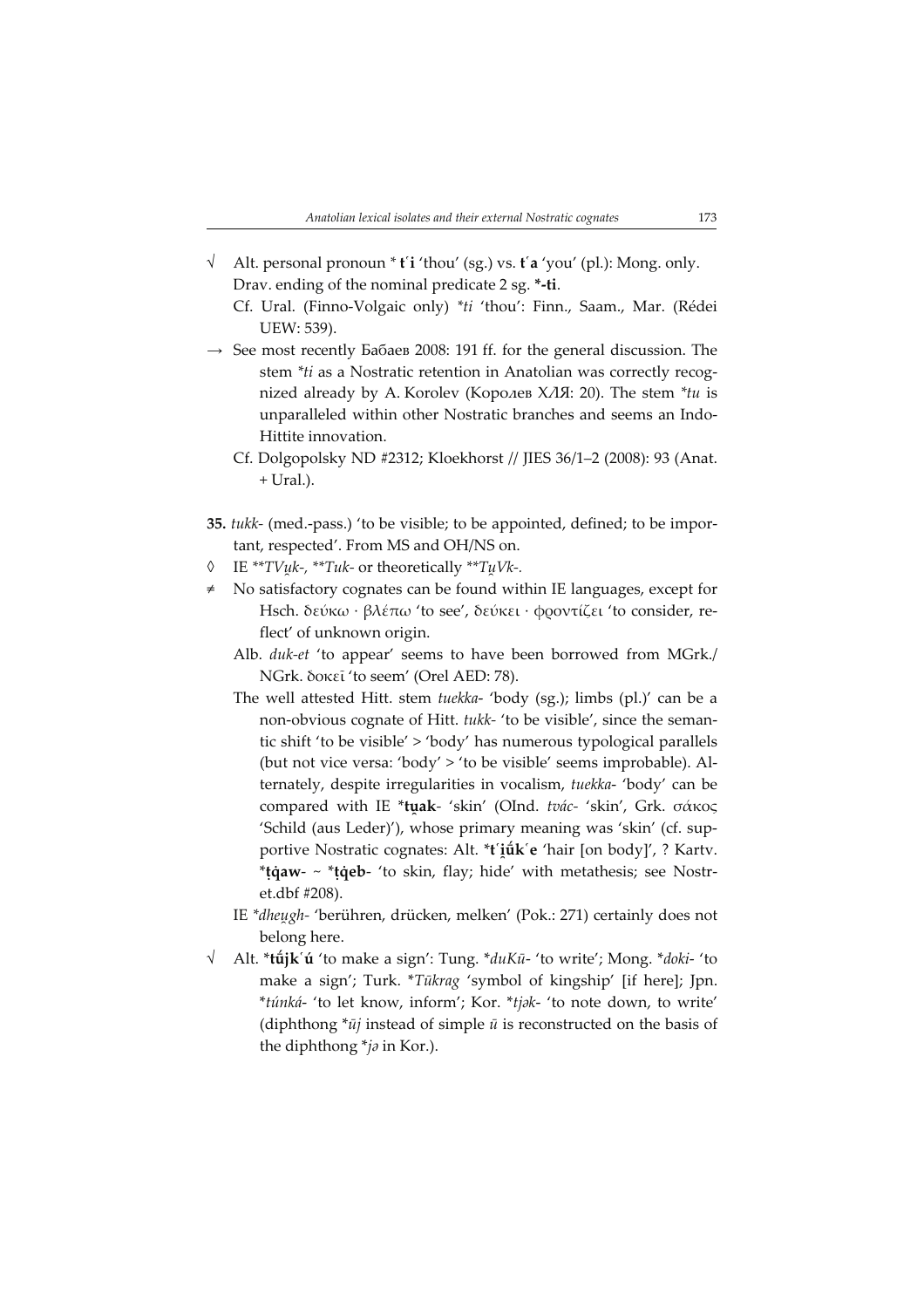- ? Kartv. \*tkw- 'to speak, say' or \*taw- 'to recognize, notice'; wmetathesis and assimilation within a consonant cluster.
- $\rightarrow$  Hitt. Auslaut -kk- instead of expected \*\*-kku- (IE \*\*-k½, agreeing with Alt.  $*$ - $k$ 'u) should not confuse us, since it seems that the sequence  $^*V\mu K^\mu$  dissimilated >  $^*V\mu K$  in Indo-Hittite: there are no reliable Narrow IE or Indo-Hittite roots in  $^*V\mu K^{\mu}$ , except for  $^*$ auk $^{{\sf{w}}}$ - $\sim$  -kh<sup>w</sup>-) 'oven, cooking pot' (Piet.dbf #17; Pok.: 88).
	- Cf. Nostret.dbf #760 \*tVjkV 'show, point at' (IE \*deik- 'to show', Alt. \*tūjk'ú 'to make a sign', Ural. \*täkkV 'to look, observe', ? Kartv. \*tqw- 'to recognize, notice'). And Dolgopolsky ND #2257 \*tik[ü] 'to show' (IE \*deik- + Kartv. \*tkw- 'to speak, say' + very dubious Alt. + Afras.). Most likely, more than two Nostratic roots are represented here. Cf., e.g., the variety in IE:  $*de\hat{k}$ -'to acquire, gain; respect, thank' [Piet.dbf #1879, some forms should be excluded; WP I: 782]; \*dok- 'to teach, to show' [Piet.dbf #1881; WP I: 782]; \***deike- (~ -ĝ-**?) 'to show' [Piet.dbf #1869; WP I: 776].
	- U-tinged vocalism obliges us to treat Hitt. tukk- and Alt.  $*t\hat{u}$ jk ú as a separate Nostratic root — \***tu(i̯)kV-** 'to make visible; to be visible (med.-pass.)'.
- 36. HLuw. uni- 'to know; to recognize', causative uni/a-nu- 'to cause to know'. Cf. CLuw. unai- 'to know(?)'.
- IE \*\* $uVn$  or \*\* $un$ -.
- $\sqrt{\phantom{a}}$  Drav. \***un-** 'to think, consider': South \**un* 'to think, consider', Telugu \*un-k- 'to consider', Brahui hunn-ing (hur-, hutt-) 'to look, look at, look for, wait for, consider'.
- $\rightarrow$  Correspondences are regular.
- 37. wakk-, wakk-ar- 'to be absent, lack; to defect'. From MH/NS on. Cf.  $waks-iya-mi$  'to be scanty, scarce' (if here) with unclear suffixation of -s-.
- $\lozenge$  IE \*\**uok* or \*\**uak* (~ \*- $\hat{k}$ -).
- Oettinger's comparison with Lat. vacō, vacāre 'to be empty' cannot be rejected (despite laryngealistic objections in EDHIL: 941).
- Alt. \***uk**'i (~ -e) 'to die, be hungry': Tung. \* $(x)$ uk-ti- 'to be hungry'; Mong. \*ükü- 'to die'.
- Correspondences are regular.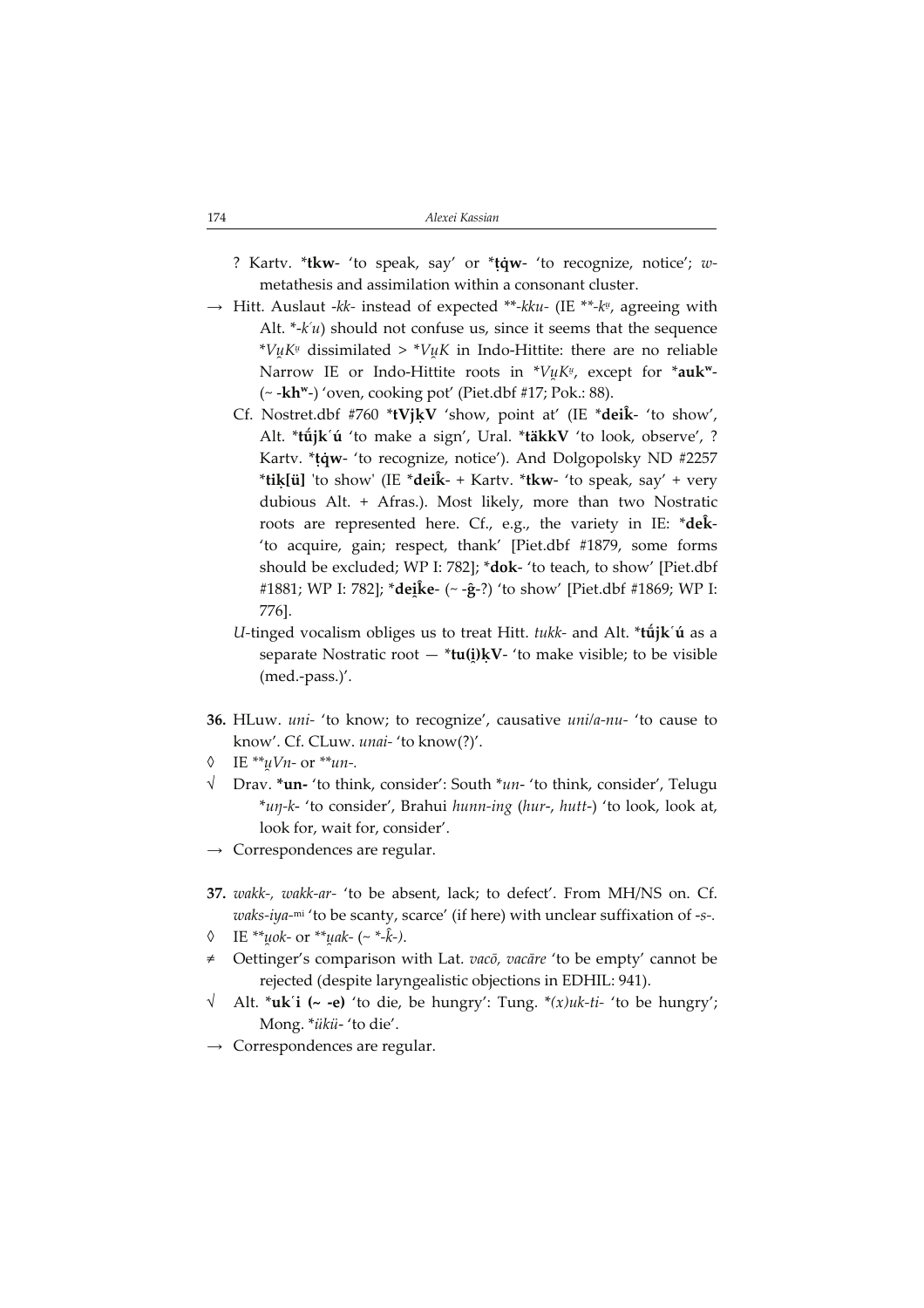- 38. \*wanta- 'heat; hot' in want-ai-mi 'to heat, warm; to be angry', want-ess-mi 'to become hot', want-emma- c. 'heat', redupl. wante-want- 'lightning', and other derivates. From MH/NS on. Cf. CLuw. wantaniya- 'flaming, blazing(?)'. EDHIL: 954 ff. proposes the translation 'to glow, to light', but I believe that the contexts quoted in EDHIL speak in favour of the old translation 'to heat, warm'.
- $\lozenge$  IE \*\**uonTo-* (~ -*a*-) or perhaps \*\**unTo-*.
- √ Ural. \*onta (\*Onta) 'warmth, heat'.
	- Kartv. \* ywent- 'to melt': Georg. *yvent-* 'to melt', Megr. *yvant-* 'to melt', Svan ywēnt(il) 'drop'.
	- ? Drav. \*vanḏ 'to cook': Telugu \*vanḍ- 'to cook, dress, boil, prepare', Kolami-Gadba \*vand- 'to cook', Gondi-Kui \*vand- 'to cook'.
- $\rightarrow$  Correspondences are standard, except for Karty. \**yw* ~ Anatolian \**u*-— one would expect Anatolian  $*$  $h$ u- instead. The same correspondence is attested in Kartv. \* ywer- 'to pour' ~ Anatolian \*wer/\*wor 'water' (CLuw. war 'water' ~ Narrow IE \*(e)wer- 'water'): a phonetic law?
	- Cf. also another Hitt. root with a close meaning, but different consonantal onset: the archaic s-stem hantais {hanta-i-es} n. 'heat' (OS+) — to OIrish and- 'to kindle'.

Dolgopolsky ND #738 (Ural. + Kartv. + incorrect Hitt. hantais).

- 39. warhui- (i-st.) 'overgrown (of road, mountain), hairy (of skin), with thick leaves (of tree)'. From MS and OS/NH on.
- IE \*\*uorHu- $(-a-)$ .
- $\sqrt{\phantom{a}}$  Alt. \***u^u** (~ -**u**) 'to grow': Tung. \**ure* '1 to grow; 2 sprout; 3 bush'; Mong. \*urgu- 'to grow'; Turk. \*ur 'growth, excrescence'; Jpn. \*úrá- 'to ripen'; Kor. \*ōr 'early ripening'.
- $\rightarrow$  Correspondences are regular. The Mong. form in \*-rg- (-g- is treated as a suffix in EDAL) is extremely interesting in the light of Hitt.  $rh$ -. Dolgopolsky (ND: 11) proposes Mong.  $*_{-q}$ - and  $*_{-g}$ -(?) as possible correspondences for Indo-Hittite \*-H, but I have so far failed to find any reliable examples in Dolgoposky's data.
- 40. \*warka- c. 'fat' in adj. wark-ant- 'fat', wark-es- 'to become fat', warka-nu- 'fatten (tr.)'. From OH/MS on.
- IE \*\**uorK- (~ -a-)* or perhaps \*\**urK-*.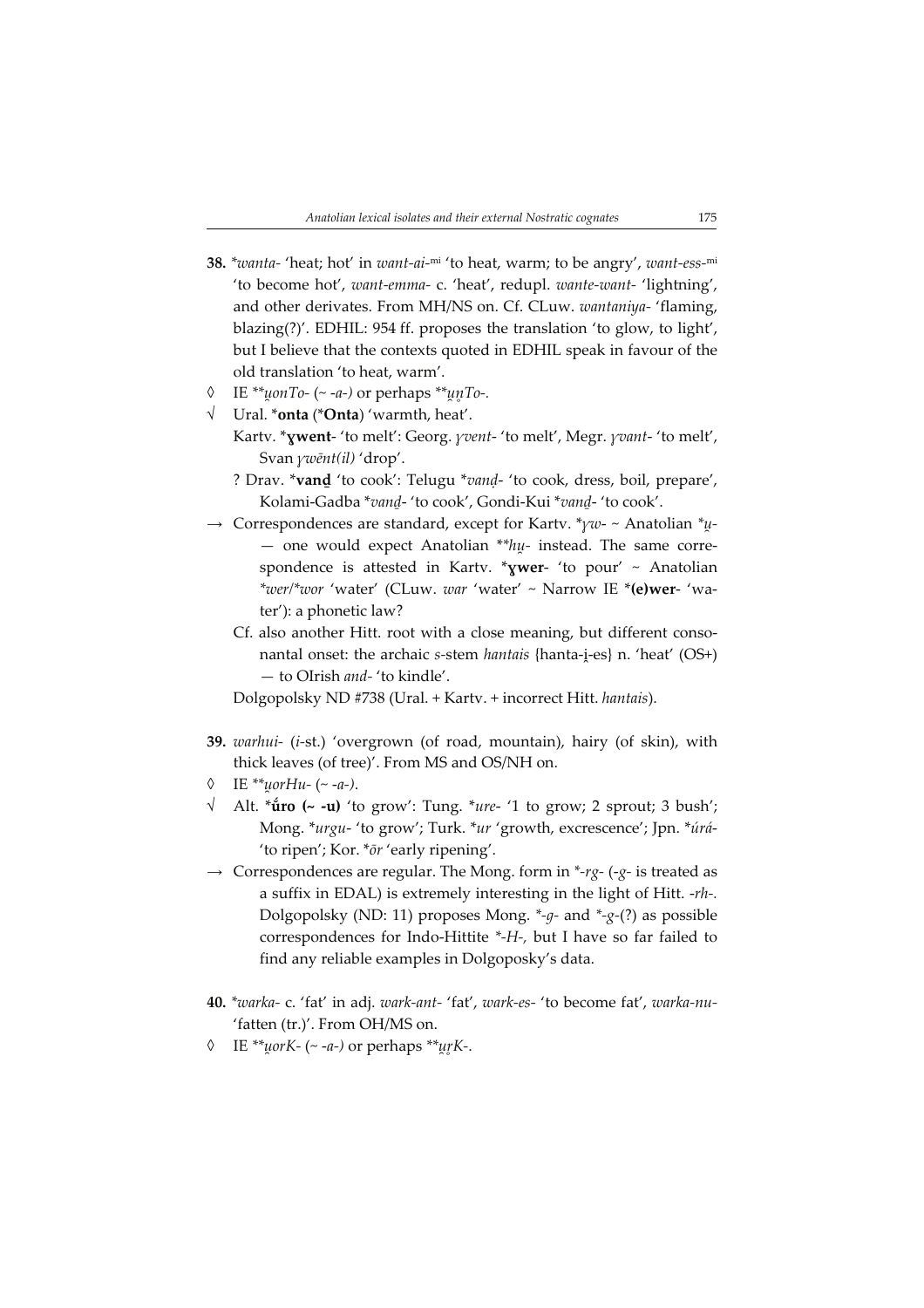- ≠ Sometimes the Hitt. root is connected to IE \*wer(a) $\hat{g}$  'strength, force': OInd. ūrj-, ūrjā f., ūrjá- m. 'power, strength, vigor, sap', ūrjá-'strong, powerful, eminent', Grk. ὀργή 'seelischer Trieb, Sinnesart, Charakter, (heftige) gemütsbewegung, Leidenschaft, Zorn', OIr. ferc, ferg 'Zorn' (Pok. 1169, WP I 289, Piet.dbf #1226, Nostret.dbf #1162). However, Hitt. (i.e. Luwian) glossenkeil'ed :warku(i)-'wrath, anger (vel sim.)' is a much more plausible cognate for IE \*wer( $\partial \hat{g}$ -.
- √ Alt. \***i̯ūŕgi** 'fat; brain': Tung. \**irg[ü]* '1 brain; 2 head'; Turk. \* $\ddot{u}$ ŕ 'fat'.
- $\rightarrow$  Correspondences are regular. Tung. shows the semantic development 'fat' > 'bone marrow' > 'brain'.<sup>16</sup>
- 41. warra/i- c. 'aid, help; auxiliary', denominative warrai-mi / urrai-mi 'to help', warr-essa- 'to provide aid' (from MS on). CLuw. warrahit- 'aid, help'.
- $\lozenge$  IE \*\**uorH*… (~ -*a*-) or perhaps \*\**urH*… Anatolian -rr- points to an old cluster with  $*h$ , i.e.  $*rh > rr$  in the intervocalic position  $a_a(?)$ , cf. Melchert AHP #4.1.6.1.1.3.
- Probably cognate is IE \*uerū̃- (\*uerHu-) 'to defend, to guard; to cover, to close' (OInd. varū-tar 'defender', etc.; WP I: 280; Pok.: 1161).<sup>17</sup>
	- Apparently Hitt. warra/i- should not be connected to IE \*uer- 'to observe, watch' (WP I: 284; Pok.: 1164). For the latter, cf. rather Hitt. werida- 'fear' (at least = Lat. vereor 'to show reverence or respect for; to fear').

1) tarhu- in archaic texts (OS),

2) secondary tarh- in later texts due to the unification of the athematic declination pattern  $(-rh-$  is retained, since there is no intervocalic position in the main paradigmatic forms),

3) thematic med.-pass.  $tarra$ - (MH/NS on) 'to be able', showing -rr-.

The verbal stem  $tanh(u)$ -/tarra- goes back to IE \*terHu-, cf. esp. OInd. relict prs.  $taru-te$ 'to pass' and other forms in  $-u$ .

<sup>&</sup>lt;sup>16</sup> The polysemy 'bone marrow'  $\sim$  'brain' is not unfrequent in languages around the world. For 'fat' ~ 'bone marrow' cf., e.g., Akkad. lipû '1. adipose tissue, fat, tallow; 2. bone marrow: 3 pitch' < Sem. \* $\frac{i}{a}$  \* $\frac{i}{a}$  \* $\frac{f}{b}$  \*  $\frac{f}{c}$  fatty, fleshy tissue' (SED 1 #180), or, in the contrary direction, Sem. \*muhh- 'brain' (SED 1 #187) > Hebrew mōăḥ 'bone-marrow', Phoenician mh 'fat, rich' (adj.), Hebrew mēăḥ 'fatling'.

<sup>&</sup>lt;sup>17</sup> If so, the phonetic development of Hittite warra-  $\lt$  \*uerHuo- resembles the variants of the Hitt. athematic verb  $tanh(u)$ <sup>-mi</sup> 'to conquer, to be able, etc.':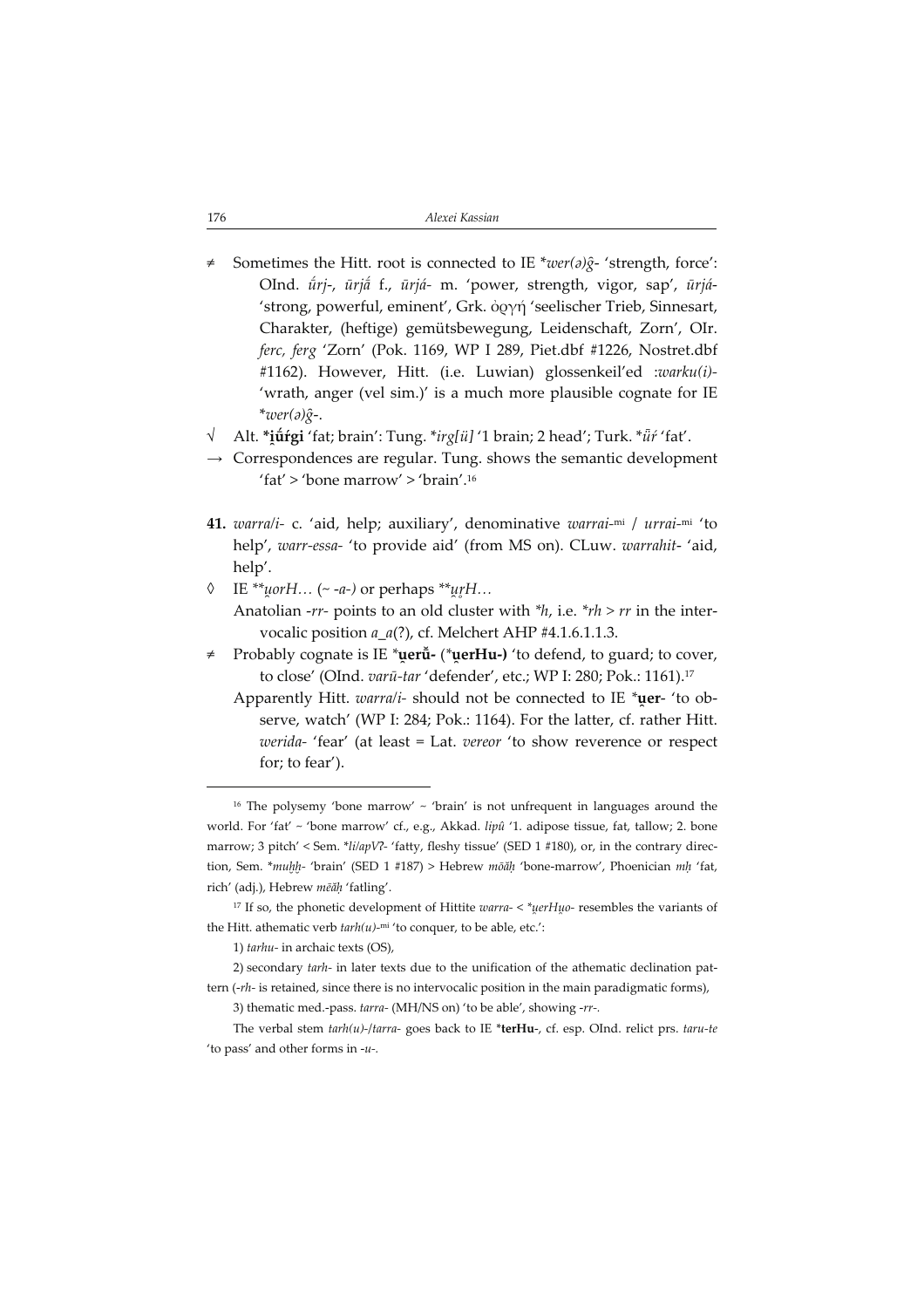- √ Drav. \*ūṛ-i- 'service; to serve': South \*ūṛ-i- 'service', Telugu \*ūḍ-i- 'service, drudgery, slavery'.
	- Ural. \*warV 'to guard; to wait': Ugric only (Mansi  $\bar{\sigma}$ r-, ūr-, ur- 'warten, sich hüten; hüten', etc., Hungarian: vár- 'warten, erwarten, harren').
- $\rightarrow$  Correspondences are regular. The Hitt. meaning almost exactly matches Drav., whereas Ural. and Narrow IE show the development 'to help' > 'to protect'.

Nostret.dbf #1621 (Drav. + Ural. + unreasonably IE \*uer- 'to observe').

## B. Dubia

42. \*hassu- c. 'king' in various derivates. From OH on.

- $\lozenge$  IE \*\*Hosu- (~ -a-).
- Traditionally derived from the Hitt. verb hass- 'to born' and hassa-'progeny'. Typologically cf. Germ. \*kuninʒaz 'king' and \*kunjan 'clan, tribe, race, generation, etc.' from IE  $^{\ast}{\hat{g}}$ nio-.
- √ Drav. \*aǯǯ- 'father, ancestor'. Alt. \*ăčV 'elder relative, ancestor'. Ural. \*äćä 'father'.
- $\rightarrow$  Etymologized in Dolgopolsky ND #797 (Drav. + Alt. + Ural. + Hitt.); Nostret.dbf #984. Nostratic stem is clearly a Lallwort, therefore dubious in any case.
- 43.  $he(y)u$  c. 'rain' (from OS on), also in derivates. Probably the same morphophonological pattern as meyu- '4' < Anat. \*me u- (see above #18).
- ◊ IE \*\*Неіи-, \*\*Неіµ-.
- ≠ Traditionally to Toch. AB su, swā-s- 'to rain', Grk. ὕει 'to rain', i.e. IE  $*sH$ - with unexpected "s-mobile". Alternatively to IE  $*$ gheu- 'pour' with the irregular fricativization  $\hat{g}h > h$  in Anatolian.
- $\sqrt{\phantom{a}}$  Kartv. \***yiw** 'to cry, weep': Georg. *yiv*-, Megr. *yi*-.
- $\rightarrow$  The Hitt. stem has interesting cognates within Afrasian: Egypt. hw.t 'rain' and Chadic forms (Siri hwíí, Somray  $\partial w\bar{a}$ , etc.) with the same semantics (Takács EDE I: 46). This fact proves that the meaning of the Nostratic stem was 'rain'. As for Kartv. 'to weep', the phonetic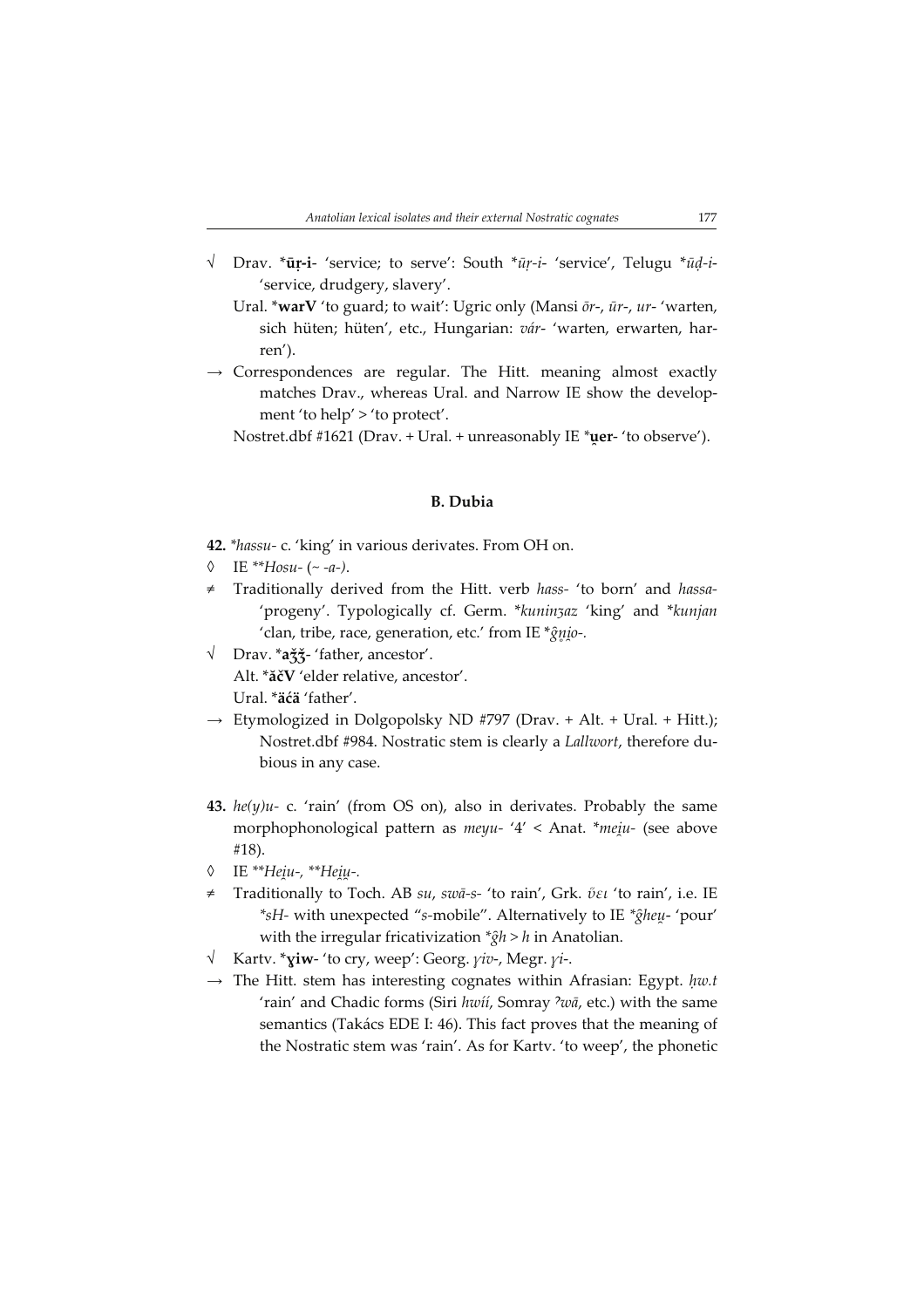comparison with Hitt. heyu- is exact, but the meaning shift, however, is not self-evident. There are a lot of cases among the world's languages when 'rain' and 'to cry' originate from the same root 'to pour', but the semantic derivation 'rain' > 'to cry' requires reliable typological parallels. Cf. a rare example of similar derivation in the Yenisseian family, where the Common Yenisseian stems \*xura 'wet' and \*xur(a)-gV 'to wash' go back to Yen. \*xur 'rain' (Yenet.dbf #772–774).

- Cf. Dolgopolsky ND #2611 (Hitt. + Afras.).
- 44. kaga- c. 'tooth'. From MS on.
- IE \*\* $KoGo-(-a-).$
- Probably cognate is IE \*kõgo-, known from Germ. \*xak-ōn 'hook; bolt', \*xōka-z 'hook; angle' (Orel HGE: 154).<sup>18</sup> Both directions of the assumed meaning shift are possible: 'hook' > 'fang' > 'tooth' / 'hook' > 'bolt' > 'tooth' or, vice versa, 'tooth' > 'hook'. For general reasons the Hitt. anatomic meaning should be accepted as primary.
- √ Cf. Alt. \***k´iūge** 'palate, jaw': Tung. \**xūkte '*tooth'; Mong. \**köγemej* '1 throat, pharynx; 2 chest part of animal skin'; Turk. \*Kögme 'gum (of tooth)'; Jpn.  $*k(\hat{u})i$  'fang'; Kor.  $*k\hat{a}h\hat{u}m$ 'jaw'.
	- Alternately, cf. Alt. \*kek'V 'palate, throat': Tung. \*kexere 'hard palate'; Mong. \*kekü- '1 throat cavity; 2 upper part of body, thorax'; Turk. \*gekir-dek 'throat, trachea, cartilage'.
- $\rightarrow$  Semantically tempting, but the phonetic correspondences between Hitt. and Alt. are quite irregular (poor vocalism in the case of Alt.  $^*$ k $\check{\;}$ i $\dot{\mathfrak{g}}$ ge and consonantism in the case of Alt.  $^*$ kek $\check{\;}$ V).
	- Cf. also the great number of the roots with the shape KVKV and a general meaning 'hook' or 'peg' within in daughter languages of Nostratic.<sup>19</sup>

<sup>&</sup>lt;sup>18</sup> Cf. also the enigmatic Slav. form \*kogъtь / \*kokъtь (~ -ъ) 'claw (East Slav.); thorn (West Slav.)'. It seems that the variant in  $*_g$ - could have been formed by secondary analogy with \*nogъtь 'nail', or represent the same phenomenon as Russ. мягок < Slav. mekъkъ 'mild'. Even if \*kogъt- reflects the primary shape, it cannot be directly compared with Germ. forms due to violation of Winter's law.

<sup>&</sup>lt;sup>19</sup> E.g., Alt. \***gék´á** 'hook, bend', \***gůk´à (~ -o-)** 'curve, hook; to cling to', \***k´ōkí** 'hinge, hook'; Drav. \*kok- 'beak, bill'; etc.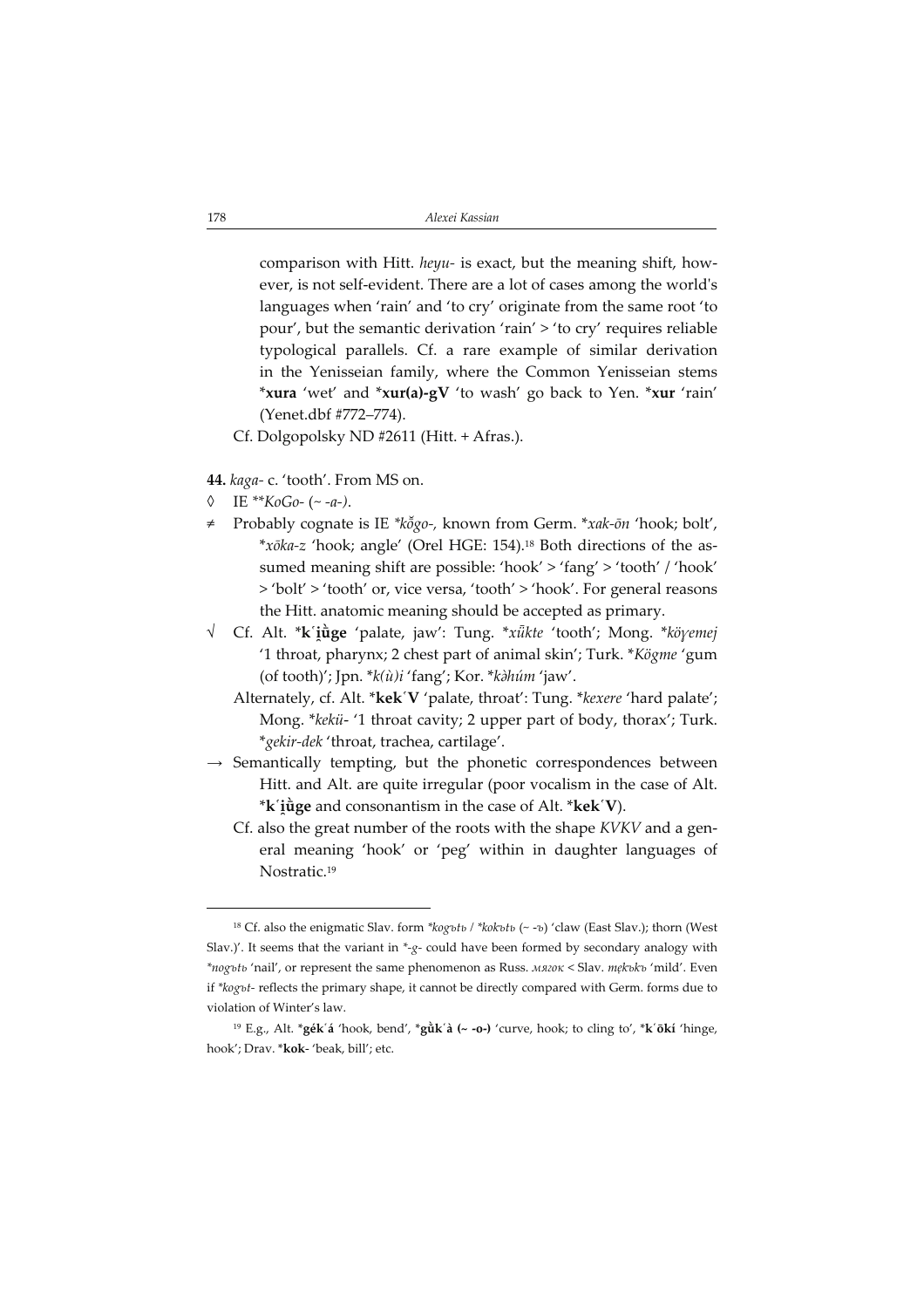45. kamm-ara- c. 'mist, fog; shade; swarm (of bees)'. From OS on.

- $\Diamond$  IE \*\**Ko/a*... The stable spelling with -mm- points to an old cluster \**Tm* or \*mn.
- Traditionally to IE \*kem- 'to cover, to hide' or to IE \*kem- 'to compress' (HED K: 36). Semantically vague; geminated mm remains without an explanation.
- √ Ural. \*kümtV- 'fog, smoke' (Иллич-Свитыч ОСНЯ 1 #187; Dolgopolsky ND #1067; as  $*$ küntV- in Uralet.dbf #312)
- $\rightarrow$  Etymologized in Dolgopolsky ND #1067, where Hitt.  $mm < TM < mT$ via metathesis. Further cf. forms without the nasal (Nostret.dbf #581): Alt. \*k`ĕdò 'wind, fog', dubious IE \*k(")ed- 'smoke'. Dolgopolsky adds Kartv. \*ḳwam-/ḳwm- 'to smoke (intr.)' and Afras.
- 46. kutt- c. 'wall'. CLuw. kuttassar 'walling, wals', HLuw. kutasara/i- 'walls'.
- $\lozenge$  IE \*\* $KV\mu t$  or \*\* $k\mu Vt$ -.
- A t-formation from IE \* $\hat{g}$ heu- 'to pour'? Hardly to IE \*kot- 'shed, hut; room' in view of \*-u- in Anatolian.
- √ Drav. \*gōḍ- 'wall': South \*gōḍ-ai 'wall', Telugu \*gōḍ-a 'wall', Kolami-Gadba \*goḍ- 'wall'.
- $\rightarrow$  Tempting, but the consonant correspondence Drav.  $*d \sim$  IE  $*$ t is irregular.
	- A possible North Cauc. source for the Hitt. word has been proposed in Николаев 1985:  $63 -$  NCauc. \*qwind $\delta$  'wall, fence' > Avaro-Andian  $*_q$ : $*_q$ : $indV$  'wall', Tsezian  $*_q$ id (~ -e-, -a-) 'wall', Lak q:at:a 'house, room', West Caucasian  $*if^wV(n)da$  'fence'. This solution seems quite probable.
- 47. mask-an n. 'bribe (given to officials); propitiatory gift (given to gods)', iterative verb maski-ske- 'to give presents to gods(?)' (a hapax legomenon). From MH/MS on.
- $\lozenge$  IE \*\* $mosK-$  (~ -a-).
- ≠ Puhvel (HED) analyzes mask- as a verbal stem containing the fossilized iterative suffix -ske-, i.e. \*mag-ske-, further to IE \*mVgh-, known from OInd. maghá- 'gift', Avest. maga- '(sacrificial) offering $(?)'$ . However, Proto-Hittite normally retains the cluster - $k$ sk-, albeit broken up through anaptyxis, as seen in, e.g., hueg-/hug- 'to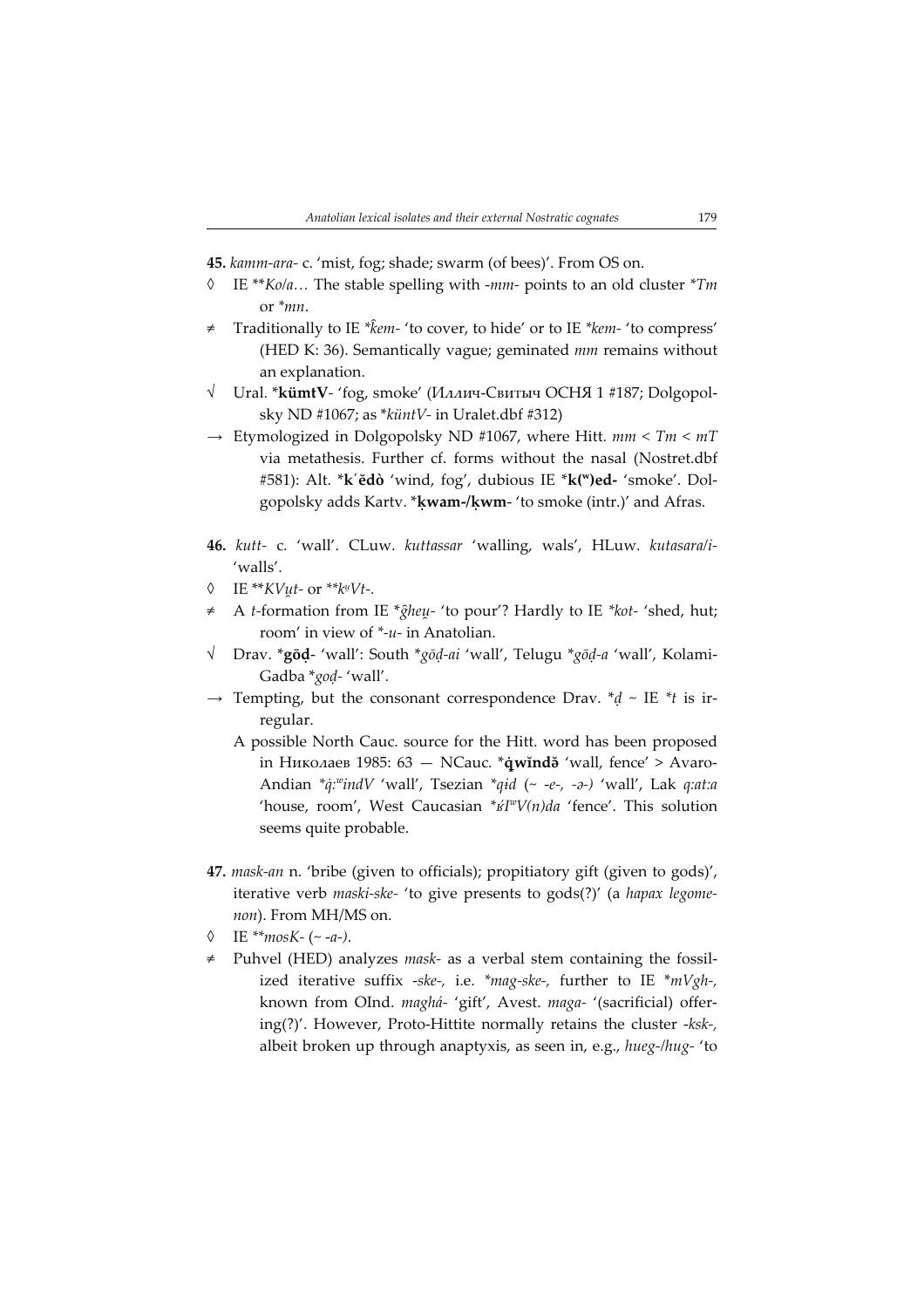say an invocation'<sup>20</sup> + -ske- > \*hukske- (with devoicing of the rootfinal stop) > Hitt. hukkiske, for details see Kassian & Yakubovich 2002: 37 ff. Thus, Proto-Hittite \*mag-ske- should yield something like \*\*makkiske- rather than maske-.

- √ Ural. \*maksa 'to give; to offer (a price)' (Finno-Volgaic only): Fin. maksa- 'zahlen, bezahlen; kosten', Est. maks 'tax; toll', Saam. mak'se-, maksē- etc. 'to pay; payment' (if not < Finn.), Mord. \*maksu- 'geben; bieten (einen Preis)'.
- $\rightarrow$  The comparison seems reliable both semantically and phonetically, if we accept a metathesis in Hitt. or Ural.
- 48. parstu- c. 'leaf, foliage' (certainly not 'bud', in all likelihood not 'sprout/ shoot', see the contexts in CHD). From OS on. Probably the basic word for 'leaf' (cf. also scarcely attested hurpasta-/hurpusta- 'leaf, (onion) peel').
- $\lozenge$  IE \*\**PorsTu- (~ -a-)* or \*\**PrsTu-.*
- ≠ Of possible interest are such forms as Slav. \*brъstь/ъ 'young sprout, bud', OSax. brust-ian 'aufbrechen, Knospen treiben' (Heliand), NHD Brust 'breast; rupture; bud', if not to Germ. \*brust- 'to break' (Köbler GWb, s.v. \*brusti–2; perhaps to be kept apart from Germ. \*brust-z 'breast'). Slav. and Germ. forms point to IE \*bhrust.
	- As an emergency, one could compare the Hitt. stem with Germ. \*berst- 'to burst, break', but the latter seems to be a Germanic-only metathetical variant of Germ. \*brest- (Köbler GWb, s. v. \*brestan).
- √ Kartv. \*purć- 'husks, foliage' (Klimov EDKL: 207): Georg. purc-el- 'leaf, foliage', Megr. purča 'chaff, husk', Laz \*purč- 'a k. of weed': purča 'sweet corn ear' (Benli Laz), purčumoli 'edible sloe' (Марр ГрЧан: 180), etc. Cf. also the Kartv. verb \*prć-wn- 'to peel': Georg. + Megr.
- $\rightarrow$  Not very reliable in view of the ambiguity of Kartv. data. Note Kartv.  $*-c-$  Hitt. -st-.
	- A riskier etymology is present in Dolgopolsky ND: Hitt. root parto Nostr. #1767 \*porV 'leaf' (IE + Alt. \*púre 'leaf, bud' + scarce Drav. + Afras.) or #232 'bud, leaf' (Hitt. + Ural. \*pärV 'bud' + Afras.).

<sup>&</sup>lt;sup>20</sup> IE \*Huegh(<sup>u?</sup>)-, HED H: 327.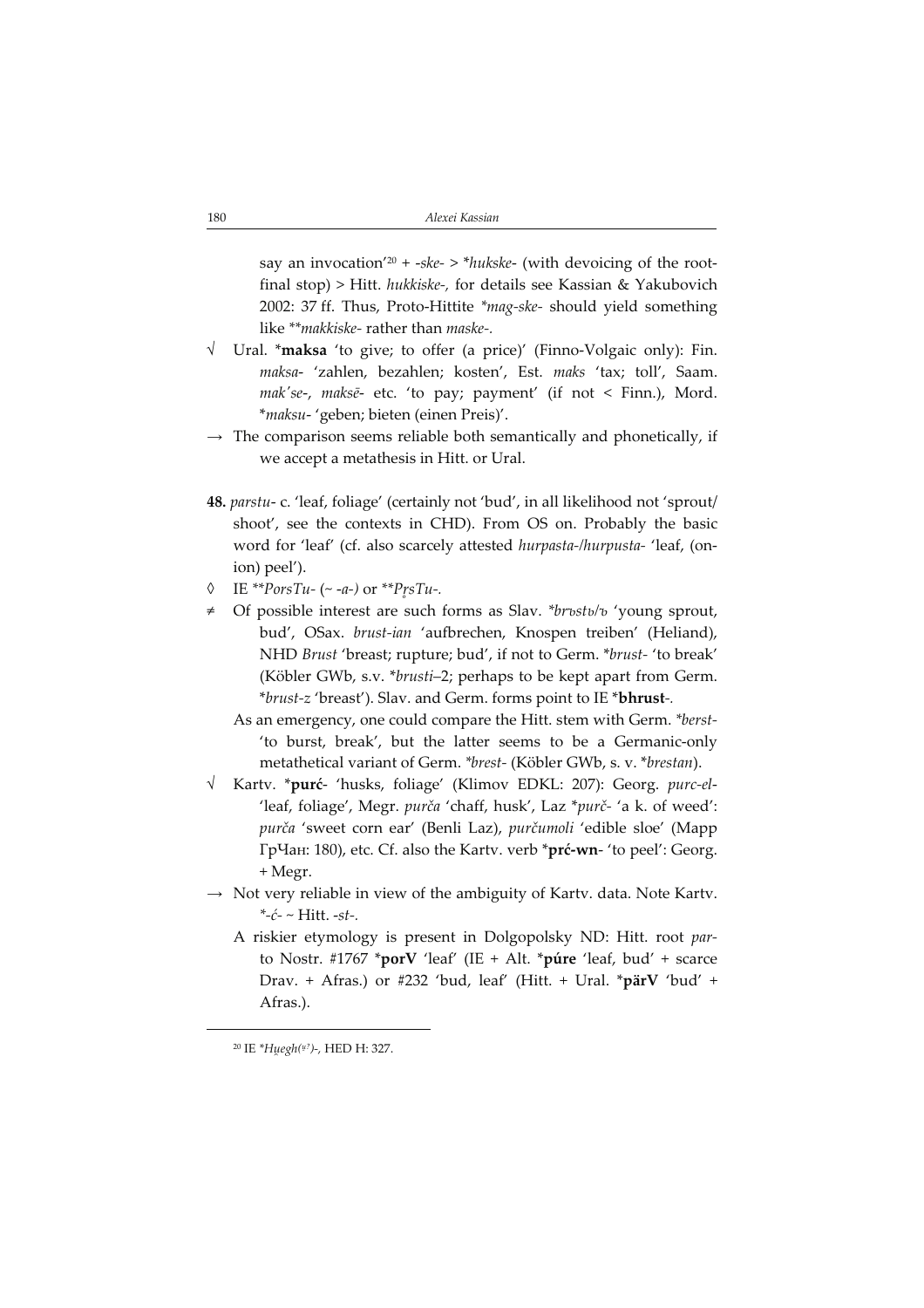49. pul n. 'lot, lottery, жребий'.

- $\lozenge$  IE \*\**PVul-* or \*\**PuVl-*.
- May be a cultural word. Cf. Akkad.  $p\bar{u}ru$  'lot, portion, plot; lot, lottery'.
- Alt. \*p'ule (~ -i) 'to be left, surplus': Tung. \*pule- 'to be left, surplus'; Mong. \*hüle- '1 surplus, to leave; 2 more than; 3 remain, get left'; Turk. \*üle- '1 to divide, distribute, endow; 2 lot, endowment'.
- $\rightarrow$  Dubious.
- 50. purutt n. '1 mud, silt, sludge in its natural form; 2 finished mud ready to use for walls, roofs, etc., mudbrick; 3 dry earth, soil in its natural form'. From MS and OH/NS on. Seems obscure morphologically and looks like an old loan (Luwian or Hurrian), especially if the word was primarily used as a terminus technicus. Cf. Rieken StBoT 44: 160 ff., where it is regarded as a native formation.
- $\lozenge$  IE \*\**Purut* or the same with \*\**Vu* / \*\**uV*.
- The most acceptable inner IE etymology is Grk. φύρω 'to mix smth. dry w. smth. wet' (as per Puhvel).
- √ Drav. \*buṟad- 'mud': South \*burud- (\*-ṟ) 'mud', Telugu \*burad- 'mud, mire', Kolami-Gadba \*burd- (\*-ṟ) 'mud', Gondi-Kui \*buṟd- 'mud'.
- $\rightarrow$  Dubious in view of the ambiguity of the Hittite stem.
	- In any case, the etymology is to be separated from Nostret.dbf #39 'dust, ashes': Drav. \***buṛud-** 'dust, ashes' ~ Alt. \***bŏru (~ -a, -o)** 'dust; smoke, whirlwind' ~ Ural. \*pora 'dust' (SKES 605) ~ Kartv. \*bur(xw)- 'dust' ~ Slav. \* $b\bar{u}$ rjā 'storm, tempest', Lat. furō 'to be out of one's mind; to rage with anger'.

51. sanh-mi 'to clean, sweep'. From OS on.

- IE \*\*sonH (~ -a-) or \*\*snH.
- As a «Schwebe-ablaut» variant of IE \*snaH- (OInd. snāti 'baden', Lat. nāre etc.)?
- Alt. \*š $\hat{a}$ nu 'clear, light': Tung. \*š $\bar{a}(\eta)$  'white, become white'; Mong. \*čan '1 whitish, blond, grey (of hair); 2 white colour'; Turk. \*č $A\eta$ '1 morning dawn; 2 mist'; Jpn. \*sùm- 'to become clear, limpid'.
- $\rightarrow$  Dubious because of way too general semantics. Note M. Zhivlov's correspondence Alt.  $*_\eta$  ~ Indo-Hittite  $*_nH$  (Живлов 2007). One could expect Hitt. -hu- in compliance with Alt. \*-u. Cf. also Dolgopolsky ND #323 (very unlikely).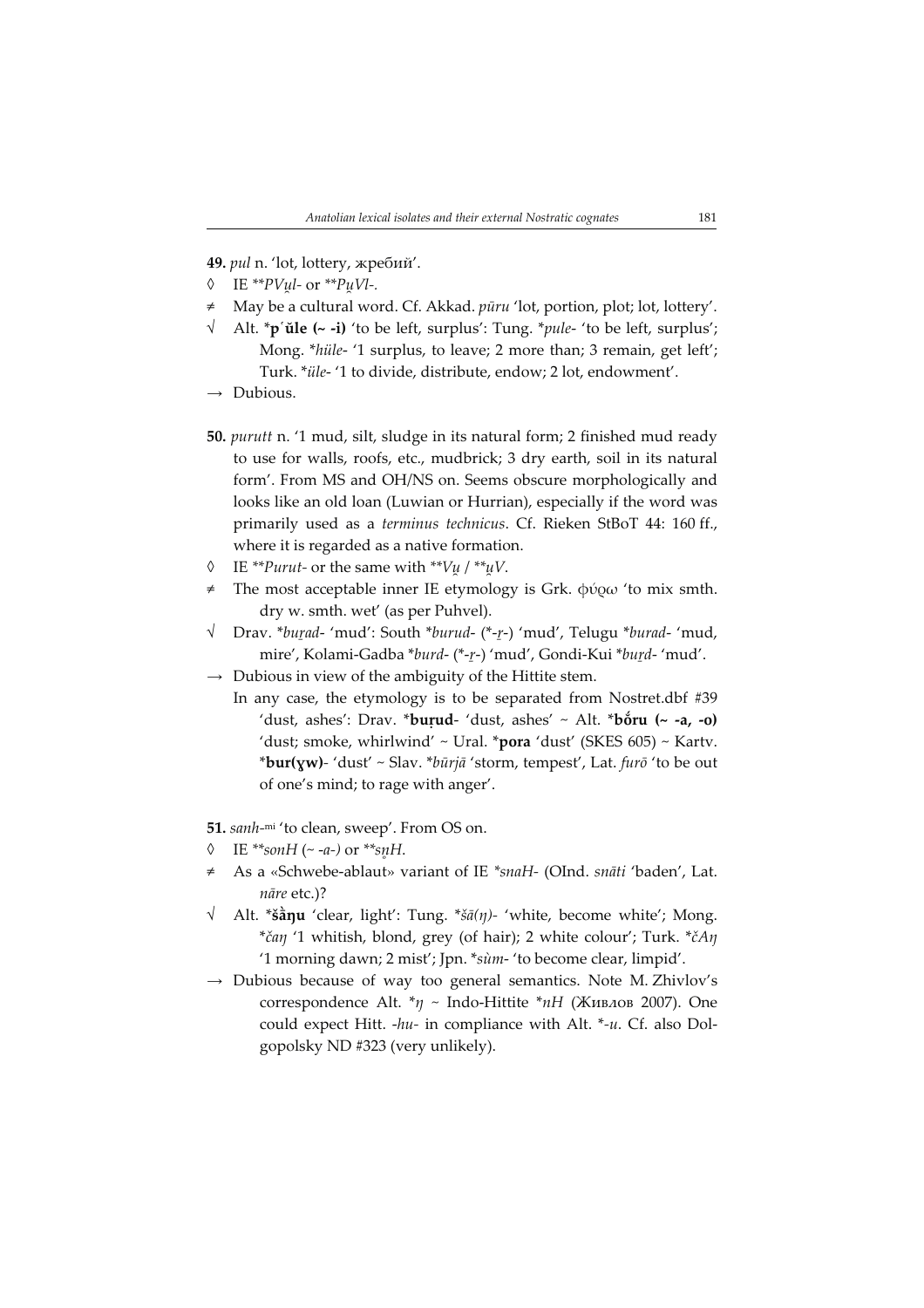- 52. -sara- 'woman' (in compounds; from Cappadocian epoch on), CLuw. \*asra/i- 'woman' (in derivates).
- IE \*\*sor/\*\*osr- $(-a)$ .
- √ Alt. \***sara (~ \*sero, \*sura, \*si̯ora, \*z-)** 'monkey': Mong. \**sar-magčin,* \*sar-bačin 'monkey'; Jpn. \*sàrû 'monkey'.
- $\rightarrow$  Meaning shifts are possible, but unprovable: 'woman' < \*'girl' > 'monkey' or 'female' > 'female monkey' > 'monkey'; very dubious as a result.
	- Alternately cf. Kartv. \*zur- 'female' semantically exact, but Kartv.  $*$ z- ought to correspond to Indo-Hittite  $\varnothing$ -.
- 53. takkani- 'breast (human male, animal)' (from OS on). Hitt. takkaliya- 'to embrace' (from OS on) probably contains the same Anatolian root (\*takk- 'breast') with a different suffix.
- $\lozenge$  IE \*\*Tok- (~ -a- ~ - $\hat{k}$ -).
- $\sqrt{\phantom{a}}$  Drav. \***dok-** (i.e. \***Vdok-**?) 'breastbone; chest; belly': Telugu \* $d$ okk-'skeleton, belly', Kolami-Gadba \*ḍok- 'bone', Gondi-Kui \*ḍok- 'breastbone, chest'.
- $\rightarrow$  The vocalic correspondence Drav. \*-0-  $\sim$  Indo-Hittite \*-0- may be regular, but initial \*ḍ- in Drav. should point to a non-inherited root or to loss of an onset vowel (\*Vdok-).
	- Николаев [1985: 64] (reiterated by Ivanov // ŠULMU: Papers on the Ancient Near East, 1988: 140) treats Hitt. takkani- 'breast' as a North Caucasian loan: Proto-Nakh \*doḳ 'heart' (< Proto-North Caucasian \*jĕrḳwĭ 'heart'). This solution is attractive phonetically, but not very probable for general reasons. There is, indeed, a small number of Proto-Nakh loans in the Hittite lexicon, but it seems that all of them belong to the cultural vocabulary. We are not aware of any Hittite–Nakh contacts that would be intense enough to cause borrowing of items on the Swadesh wordlist.
- 54. (:)*tissai-, tessai-*<sup>mi</sup> 'to give right shape, to ready; to form up and march forth (e.g., troops)'. NH only?; sometimes glossenkeil'ed, therefore seems to be a Luwian stem. Cf. CLuw. tis(s)ai-'id.?'
- $\lozenge$  IE \*\* $TV$ js-.
- √ Alt. \*dasa 'to regulate, govern': Tung. \*dasa- 'to govern, regulate'; Mong. *\*das-* 'to get accustomed'; Turk. *\*jAsa-* '1 to determine, gov-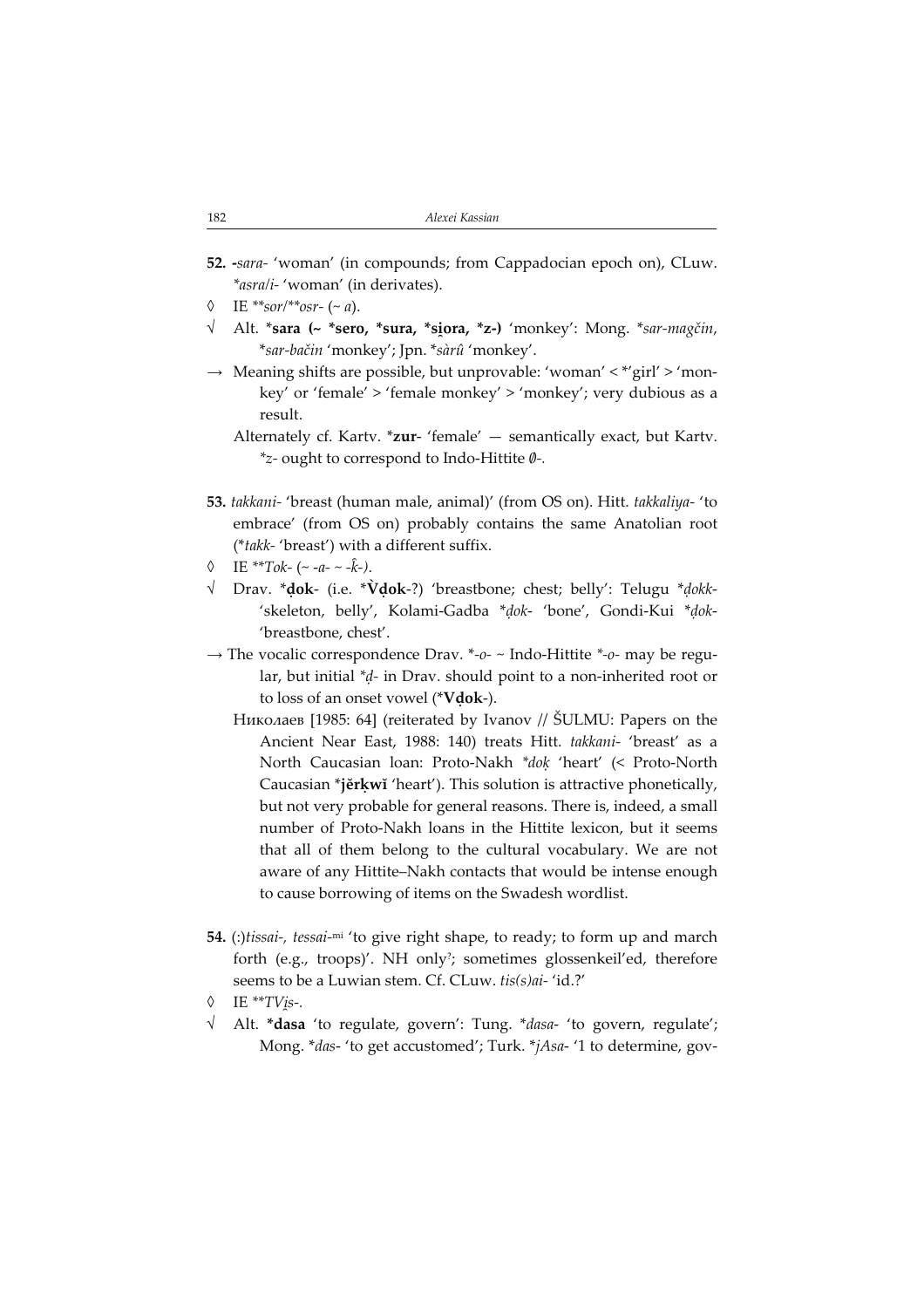ern; 2 to create'; Kor. \*tàs- '1 to govern, regulate; 2 to improve, order, correct'.

 $\rightarrow$  The vocalic correspondence IE  $^*V_i \sim$  Alt.  $^*a$  is irregular.

55. wattai- c. 'bird (in general?)'.

- $\lozenge$  IE \*\*uot- (~ -a-).
- √ Drav. \*ōḍ- 'bird (in general); quail': North Drav. \*ōṛ-ā only.
- $\rightarrow$  IE \*-t- ~ Drav. \*-d- is irregular.

## References

- Андронов М. С. Андронов. Сравнительная грамматика дравидийских языков. 2е изд., испр. и перераб. Ч. 1–2. М., 1994.
- Бабаев 2008 К. В. Бабаев. Происхождение индоевропейских показателей лица. М.—Калуга, 2008. Available online at www.nostratic.ru.
- Живлов 2007 М. Живлов. Носовые и ларингалы в ностратическом инлауте. Доклад на Чтения памяти С. А. Старостина, Москва, РГГУ, 2007.
- Иллич-Свитыч ОСНЯ В. М. Иллич-Свитыч. Опыт сравнения ностратических языков (семито-хамитский, картвельский, индоевропейский, уральский, дравидийский, алтайский). Сравнительный словарь. [V. M. Illich-Svitych. A Tentative Comparative Dictionary of the Nostratic Languages (Semito-Hamitic, Kartvelian, Indo-European, Uralic, Dravidian, Altaic)]. Moscow, 1971–84.
- Климов ЭСКЯ Г. А. Климов. Этимологический словарь кавказских языков. М., 1964.
- Климов—Халилов Г. А. Климов, М. Ш. Халилов. Словарь картвельских языков. М., 2003.
- Королев ХЛЯ А. А. Королев. Хетто-лувийские языки // Языки Азии и Африки. Т. 1. М., 1976.
- Марр ГрЧан Н. Марр. Грамматика чанского (лазского) языка. СПб., 1910.
- Николаев 1985 С. Л. Николаев. Северокавказские заимствования в хеттском и древнегреческом // Древняя Анатолия. М., 1985. С. 60–73.
- Чубинашвили ნიკო ჩუბინაშვილი. ქართული ლექსიკონი რუსულის თარგამანითურთ, სისტემისაებრ საბა-სულხან ორბელიანისა. 1812–1825 წწ. Available online: web.sanet. ge/meskhitb/lexicon.

Adams DTB — D. Q. Adams. A dictionary of Tocharian B. Atlanta, 1999.

- Altet.dbf Altaic etymological database (= EDAL) // Available online at Tower of Babel Project.
- Benli Laz F. Benli. Lazuri-Turkili / Turkili-Lazuri Ansiklopedik Laksiyoni. İstanbul, 2004.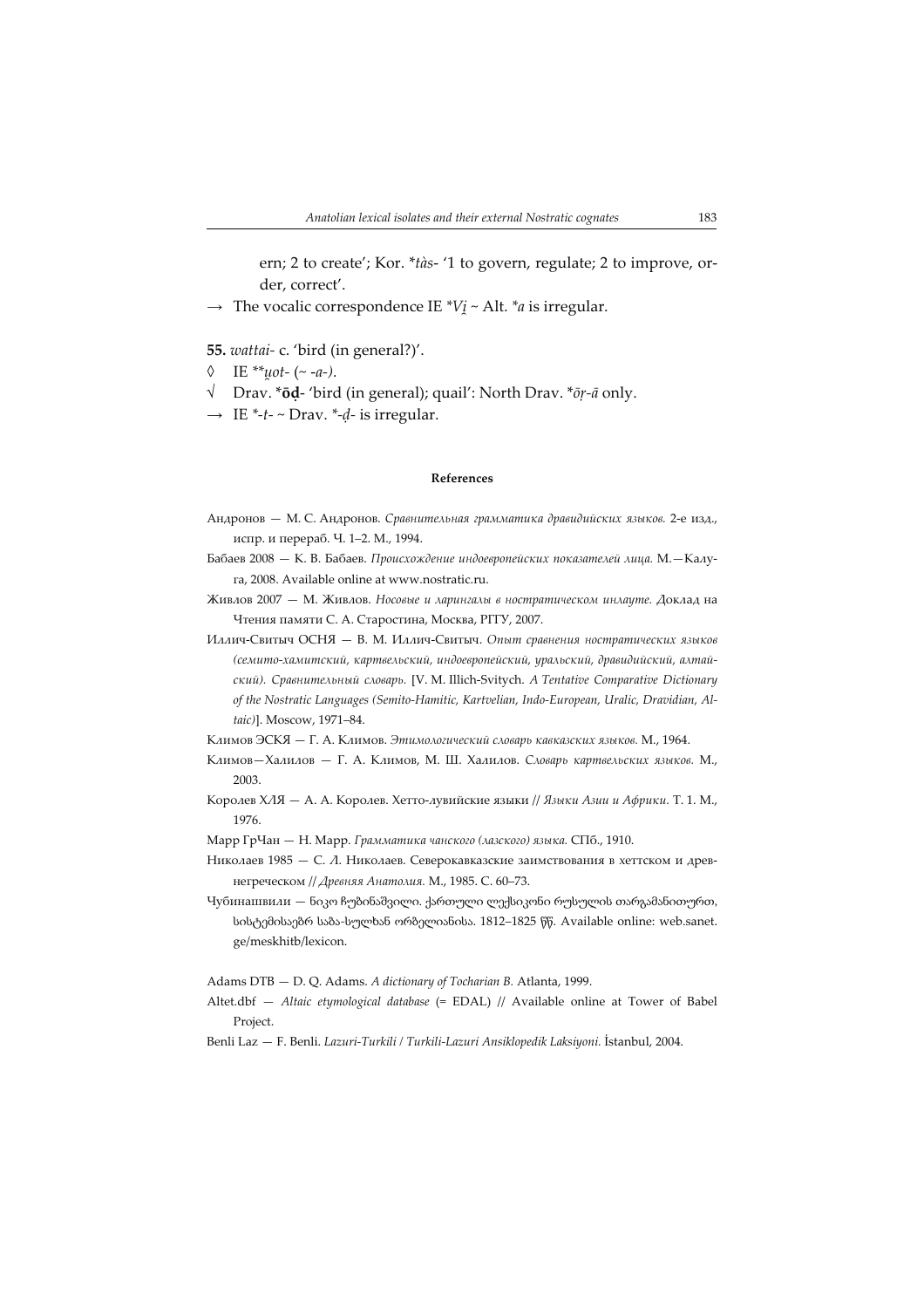- Blažek 2007 V. Blažek. From August Schleicher to Sergei Starostin: On the development of tree-diagram models of the Indo-European languages // JIES, Vol. 35, 2007. Pp. 82– 109.
- BR O. Böhtlingk, R. Roth. Sanskrit-Wörterbuch. St. Peterburg, 1855–1875.
- CHD The Hittite Dictionary of the Oriental Institute of the University of Chicago. Chicago,  $1980 -$ .
- de Vries ANEW J. de Vries. Altnordisches etymologisches Wörterbuch. Brill, 1962.
- Dolgopolsky ND A. Dolgopolsky. Nostratic Dictionary. A preliminary publication. Cambridge: McDonald Institute for Archaeological Research, 2008. Available online: www.dspace.cam.ac.uk/handle/1810/196512.
- Dravet.dbf Dravidian etymological database. Compiled by George Starostin // Available online at Tower of Babel Project.
- EDAL S. A. Starostin, A. V. Dybo, O. A. Mudrak. Etymological Dictionary of the Altaic Languages. Brill, 2003.
- EDHIL A. Kloekhorst. Etymological Dictionary of the Hittite Inherited Lexicon. Brill, 2008.
- HED J. Puhvel. Hittite Etymological Dictionary. Vol. 1—. Berlin—NY—Amsterdam, 1984—. HEG — J. Tischler. Hethitisches etymologisches Glossar. Innsbruck, 1977—.
- Hoffner & Melchert 2008 H. A. Hoffner, Jr., H. C. Melchert. A grammar of the Hittite language. Part 1: Reference grammar. Eisenbrauns, 2008.
- Ivanov 1988 Vjač. Vs. Ivanov. Relations between the ancient languages of Asia Minor // Šulmu. Papers on the Near East presented at the International conference. Prague, 1988. P. 133–144.
- Kartet.dbf Kartvelian etymological database by Sergei Starostin (a compilation of Климов ЭСКЯ and Klimov EDKL plus a number of additions) // Available online at Tower of Babel Project.
- Kassian 2009 A. Kassian. Anatolian \*meyu- '4, four' and its cognates // Journal of Language Relationship, №2, 2009. P. 65–78.
- Kassian forthcoming  $-$  A. Kassian. Hittite yaya- 'to expectorate (phlegm)' // Ugarit-Forschungen.
- Kassian & Yakubovich 2002 A. Kassian, I. Yakubovich. The Reflexes of IE Initial Clusters in Hittite // Anatolian Languages / Ed. V. Shevoroshkin and P. Sidwell. Canberra, 2002 (AHL Studies in the Science and History of Language 6). P. 10–48.
- Katz 2005  $-$  J. T. Katz. On the Regularity of Nasal Dissimilation in Anatolian // The 17<sup>th</sup> Annual UCLA Indo-European Conference, 28 October 2005 [to appear in a forthcoming Festschrift].
- Kimball HHP S. E. Kimball. Hittite Historical Phonology. Innsbruck, 1999.
- Klimov EDKL G. A. Klimov. Etymological Dictionary of the Kartvelian Languages. Walter de Gruyter, 1998.
- Kloekhorst 2008 A. Kloekhorst. Some Indo-Uralic Aspects of Hittite // JIES 36/1–2 (2008). P. 88–95.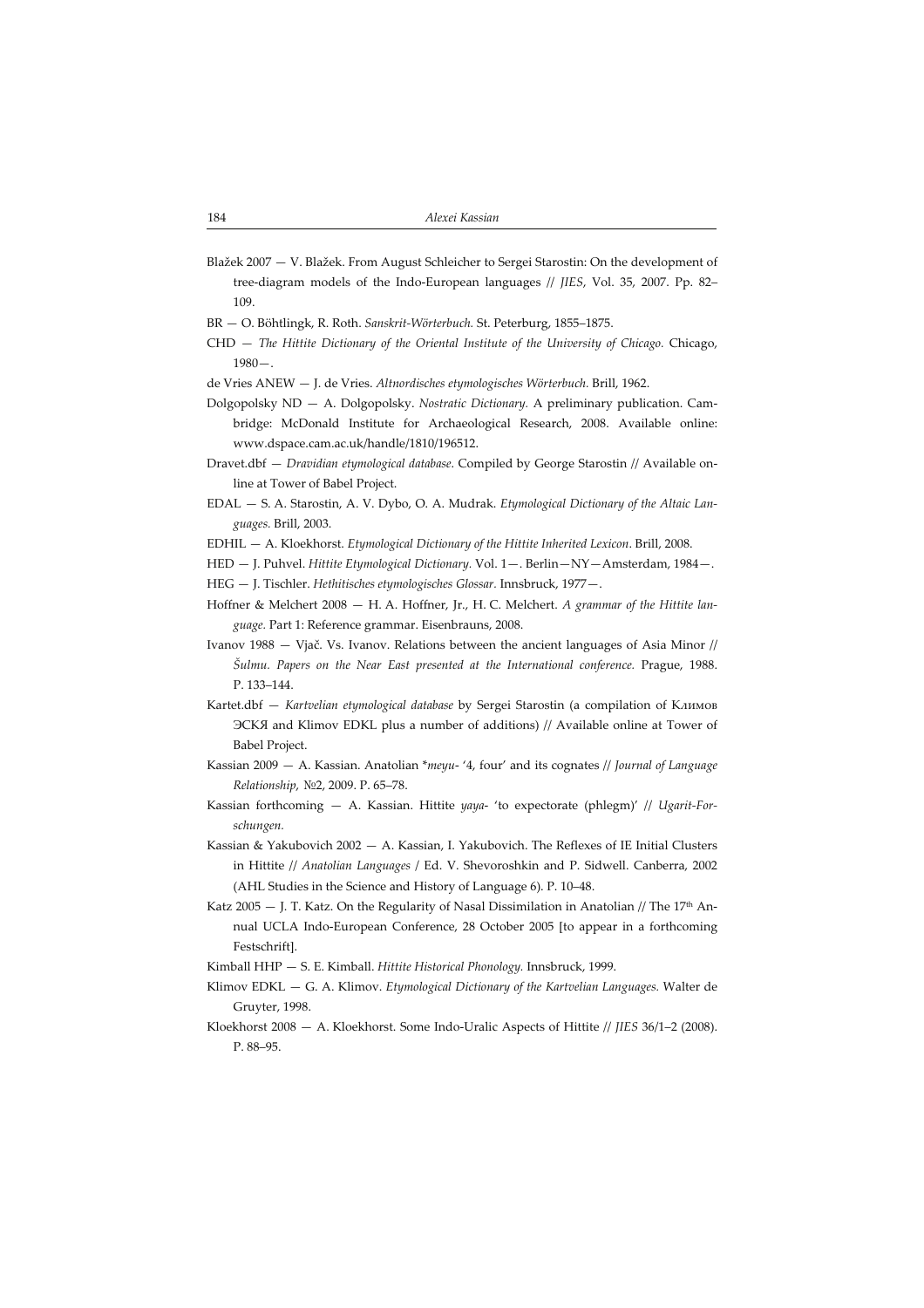- Köbler GWb G. Koebler. Germanisches Worterbuch. 3. Aufl. 2007. Available online: www. koeblergerhard.de/publikat.html.
- Konkordanz S. Košak. Konkordanz der hethitischen Keilschrifttafeln, ver. 1.5. Available online: www.hethport.uni-wuerzburg.de/hetkonk/ [last visited: 02.2009].
- Kronasser EHS H. Kronasser. Etymologie der hethitischen Sprache. Wiesbaden, 1963–1966.
- LSJ H. G. Liddell, R. Scott. A Greek-English Lexicon. With a revised supplement. Oxford: Clarendon Press, 1996.
- Mayrhofer EWA M. Mayrhofer. Etymologisches Wörterbuch des Altindischen. Heidelberg: C. Winter, 1992–2001.
- Melchert AHP H. C. Melchert. Anatolian Historical Phonology. Amsterdam—Atlanta: Rodopi, 1994.

Melchert CLL — H. C. Melchert. Cuneiform Luvian Lexicon. Chapel Hill, 1993.

- Nostret.dbf Nostratic etymological database by Sergei Starostin (a compilation of Illič-Svityč's publications and Dolgopolsky ND, plus a number of new comparisons; unfinished work) // Available online at Tower of Babel Project.
- OLD Oxford Latin Dictionary. Oxford, 1968.

Orel AED — Vl. Orel. Albanian Etymological Dictionary. Brill, 1998.

Orel CHGAL — Vl. Orel. A Concise Historical Grammar of the Albanian Language. Brill, 2000.

- Orel HGE Vl. Orel. A Handbook of Germanic Etymology. Brill, 2003.
- Patri 2009 S. Patri. La perception des consonnes hittites dans les langues étrangères au XIIIe siècle // Zeitschrift für Assyriologie. Bd. 99 (2009). S. 87–126.
- Piet.dbf Indo-European etymological database by Sergei Nikolayev // Available online at Tower of Babel Project.
- Pok. J. Pokorny. Indogermanisches etymologisches Wörterbuch. Bern, 1959.
- Rédei UEW K. Rédei. Uralisches etymologisches Wörterbuch. Bd. I–III. Budapest, 1986–91.
- Rieken 2003 E. Rieken. Rev. of CHD Š1 // Historische Sprachforschung 116 (2003). S. 308– 310.
- Rieken StBoT 44 E. Rieken. Untersuchungen zur nominalen Stammbildung des Hethitischen (StBoT 44). Wiesbaden, 1999.
- Scurlock & Andersen J. Scurlock, B. Andersen. Diagnoses in Assyrian and Babylonian Medicine: Ancient Sources, Translations, and Modern Medical Analyses. Urbana and Chicago: University of Illinois Press, 2005.
- SED 1 A. Militarev, L. Kogan. Semitic Etymological Dictionary. Vol. 1: Anatomy of Man and Animals (AOAT 278/1). Ugarit-Verlag, 2000.
- SKES Suomen kielen etymologinen sanakirja, I–VII (Lexica Societatis Fenno-Ugricae XII, 1–7) / Ed. by Y. H Toivonen et al. Helsinki, 1955 ff.
- Takács EDE G. Takács. Etymological Dictionary of Egyptian. Brill, 1999–.
- Tower of Babel Project Etymological database project "The Tower of Babel", headed by S. A. Starostin. In affiliation with the Evolution of Human Languages (EHL) Project at the Santa Fe Institute. http://starling.rinet.ru/ [last visited: 04.2009].